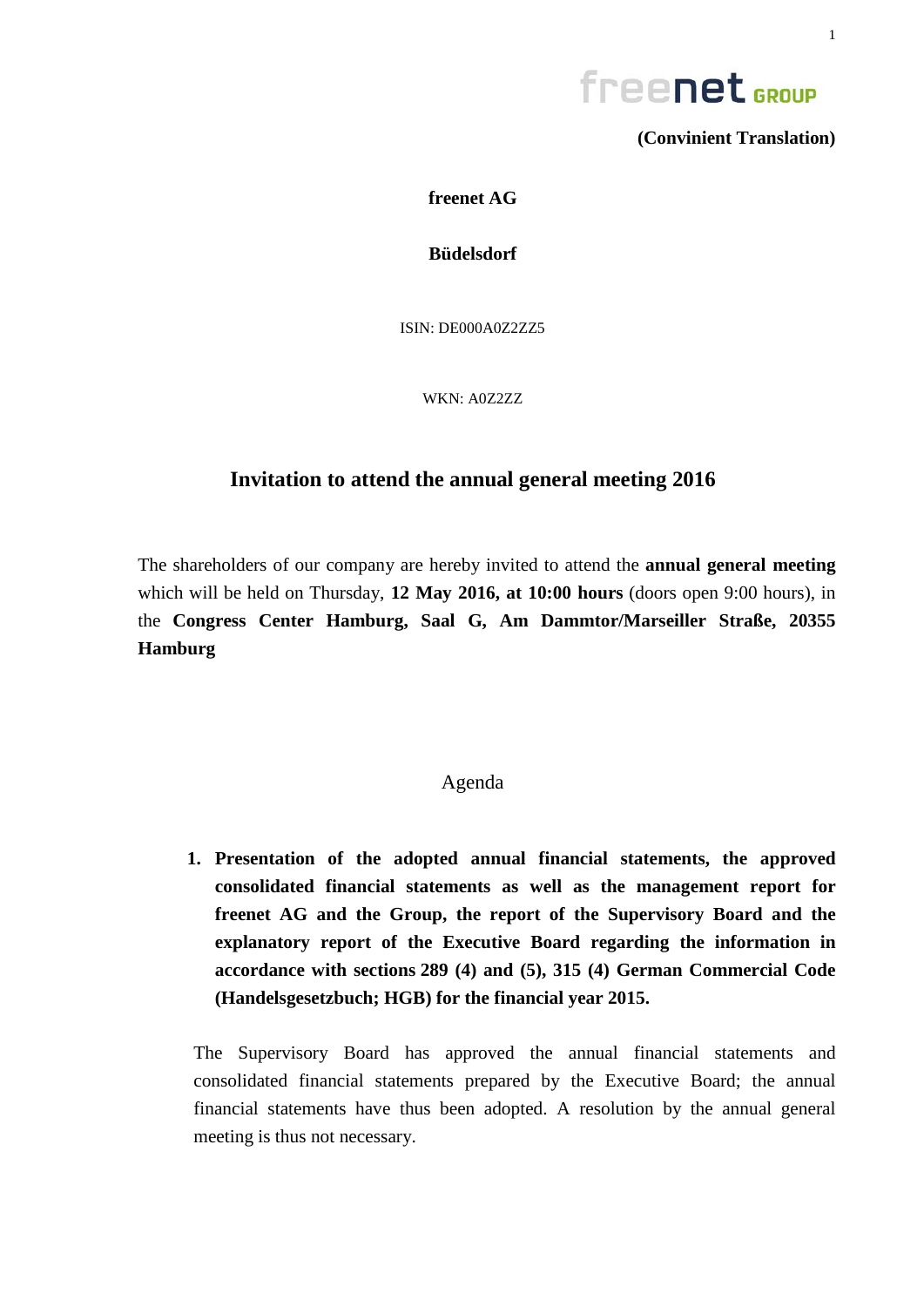

#### **2. Resolution regarding the appropriation of the net profit**

The Executive Board and Supervisory Board propose that the cumulative profit of 419,964,781.28 euros disclosed in the adopted annual financial statements of freenet AG for the period ending 31 December 2015 be appropriated as follows:

Payment of a dividend of 1.55 euros per dividend-bearing no-par-value share, i.e. 198,417,074.80 euros as the total amount of the dividend, and the remaining amount of 221,547,706.48 euros to be carried forward to the new account. The dividend is payable on 13 May 2016.

| Total amount of the dividend   | 198,417,074.80 euros |
|--------------------------------|----------------------|
| Carried forward to new account | 221,547,706.48 euros |
| Net profit                     | 419,964,781.28 euros |

At the time at which the annual general meeting was convened, the company indirectly held 50,000 treasury shares which are not entitled to a dividend payment. Up to the point at which the annual general meeting is held, the number of dividendbearing shares may change as a result of the acquisition, retirement or disposal of treasury shares or as a result of issuing new shares. In this case, and if no change is made to the dividend payment of 1.55 euros per dividend-bearing share, an amended proposed resolution regarding the appropriation of profits will be submitted to the annual general meeting, proposing a corresponding adjustment to the total amount of the dividend to be paid out to the shareholders and a corresponding adjustment of the amount to be carried forward to the new account.

## **3. Resolution regarding ratification of the actions of the members of the Executive Board of the company for the financial year 2015**

The Executive Board and the Supervisory Board propose that the actions of the members of the Executive Board of the company who were in office in the financial year 2015 be ratified for this period.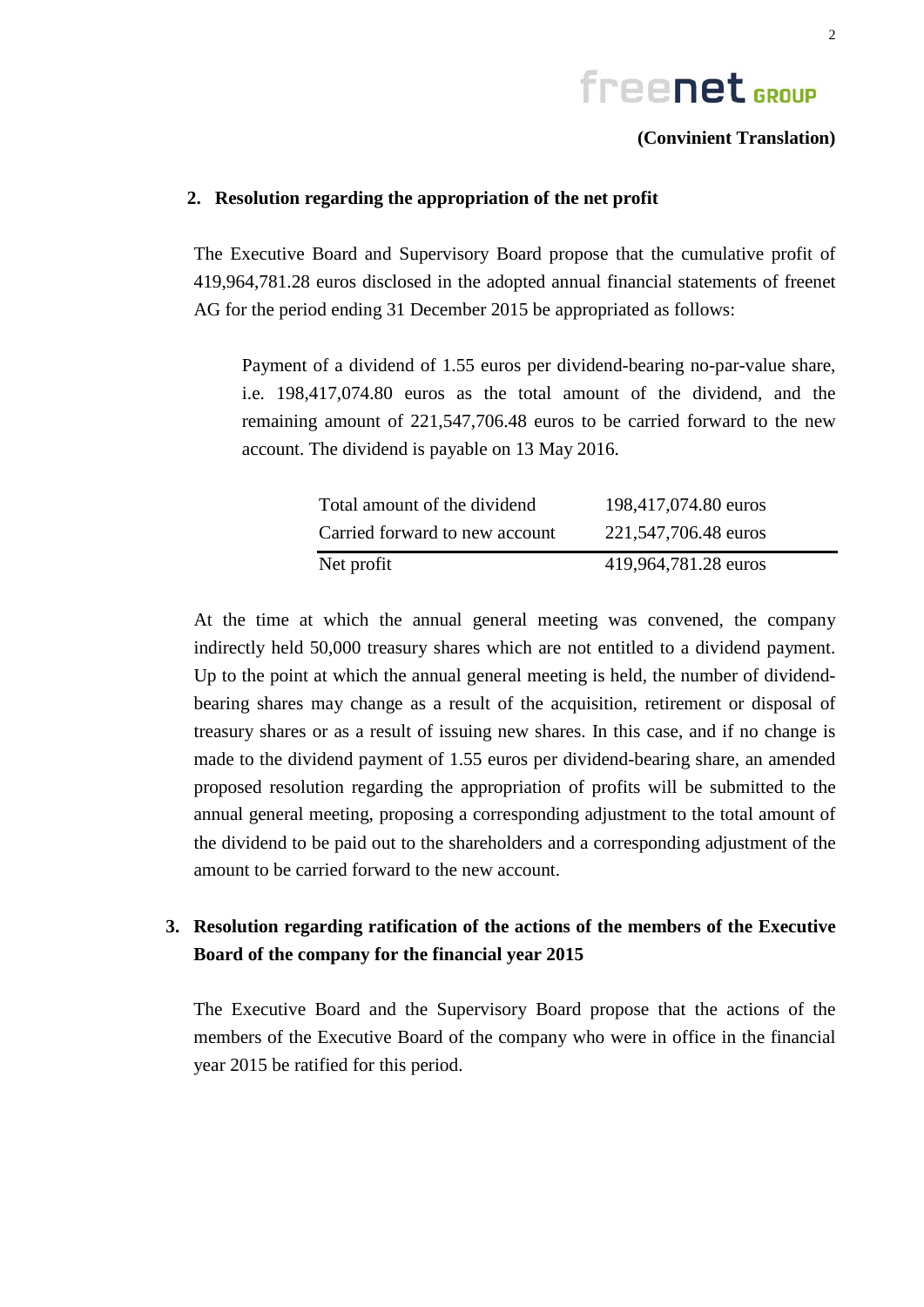

## **4. Resolution regarding ratification of the actions of the members of the Supervisory Board of the company for the financial year 2015**

The Executive Board and Supervisory Board propose that the actions of the Supervisory Board of the company who were in office in the financial year 2015 be ratified for this period.

**5. Resolution regarding the appointment of the auditor for the annual financial statements and the auditor for the consolidated financial statements for the financial year 2016 as well as the auditor for any audit review of the 6-month financial report, the quarterly reports of the financial year 2016 and the quarterly report for the first quarter of the financial year 2017**

Based on the recommendation of the audit committee, the Supervisory Board proposed that the following resolution be adopted:

- a) PricewaterhouseCoopers Aktiengesellschaft Wirtschaftsprüfungsgesellschaft, Frankfurt am Main, is appointed as the auditor of the annual financial statements and the auditor of the consolidated financial statements for the financial year 2016.
- b) PricewaterhouseCoopers Aktiengesellschaft Wirtschaftsprüfungsgesellschaft, Frankfurt am Main, is appointed as the auditor of any audit review of interim (abbreviated) financial statements and interim management reports for the financial year 2016 and for the first quarter of the financial year 2017, if and to the extent that such interim financial statements and interim management reports are subject to an audit review.

## **6. Resolution regarding the change to section 2 of the articles of association (subject of the company)**

The subject of the company set out in the articles of association is to be changed in order to provide a better presentation of the position of freenet AG as a holding company and also to round off the business activity of the freenet Group.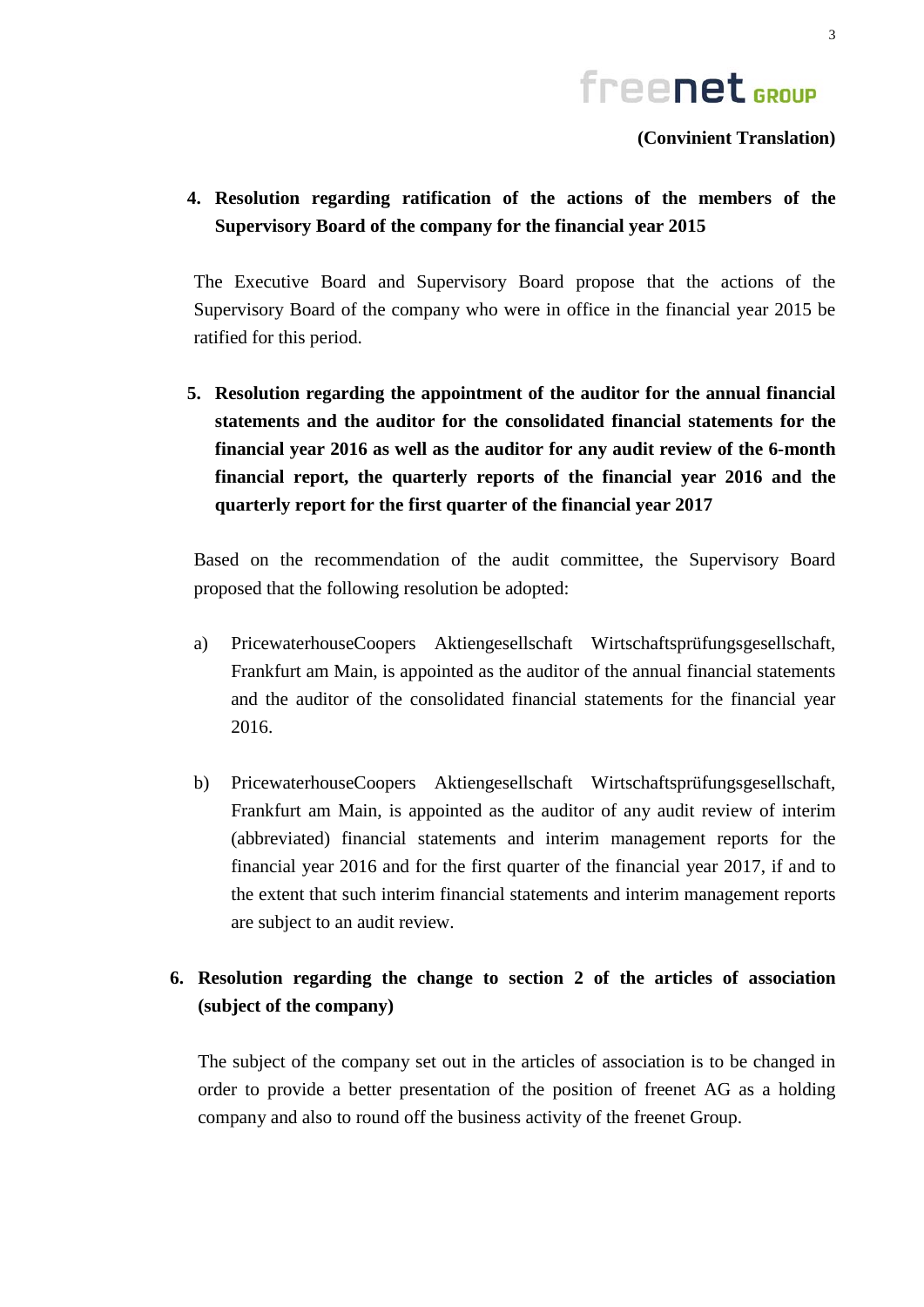## **(Convinient Translation)**

The Executive Board and Supervisory Board propose that the following resolution be adopted:

Section 2 of the articles of association, which govern the subject of the company, is revised as follows:

*"(1) The subject of the company is the activity of a managing holding, i.e. in particular the holding and administration of equity participations in companies, the provision of advice and other support to such companies as well as the handling of other management tasks and services, for companies operating in the following fields:*

*(a) Development and provision of communication, internet, multimedia and online services and applications of all types as well as devices in this field, the rental, trading and leasing of such devices, services in the field of market research, marketing, advertising, design, promotion, telecommunication, multimedia, exhibition and events, the development and distribution of software solutions and other products, the operating of information technology, telecommunication installations, training facilities and management consultancy services as well as the exercising of publishing activities and arrangement activities;*

*(b) The offering, rendering and marketing of paid and free telecommunication, broadcasting and multimedia services to end users and business users and the operation of platforms in this connection, the acquisition and operation of the necessary infrastructure, including network and transmission technology, as well as the acquisition and exploitation of licenses and other rights.*

*(2) The company is also able itself to operate in the areas specified in paragraph 1, and in particular is permitted to carry out all related activities and measures. The company and the freenet Group can also restrict their respective activities to a certain part of the activities specified in paragraph 1.*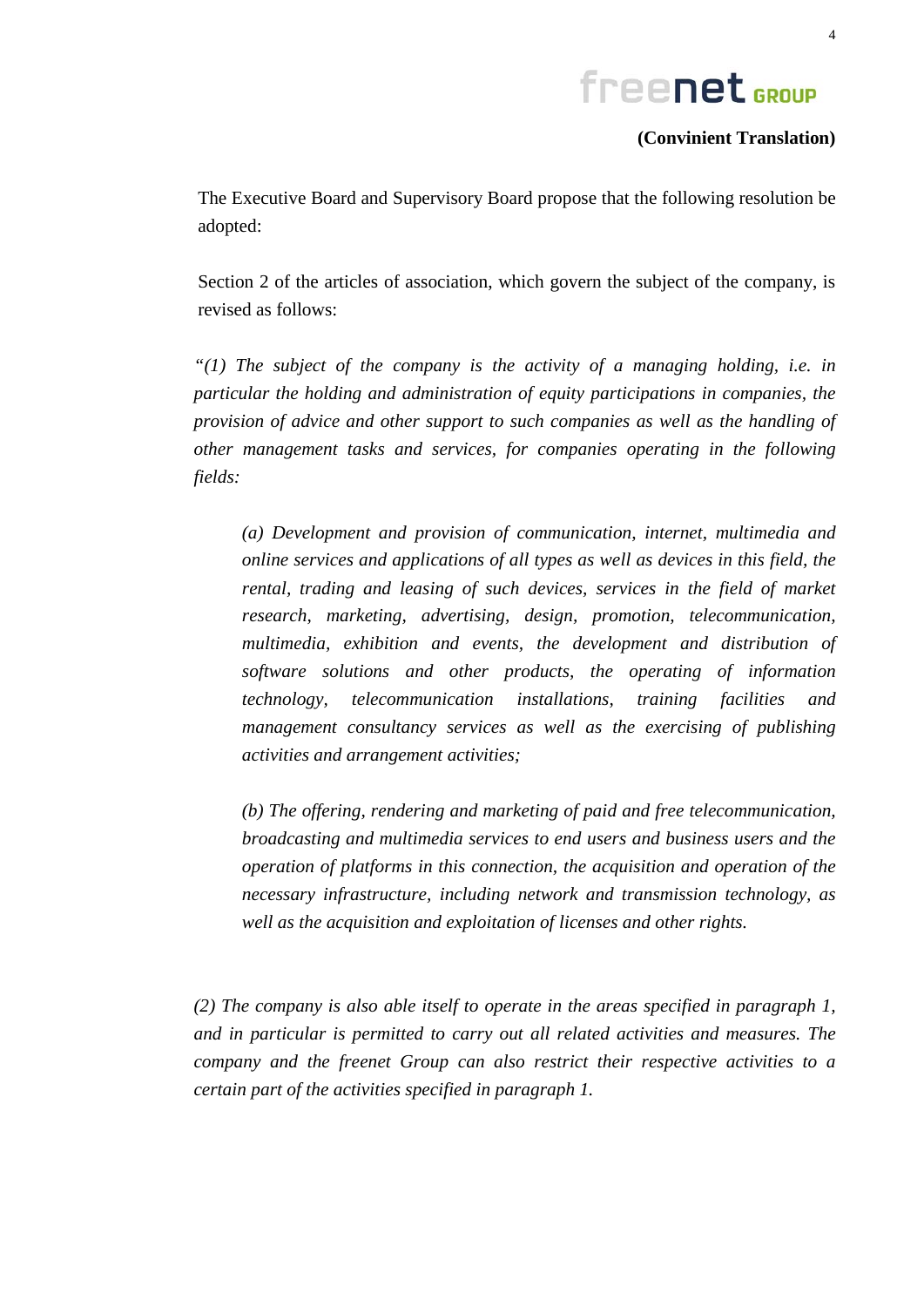## **(Convinient Translation)**

*(3) The company is able to acquire equity participations in other companies of the same type or of a similar type in Germany and abroad, and is also able to establish, acquire and sell such companies; it is permitted to establish, acquire, manage and sell equity participations in companies of all types for investment purposes, and can restrict itself to the administration of the equity participations. The company can spin off part or all of its operation to affiliated companies."*

## **7. Resolution regarding the creation of new authorised capital 2016 with the authorisation to exclude subscription rights and the corresponding changes to the articles of association**

The annual general meeting of 23 May 2013 adopted authorised capital of 12,800,000.00 euros limited for five years for issuing on one or more occasions up to 12,800,000 new shares in return for cash and/or non-cash contributions (Authorised Capital 2013; section 4 (6) of the articles of association). The authorised capital 2013 has so far not been utilised. In order to ensure that, in future, the company is even more flexible with regard to strengthening its need for own funds and to ensure that it has planning certainty for this purpose, a new authorised capital of approximately 10% of the share capital is to be adopted, and the articles of association are to be amended accordingly.

The Executive Board and Supervisory Board propose that the following resolution be adopted:

- a) A new section 4 (8) is inserted in the articles of association:
	- *"(8) For a period of five years after this authorisation is entered in the commercial register, the Executive Board is authorised, with the approval of the Supervisory Board, to increase the share capital on one or more occasions by way of issuing new shares in return for cash and/or non-cash contributions, up to a maximum of 12,800,000 euros (in words: twelve million eight hundred thousand euros (authorised capital 2016). The shareholders can also be granted the statutory*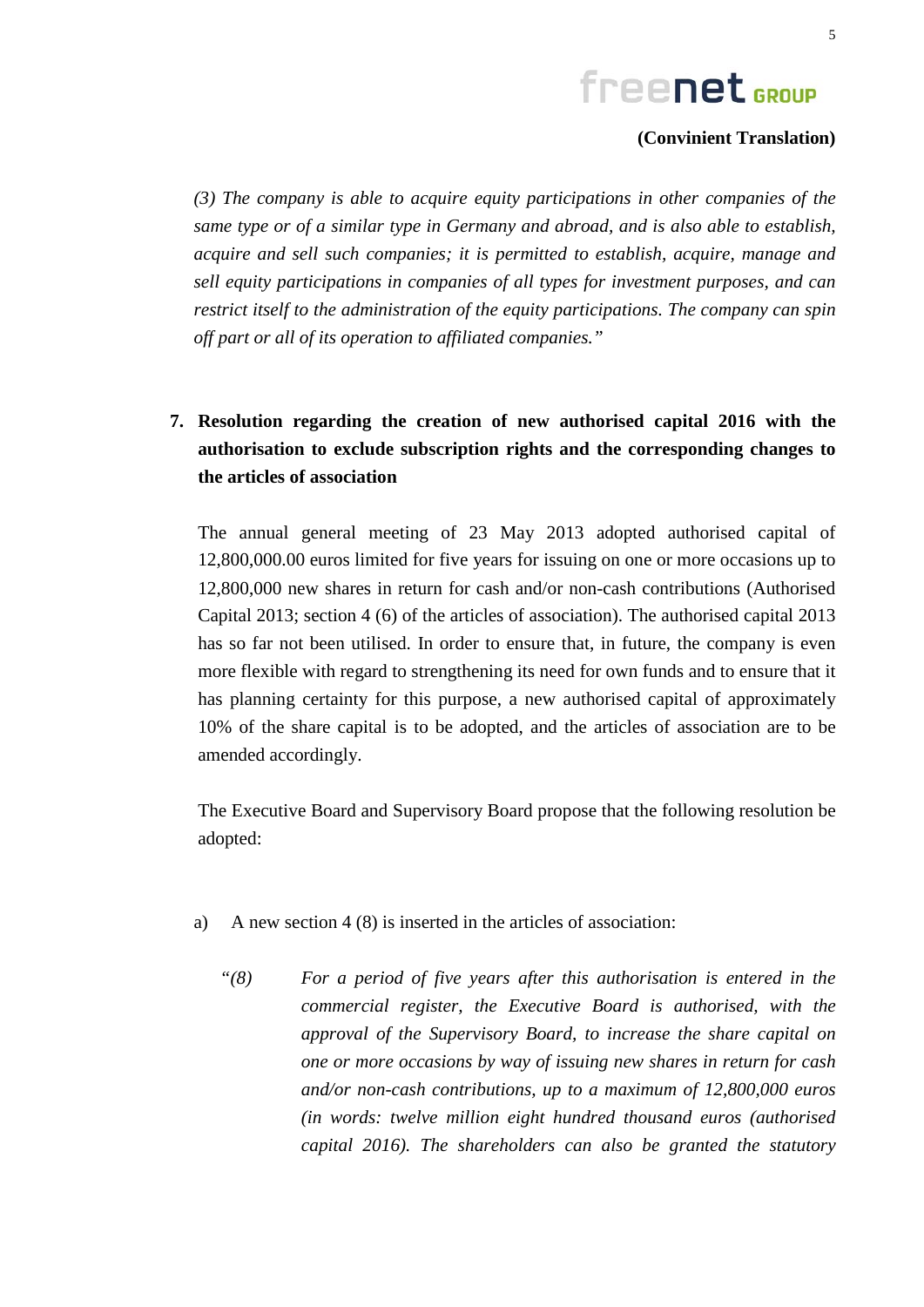#### **(Convinient Translation)**

*subscription rights in such a way that the new shares are offered to one or more credit institutions and/or companies which are equivalent in accordance with section 186 (5) AktG or a group or a syndicate of credit institutions and/or such equivalent companies on condition that they offer them to the shareholders (indirect subscription right). The Executive Board is authorised, with the approval of the Supervisory Board, to exclude the subscription rights of shareholders for issues of shares in return for non-cash contributions. The Executive Board is also authorised, with the approval of the Supervisory Board, to exclude fractions from the subscription rights and also from being issued to persons who are or in an employment or work relationship with the company (apart from members of the executive bodies of the company) or with affiliated companies (employee shares). In addition, the Executive Board, with the approval of the Supervisory Board, can also exclude the subscription rights of shareholders if the new shares are issued in return for a cash contribution for an issue price which is not significantly lower than the market price of the already listed shares of the company at the time at which the issue amount is definitively fixed (this should be as close as possible to the date on which the shares are placed). However, the authorisation to exclude the subscription rights in accordance with the previous sentence can only be utilised if the proportionate amount of the new shares in relation to the share capital does not exceed 10% of the share capital at the time at which this authorisation is entered in the commercial register or – if lower – at the time at which the authorisation is exercised. The following must be deducted from this 10% limit: The proportionate amount of the share capital which is attributable to shares which may have been issued since the adoption of the resolution of the annual general meeting regarding this authorisation as a result of authorisation to issue new shares with the exclusion of subscription rights in accordance with sections 202 (2), 203 (1), 186 (3) sentence 4 AktG or which may have been sold since the adoption of the resolution of the annual general meeting regarding this authorisation as a result of an authorisation to acquire treasury shares with the exclusion of subscription rights in accordance with sections 71 (1) no. 8, 186 (3) sentence 4 AktG. The*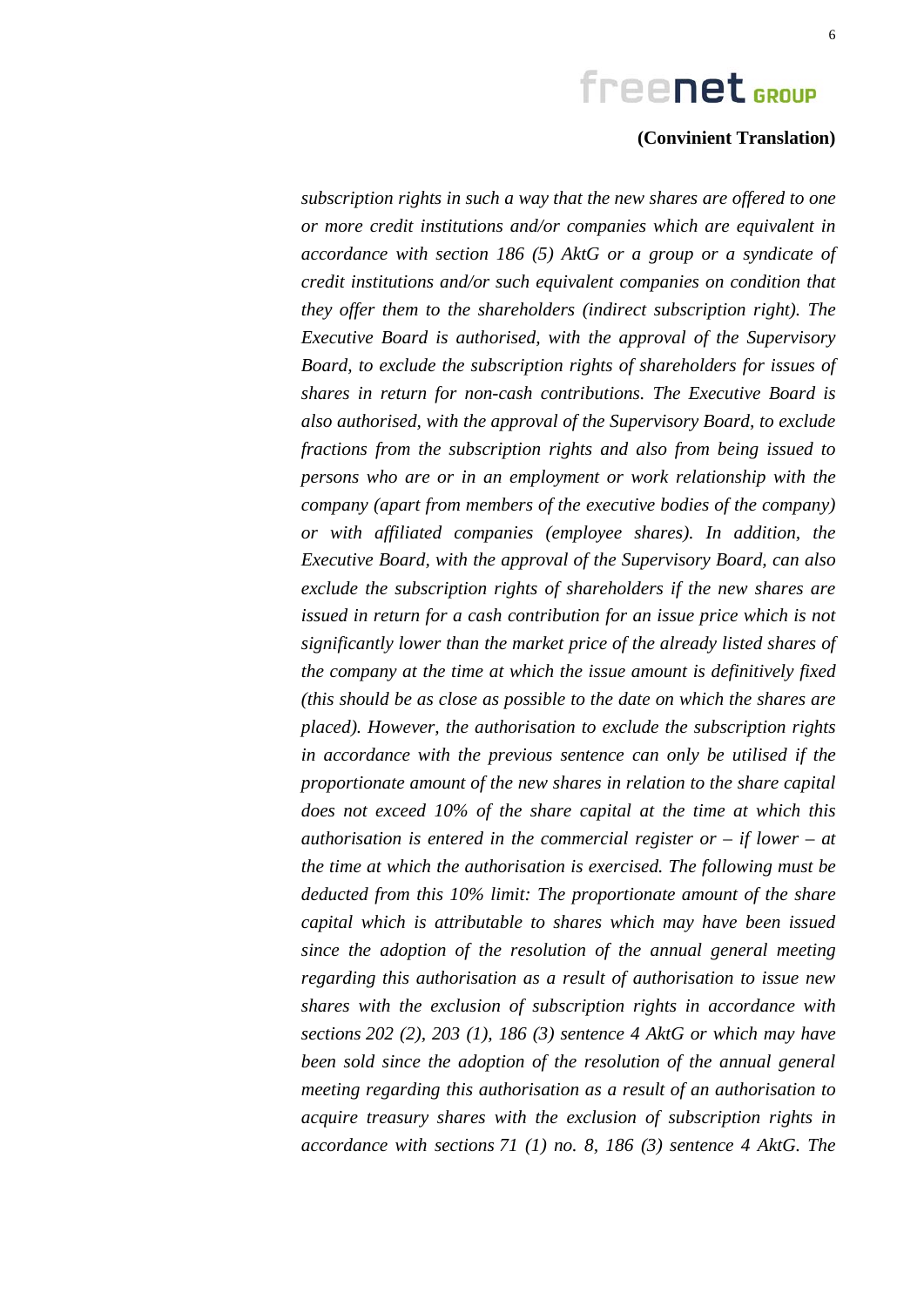### **(Convinient Translation)**

*following must also be deducted: The proportionate amount of share capital which is attributable to shares which can be issued as a result of bonds or an option or conversion right or an option or conversion obligation or a share delivery right of the company if these bonds have been issued in accordance with sections 221 (4) sentence 2, 186 (3) sentence 4 AktG since the adoption of a resolution of the annual general meeting regarding this authorisation. The Executive Board is also authorised, with the approval of the Supervisory Board, to define the further details of the respective capital increase and the way in which it is carried out."*

**8. Resolution regarding the authorisation to acquire and use treasury shares in accordance with section 71 (1) no. 8 AktG including the authorisation to retire treasury shares and reduce capital as well as the authorisation to exclude put options and subscription rights; cancellation of the existing authorisation** 

The annual general meeting of 13 May 2014 has adopted an authorisation for the acquisition of treasury shares; this has so far not been utilised.

In order to be able to continue to acquire and use treasury shares with adequate planning reliability in future, the Executive Board is again to be authorised to acquire treasury shares, and the currently existing authorisation is to be cancelled in accordance with section 71 (1) no. 8 AktG.

The Executive Board and Supervisory Board therefore propose that the following resolution be adopted:

1) The Executive Board is authorised, with the approval of the Supervisory Board, to acquire treasury shares of up to a total of 10% of the share capital existing at the time of the resolution on 12 May 2016 or, if this amount is lower, the share capital existing at the time at which the authorisation is exercised; this authorisation is applicable for every permissible purpose subject to the statutory restrictions and in line with the following requirements.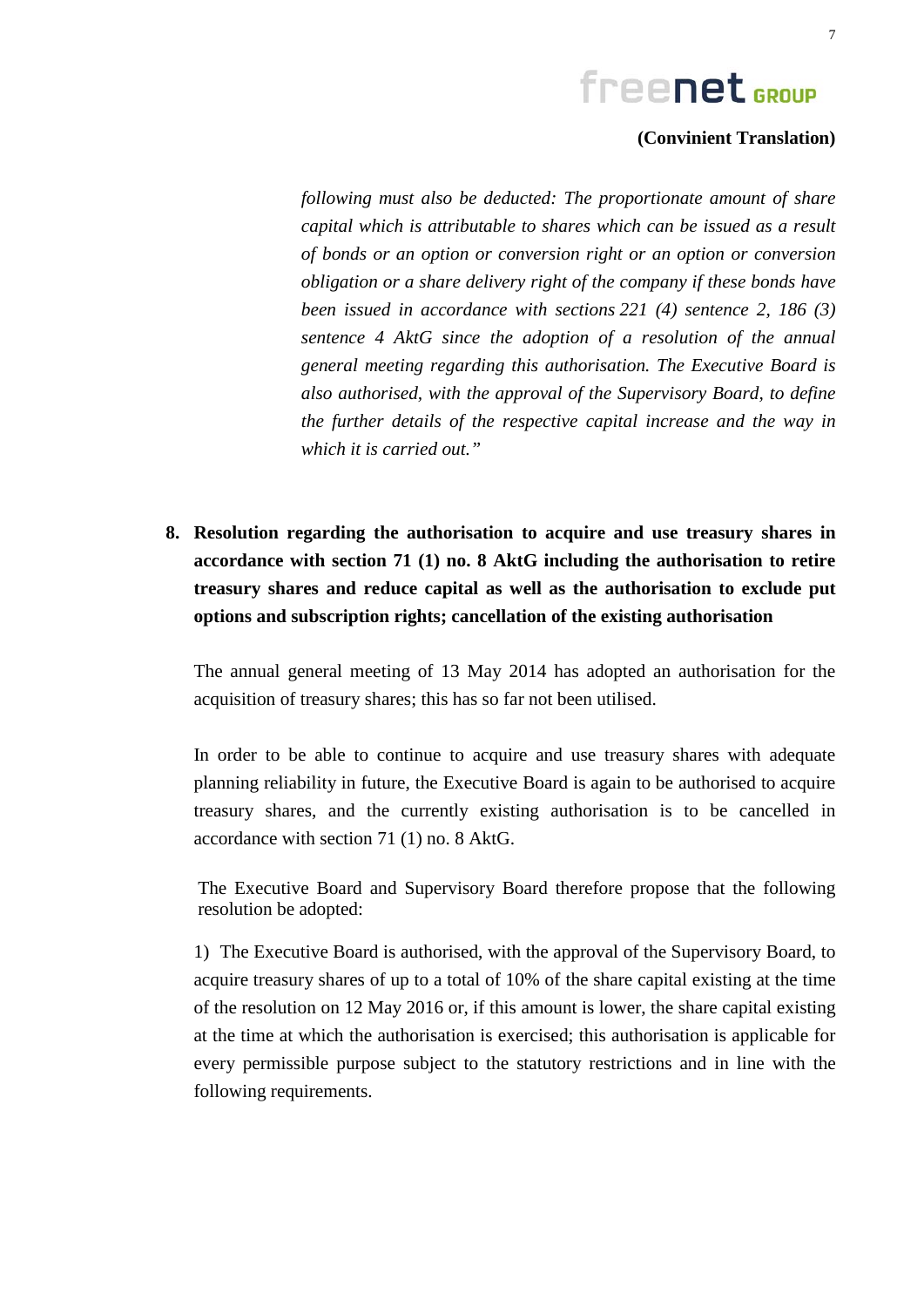## **(Convinient Translation)**

The authorisation will become effective with the resolution on 12 May 2016 and shall be applicable until 11 May 2021. The authorisation can be utilised by the company and also by its subsidiaries or third parties engaged by the company or by a subsidiary for the account of the company or its subsidiaries.

At the choice of the Executive Board, the acquisition in each case shall be carried out (i) via the stock exchange, (ii) by means of a public offer to purchase shares, (iii) by means of a public invitation to submit offers to sell shares or (iv) by way of issuing put options to the shareholders.

- In the event of an acquisition via the stock exchange, the consideration per share paid by the company (excl. incidental purchasing costs) must not be more than 10% higher or lower than the average of the share price of the company in the closing auction in electronic trading on the Frankfurt Stock Exchange on the three market trading days preceding the day on which the obligation to purchase shares is taken on.
- In the event of a public invitation to submit offers to sell shares, the consideration per share paid by the company (excl. incidental purchasing costs) must not be more than 10% higher and not be more than 20% lower than the average of the share price of the company in the closing auction in electronic trading on the Frankfurt Stock Exchange on the last three market trading days preceding the day on which the offers to sell shares are accepted.
- In the event of a public offer to purchase shares or an acquisition by way of granting put options, the consideration per share paid by the company (excl. incidental purchasing costs) must not be more than 10% higher or more than 10% lower than the average of the share price of the company in the closing auction in electronic trading on the Frankfurt Stock Exchange on the last three market trading days preceding the reference date. The reference date is defined as the day on which the Executive Board takes the definitive decision regarding the offer for the granting of put options.

If, after the publication of a public offer to purchase shares or a public invitation to submit offers to sell shares or after the granting of put options, the share price differs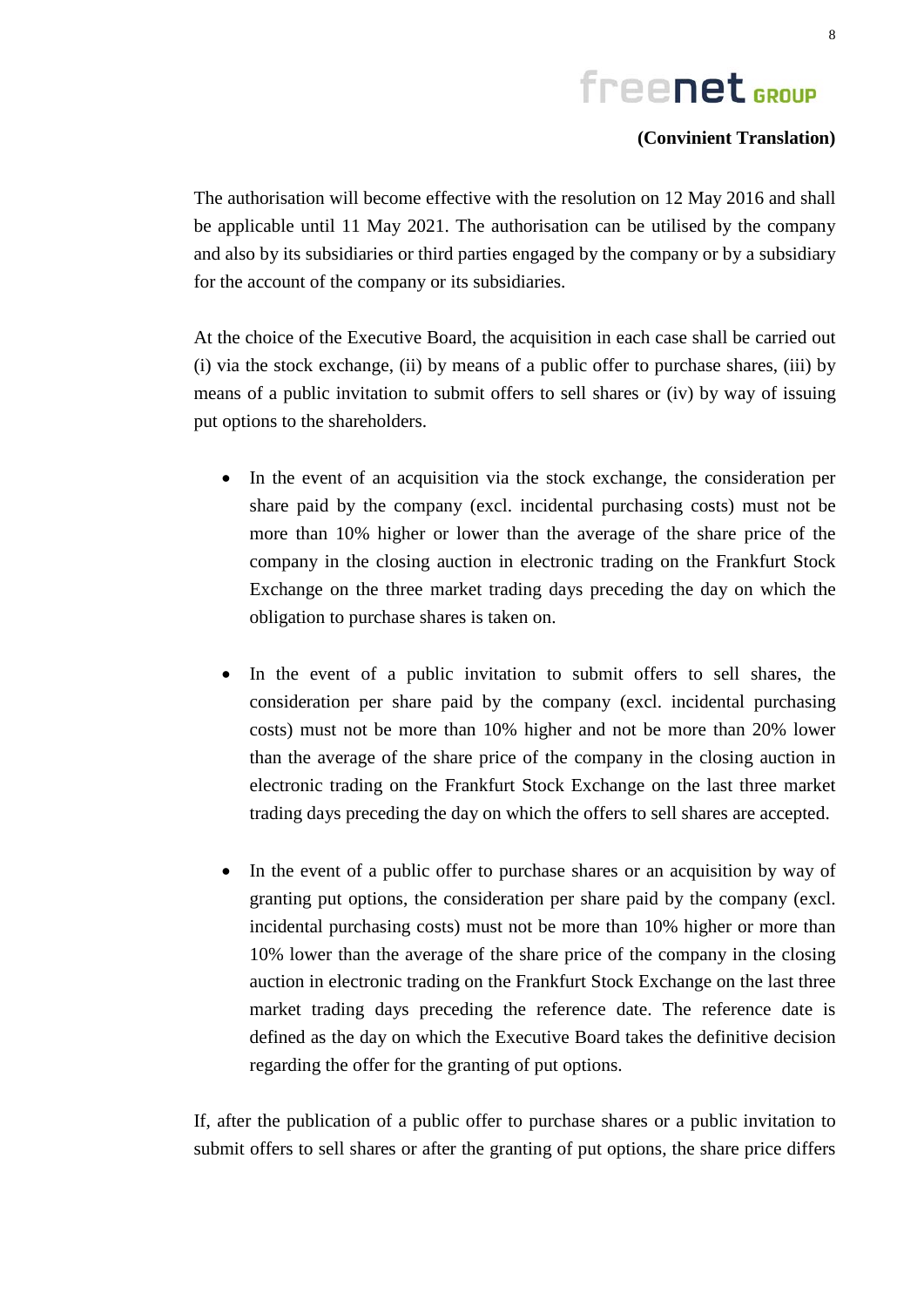## **(Convinient Translation)**

considerably from the offered purchase or selling price or the limits of any purchase or selling price range, the offer to purchase shares, the invitation to submit offers to sell shares or the put options can be adjusted. In this case, the relevant amount is based on the corresponding price on the last market trading day before the publication of the adjustment; this amount is subject to the condition that the price which is paid must not be more than 10% higher or more than 20% lower than the averages detailed above.

The volume of a public offer to purchase shares or a public invitation to submit offers to sell shares can be limited. If a public offer to purchase shares or if a public invitation to submit offers to sell shares is oversubscribed, the acquisition or the acceptance must be scaled down in the ratio of the respective shares which are offered and which have to be taken into consideration, with a partial exclusion of a potential right of the shareholders for tendering their shares. A provision may be made for preferential acquisition or preferential acceptance of small quantities of up to 50 tendered shares per shareholder as well as rounding in accordance with commercial principles with partial exclusion of a potential right of shareholders for tendering their shares.

The volume of the put options which overall are offered to the shareholders can also be limited. If put options are granted to the shareholders for the purpose of the acquisition, these put options are allocated to the shareholders in the ratio of their shareholding compared with the ratio of the volume of shares to be repurchased by the company to the share capital. Fractions of put options do not have to be allocated; any partial put options are excluded for this case.

The Executive Board is responsible for defining the greater details of the respective acquisition, in particular any offer to purchase shares or any invitation to submit offers to purchase shares. This is also applicable for the greater details regarding any put options, particularly with regard to the contents, the term and where appropriate their negotiability. Due consideration also has to be given to restrictions and requirements of capital market law and other legal restrictions and requirements.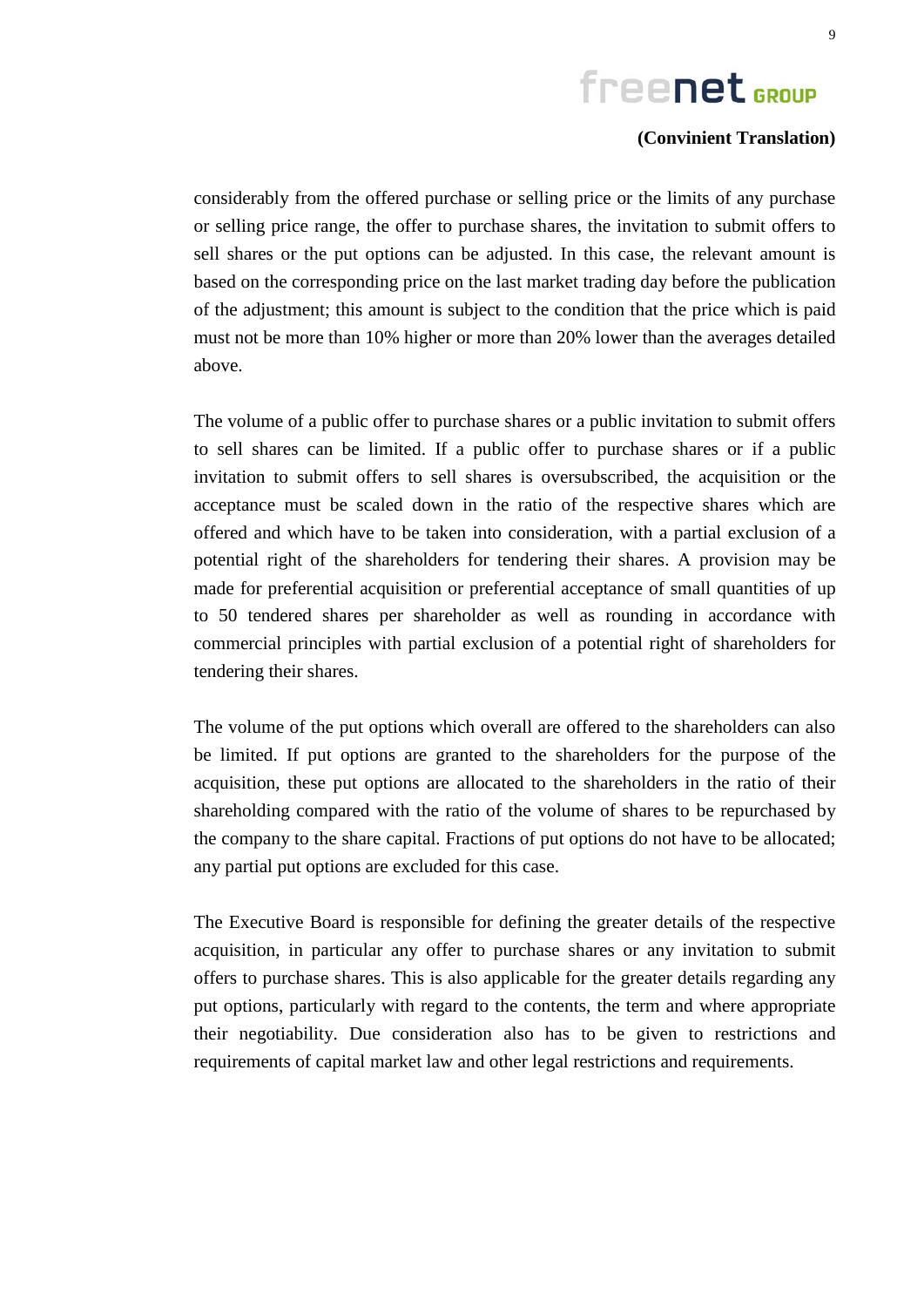### **(Convinient Translation)**

2) The Executive Board is authorised to use the treasury shares acquired on the basis of this authorisation or previous authorisations as follows:

a) The shares can be sold via the stock exchange or via a public offer to all shareholders in the ratio of their shareholding; in the case of an offer to all shareholders, the subscription right for fractions is excluded.

b) The shares can also be sold otherwise in return for cash payment at a price which is not significantly lower than the market price of the company's listed shares at the time of the sale. The proportionate amount of the share capital attributable to the number of shares sold under the terms of this authorisation must not exceed 10% of the share capital existing at the time of the adoption of the resolution of the annual general meeting regarding this authorisation or  $-$  if this is lower  $-$  the share capital of the company existing at the time at which this authorisation is exercised. The proportionate amount of the share capital of new shares which have been issued after the adoption of the resolution of the annual general meeting regarding this authorisation up to the point of the disposal of the shares as a result of authorisations for issuing shares out of authorised capital with the exclusion of subscription rights in accordance with sections 203 (1), 186 (3) sentence 4 AktG must be netted against the 10% limit. The proportionate amount of the share capital which is attributable to shares which can be issued as a result of bonds with an option or conversion right or an option or conversion obligation or a stock delivery right of the company, to the extent that these bonds have been issued as a result of authorisations in accordance with sections 221 (4), 186 (3) sentence 4 AktG since the adoption of the resolution of the annual general meeting regarding the authorisation up to the point at which the shares are sold, must also be netted against the 10% limit.

c) The shares can be offered and transferred to third parties as a (partial) consideration for the direct or indirect acquisition of companies, parts of companies or equity participations in companies or other assets, including real assets and receivables including receivables due from the company or within the framework of business combinations.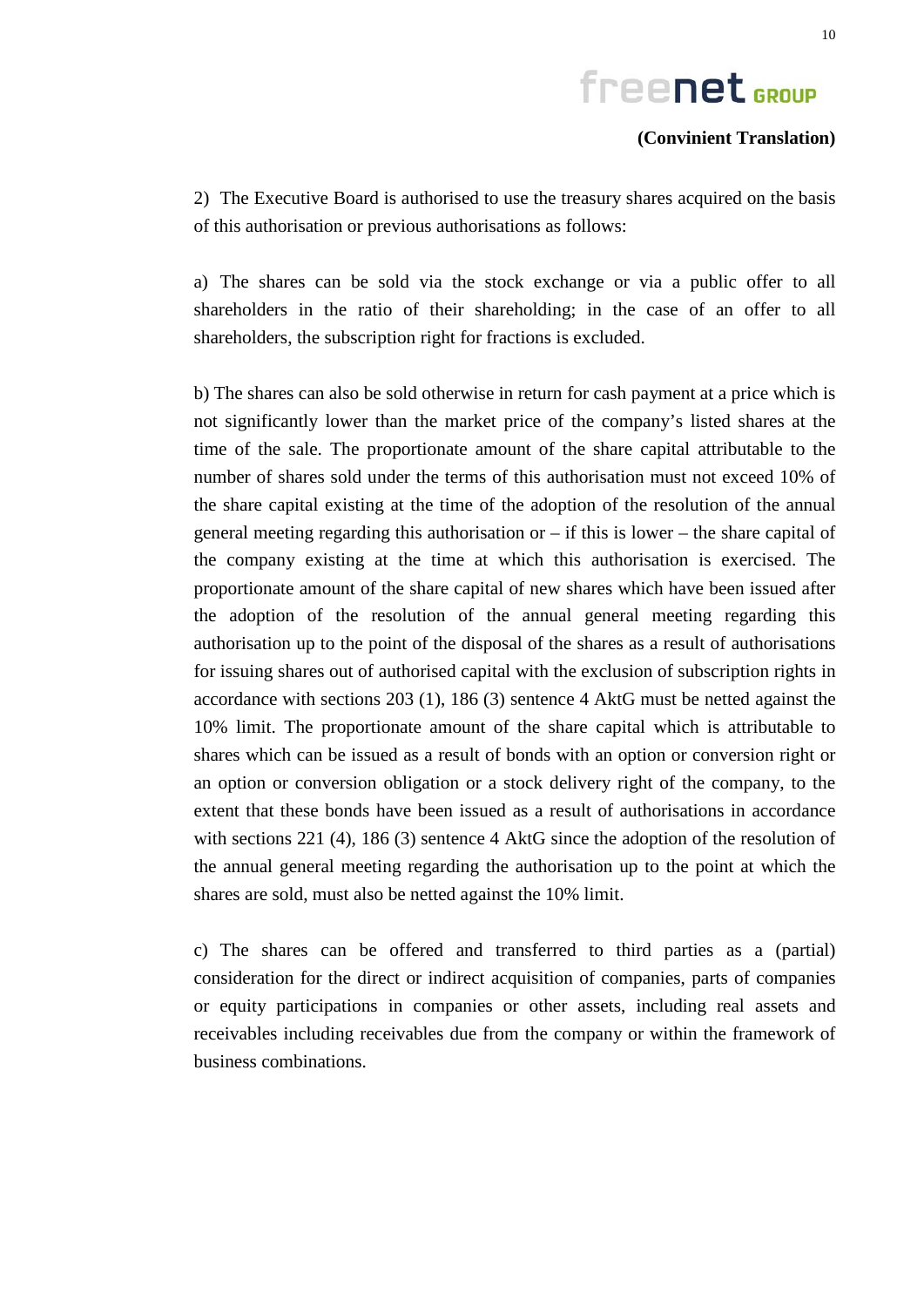### **(Convinient Translation)**

d) The shares can be offered for sale to persons who are or have been in an employment or work relationship with the company (with the exception of members of the executive bodies of the company) or a subsidiary, or can be transferred to such persons.

e) The shares can be used for fulfilling option or conversion rights or conversion or conversion obligations or a share delivery right of the company resulting from option and/or convertible bonds which the company or a direct or indirect subsidiary of the company will issue on the basis of an authorisation of the annual general meeting.

f) The Executive Board is also authorised to retire treasury shares without a further resolution of the annual general meeting being required for such retirement and the performance of the retirement. In accordance with section 237 (3) no. 3 AktG, the retirement can be carried out without a capital reduction in such a way that, as a result of the retirement, there is an increase in the proportion of other shares of the company in relation to the share capital in accordance with section 8 (3) AktG. In accordance with section 237 (3) no. 3, second clause AktG, the Executive Board is authorised to adjust the disclosure of the number of shares in the articles of association accordingly. The retirement can also be linked with a capital reduction; in this case the Executive Board is authorised to reduce the share capital by the proportionate amount of share capital which is attributable to the retired shares, and the Supervisory Board is authorised to adjust the disclosure of the number of shares and the share capital in the articles of association accordingly.

3) The subscription rights of the shareholders in relation to the shares are detailed as in point 2) a) and are also excluded to the extent that these shares are used in accordance with the above authorisations detailed in points  $(2)$  b), c), d) and e).

4) The authorisations for acquiring treasury shares, for otherwise disposing of, using or retiring such shares can be exercised independently of each other, on one or several occasions, in part or also in their entirety. If shares are used as a consideration, this can also be carried out in combination with other forms of consideration. They also cover the use of shares of the company which may be held by the company or an affiliated company at the time at which the resolution regarding this authorisation is adopted.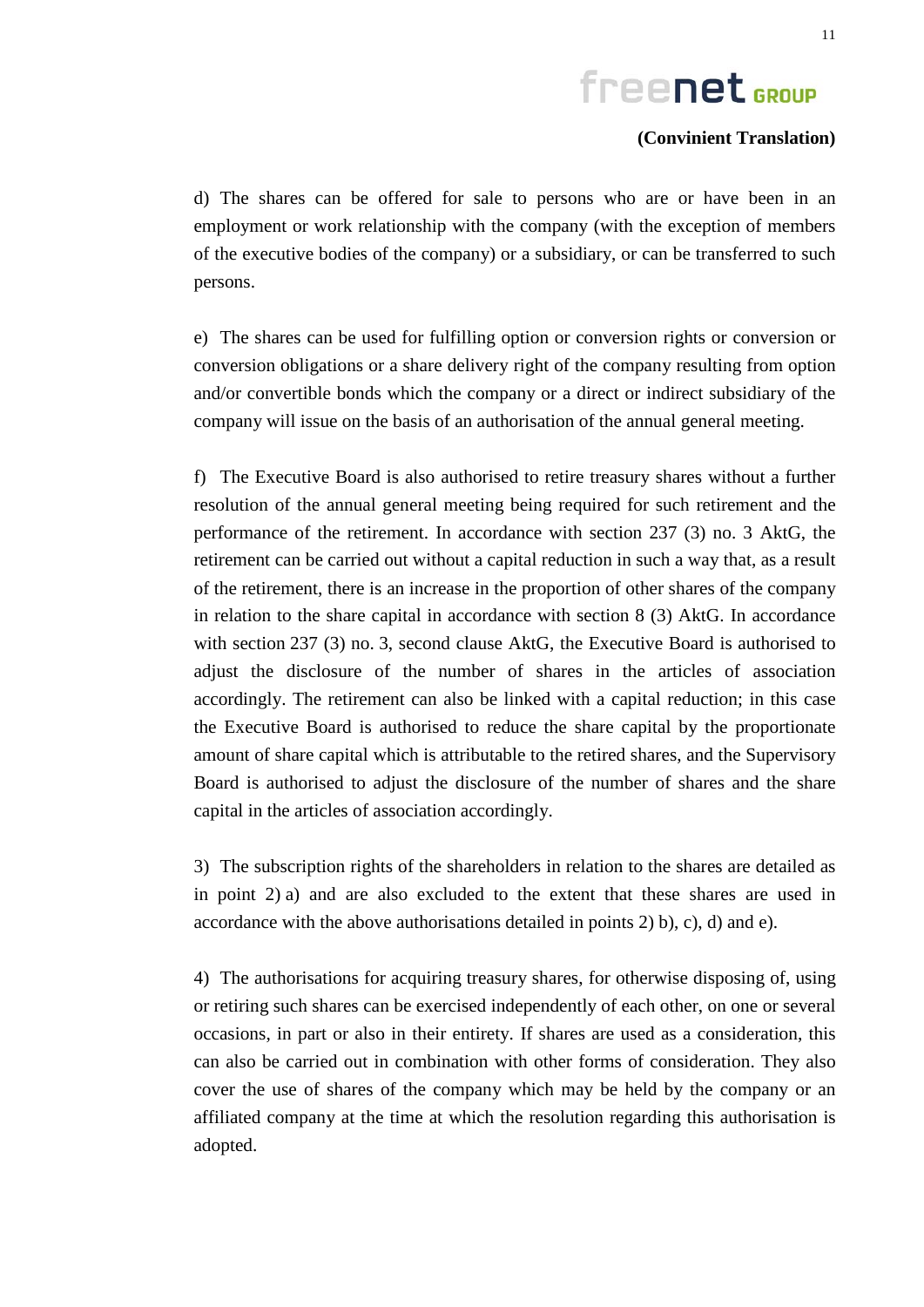

5) The Supervisory Board can specify that measures resulting from these authorisations may only be carried out with its approval or with the approval of a Supervisory Board committee.

6) The authorisation to acquire treasury shares granted by the resolution of the annual general meeting of 13 May 2014 (agenda item 6) is cancelled at the point at which this resolution becomes effective and is replaced by this resolution.

## **9. Resolution regarding the authorisation to use equity derivatives within the framework of the acquisition of treasury shares in accordance with section 71 (1) no. 8 AktG and also regarding the exclusion of put options and subscription rights; cancellation of the existing authorisation**

As an extension to the authorisation for the acquisition of treasury shares in accordance with section 71 (1) no. 8 AktG proposed for the adoption of a resolution under agenda item 8, the company is to be authorised to acquire treasury shares, including the use of equity derivatives, with the cancellation of the existing corresponding authorisation of 13 May 2014. This does not increase the volume of shares that is permitted to be acquired in total; only a further option for acquiring treasury shares is provided.

The Executive Board and Supervisory Board therefore propose that the following resolution be adopted:

1) As an extension of the authorisation to acquire treasury shares in accordance with section 71 (1) no. 8 AktG proposed for the adoption of a resolution under agenda item 8 of the annual general meeting of 12 May 2016, shares of the company may be acquired by the means described under that agenda item 8 and also by means of using equity derivatives. The Executive Board is authorised to acquire options which entitle the company to acquire shares of the company by way of exercising the options (call options). The Executive Board is also authorised to sell options which oblige the company, when the options are exercised by their holders, to acquire shares of the company (put options). In addition, the acquisition can be carried out using a combination of call and put options and also by using other equity derivatives, as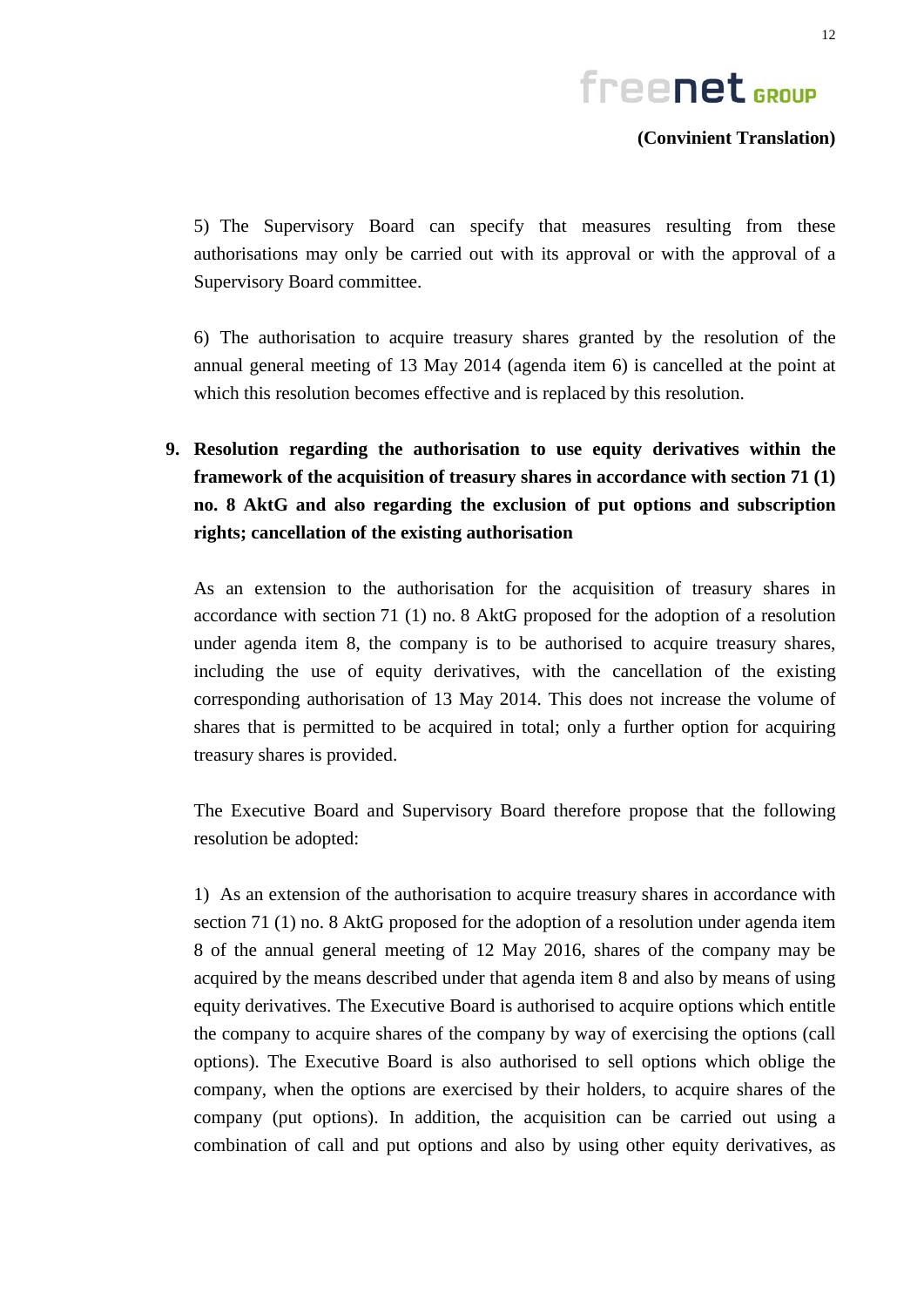### **(Convinient Translation)**

detailed in the following. The authorisation will become effective with the resolution on 12 May 2016 and is applicable until 11 May 2021. The authorisation can be utilised be the company and also by its subsidiaries or third parties engaged by the company or a subsidiary for the company's account or the account of the subsidiaries.

All acquisitions of shares using call options, put options, a combination of call and put options or other equity derivatives are limited to shares with a volume not exceeding 5% of the share capital existing at the time of the resolution of the annual general meeting or – if this amount is lower – the share capital existing at the time at which this authorisation is authorised.

2) The options must be concluded with one or more credit institution(s), one or more companies operating in accordance with section 53 (1) sentence 1 or section 53b (1) sentence 1 or (7) of the German Banking Act (Gesetz über das Kreditwesen) or a group or syndicate of credit institutions and/or such companies. They must be designed in such a way as to ensure that the options result only in deliveries of shares which have been acquired in line with the principle of equal treatment for the shareholders; this requirement is satisfied if the shares are acquired via the stock exchange. The term of the options must not exceed 18 months in each case, and must also be chosen in such a way that the shares are not acquired after 11 May 2021 as a result of the options being exercised. The acquisition or disposal price paid by the company for call options or received by the company for put options or paid or received by the company for a combination of call and put options must not be significantly higher or lower than the theoretical market value established using recognised actuarial methods.

3) The consideration for the acquisition of a share as a result of the exercising of a put option, consisting of the purchase price/exercise price of the share which is agreed in the option and which is payable when the put option is exercised (excl. incidental purchasing costs, but including the option premium which is received) must not be more than 10% higher or more than 20% lower than the market price of the shares of the company established by the opening auction in electronic trading on the Frankfurt Stock Exchange on the day on which the relevant option transaction is concluded. The consideration for the acquisition of a share as a result of the exercising of a call option, consisting of the purchase price/exercise price for the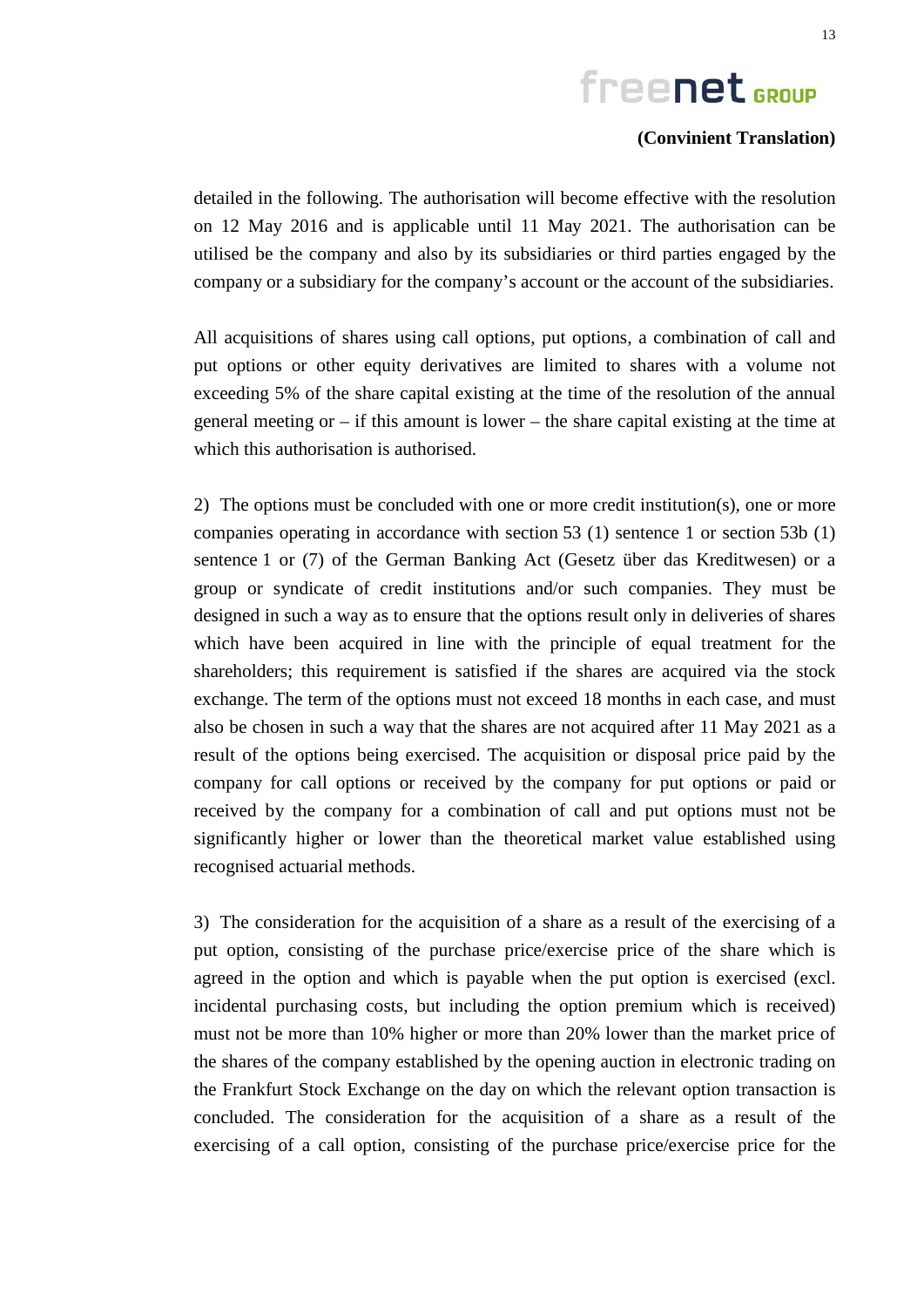### **(Convinient Translation)**

share which is agreed in the option and which is payable upon the exercising of the call option must not be more than 10% higher or more than 10% lower than the average of the market prices of the shares of the company established by the closing auctions in electronic trading on the Frankfurt Stock Exchange on the three market trading days preceding the day on which the call option is exercised.

4) Furthermore, it can be agreed with one or more of the credit institutions specified in point 2) and/or equivalent companies that such credit institutions or equivalent companies deliver to the company within a pre-defined period a previously defined quantity of shares or a previously defined Euro consideration in relation to shares of the company. The price for which the company acquires treasury shares must feature a discount to the arithmetic mean of the volume-weighted average prices of shares in electronic trading on the Frankfurt Stock Exchange, calculated over a previously defined number of market trading days. However, the price of the shares must not be more than 20% lower than the above-mentioned mean. In addition the credit institutions specified in point 2) and/or equivalent companies must undertake to purchase the shares to be delivered on the market at prices which are within the range which would be applicable if the company itself were to directly acquire the shares via the stock exchange.

5) If treasury shares are acquired using equity derivatives in accordance with the above-mentioned regulations, any shareholder rights to conclude such options or other equity derivatives with the company as well as any put option of the shareholders are excluded.

6) The regulations defined in points 2) and 4) of the resolution proposal relating to agenda item 8 of the annual general meeting of 12 May 2016 are applicable accordingly for the use of treasury shares which are acquired using equity derivatives. The subscription right of shareholders in relation to treasury shares is excluded in accordance with point 2) a) of the above-mentioned resolution proposal and also to the extent that these shares are used in accordance with the authorisations in point 2) b), c), d) or e) of the resolution proposal in relation to agenda item 8.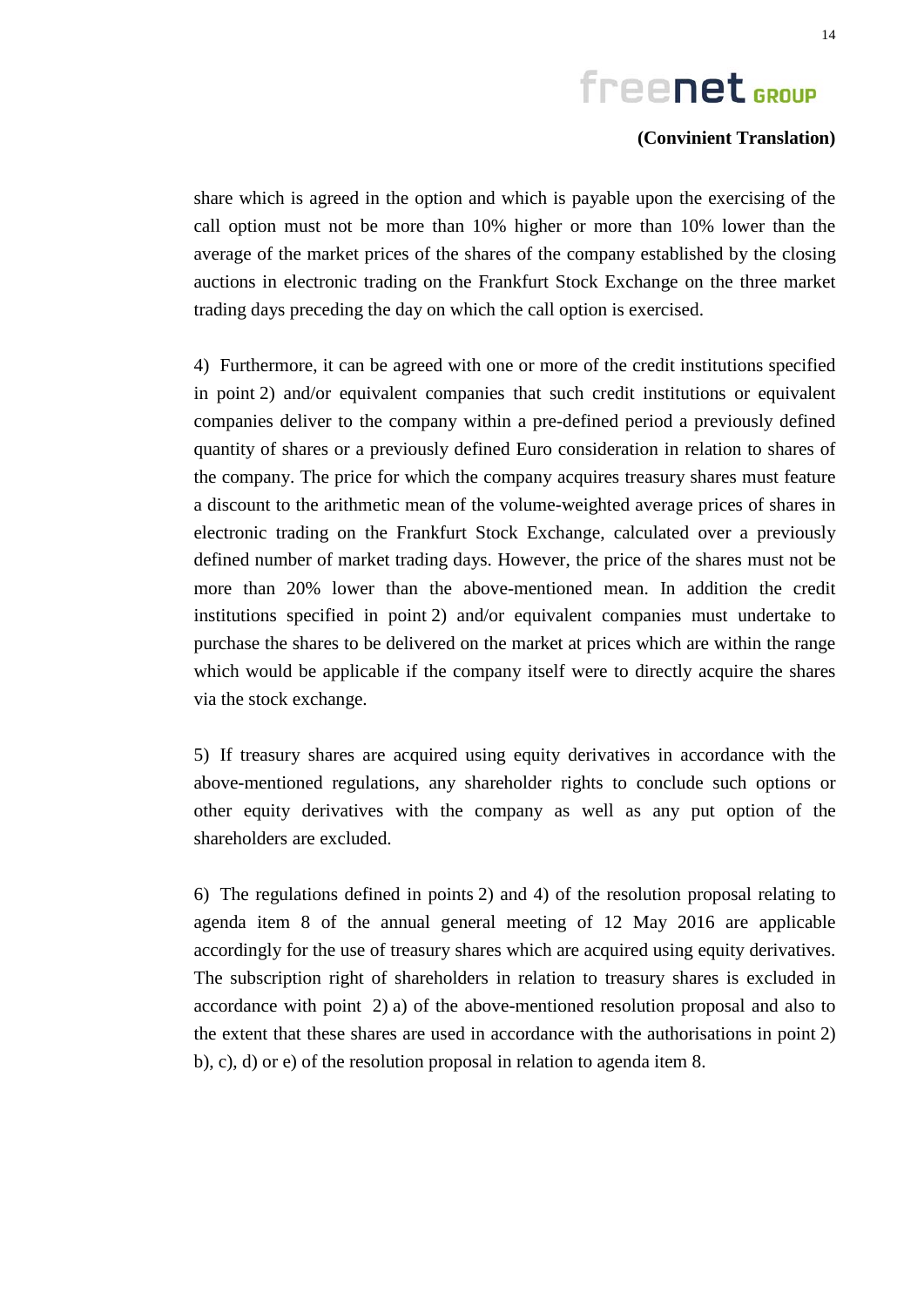### **(Convinient Translation)**

7) The Supervisory Board can specify that measures in accordance with these authorisations can only be carried out with the approval of the Supervisory Board or the approval of a Supervisory Board Committee.

8) The authorisation to acquire treasury shares using equity derivatives granted by the resolution of the annual general meeting of 13 May 2014 (agenda item 7) is cancelled at the point at which this resolution becomes effective and is replaced by this resolution.

**10. Resolution regarding the authorisation to issue convertible and/or option bonds and for excluding the subscription rights, cancelling the authorisation of 13 May 2014, and also resolution regarding the creation of contingent capital 2016 and corresponding change to the articles of association; cancellation of contingent capital 2014.**

The existing authorisation for issuing option and/or convertible bonds, for the purpose of long-term planning reliability, including the underlying contingent capital is to be replaced by a new authorisation.

The Executive Board and Supervisory Board propose that the following resolutions be adopted:

## **A) Authorisation for issuing convertible and/or option bonds and for excluding the subscription rights, cancelling the existing authorisation.**

The Executive Board is authorised to issue, up to 11 May 2021, on one or more occasions bearer or registered convertible and/or option bonds (together: "bonds") with or without limited maturity with a total nominal amount of up to 640,000,000 euros, and to grant to the bearers or holders of bonds conversion or option rights relating to registered no-par-value shares of the company with a proportionate amount of the share capital totalling up to 12,800,000 euros subject to the terms of the bonds. The terms of the bonds can also establish (i) an option or conversion right at the end of the term or at an earlier date ("final maturity" in each case; this also covers cases in which a bond falls due as a result of termination) in accordance with the terms of the bond or in accordance with an exchange right or conversion right granted to the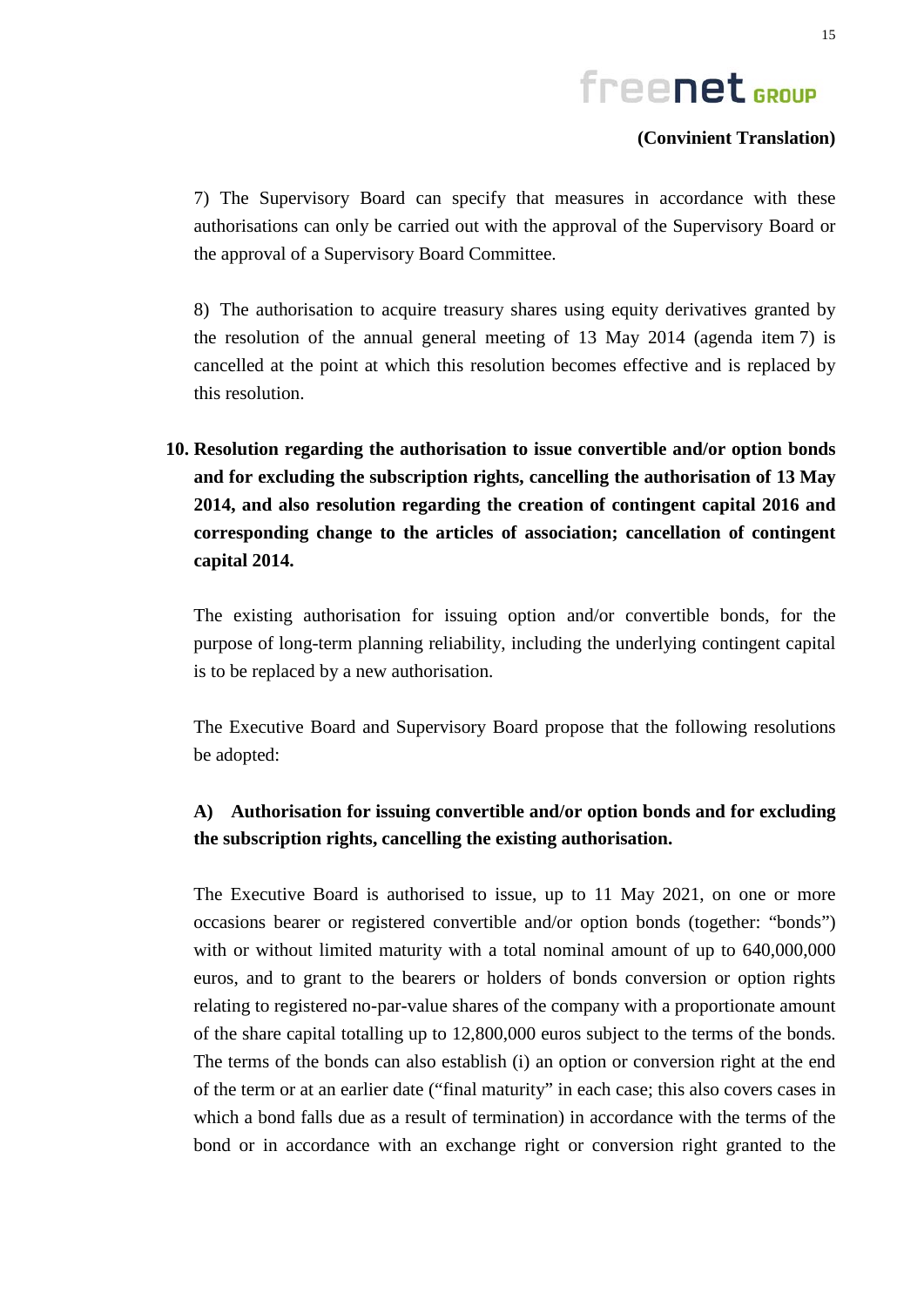## **(Convinient Translation)**

company in the terms of the bond or (ii) may specify that the company has the right, upon final maturity, to grant shares in the company to the owners or holders of the option or convertible bonds in part or in whole instead of paying the cash amount which falls due ("share delivery right").

The bonds may be issued in euros and also – subject to the limit represented by the corresponding equivalent value in euros – in the statutory currency of an OECD country. The bonds may also be issued by a directly or indirectly wholly-owned subsidiary of the company. For this case, the Executive Board is authorised to issue the guarantee for the bonds for the company and to grant a share delivery right in relation to new registered no-par value shares of the company to the owners and holders of conversion or option rights or option or conversion obligations or to the company.

The individual issues can be broken down into bonds with equal rights.

In the case of issues of option bonds, one or more warrants are attached to each bond; these authorise or (also as a result of a share delivery right) oblige the holder or owner to subscribe for registered no-par-value shares of the company subject to the bond or option conditions to be defined by the Executive Board. For option bonds issued in euros by the company, the option conditions may specify that the option price may also be settled in part or in whole by way of transferring bonds and, where necessary, an additional cash payment. The subscription ratio is defined by dividing the nominal amount of a bond by the option price fixed for a registered no-par-value share of the company. If this results in fractions of shares, it can be specified that these fractions can be aggregated to take up whole shares subject to the bond and option conditions, where appropriate in return for an additional payment. The proportionate amount in relation to the share capital of the registered no-par-value shares of the company to be taken up for each bond must not exceed the nominal amount of the bond.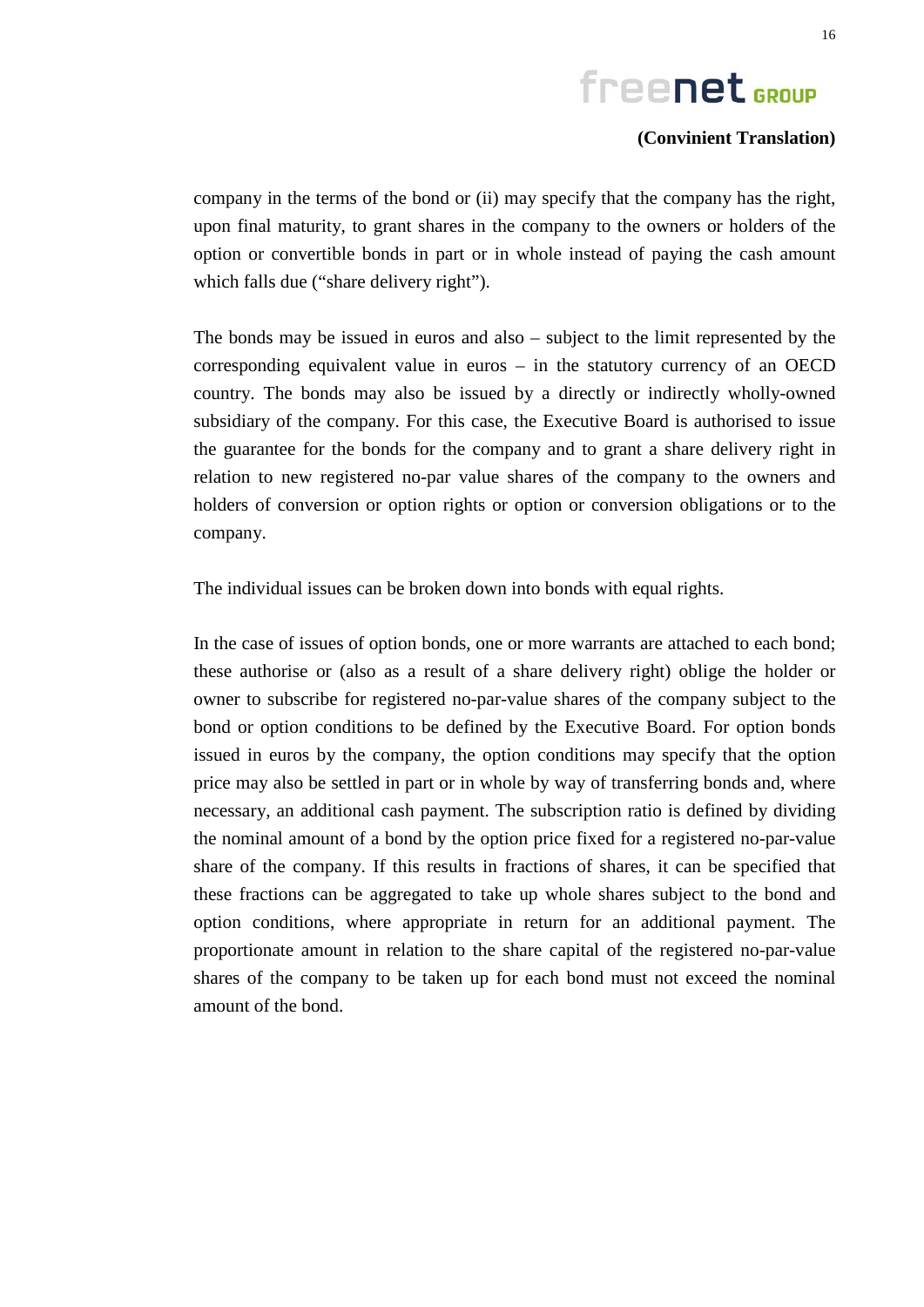#### **(Convinient Translation)**

In the event of issues of convertible bonds, the holders or owners of the bonds receive the right or the obligation to convert these bonds into registered no-par-value shares of the company in accordance with the bond conditions defined by the Executive Board, or to accept these shares. The conversion ratio is defined by dividing the nominal amount of a bond by the fixed conversion price for one registered no-parvalue share of the company, and may be rounded up or rounded down to the nearest whole number. The conversion ratio can also be defined by dividing the issue amount of a bond which is lower than the nominal amount by the fixed conversion price for one new registered no-par-value share of the company. An additional payment to be made in cash and pooling or compensation for fractions which cannot be converted can also be defined. The bond conditions may provide for a variable conversion ratio and may determine the conversion price (subject to the minimum price specified in the following) within a defined range depending on the development of the market price of the shares of the company during the life of the bond. The proportionate amount in relation to the share capital of the registered no-par-value shares to be issued upon conversion must not exceed the nominal amount of the bond.

The bond conditions can specify that, in the event of conversion or the exercising of an option, treasury shares of the company can also be granted. The bond conditions can also specify that the company does not have to grant registered no-par-value shares of the company to the beneficiary of the convertible or option bonds, and instead can pay the consideration in cash.

The respective option or conversion price to be fixed for a no-par-value share of the company, with the exception of those cases in which there is an option or conversion obligation or a share delivery right, must be at least 80% of the unweighted average closing price of the shares or the company in electronic trading on the Frankfurt Stock Exchange on the last ten market trading days before the day of the resolution adopted by the Executive Board regarding the issue of the bonds or – if a subscription right is granted – must be at least 80% of the unweighted average market price of the shares of the company in electronic trading on the Frankfurt Stock Exchange on the last ten market trading days before the start of the subscription period. In cases involving an option or conversion obligation or a share delivery right, the option or conversion price (subject to the bond conditions) can be at least either the minimum price specified above or the volume-weighted average price of the shares of the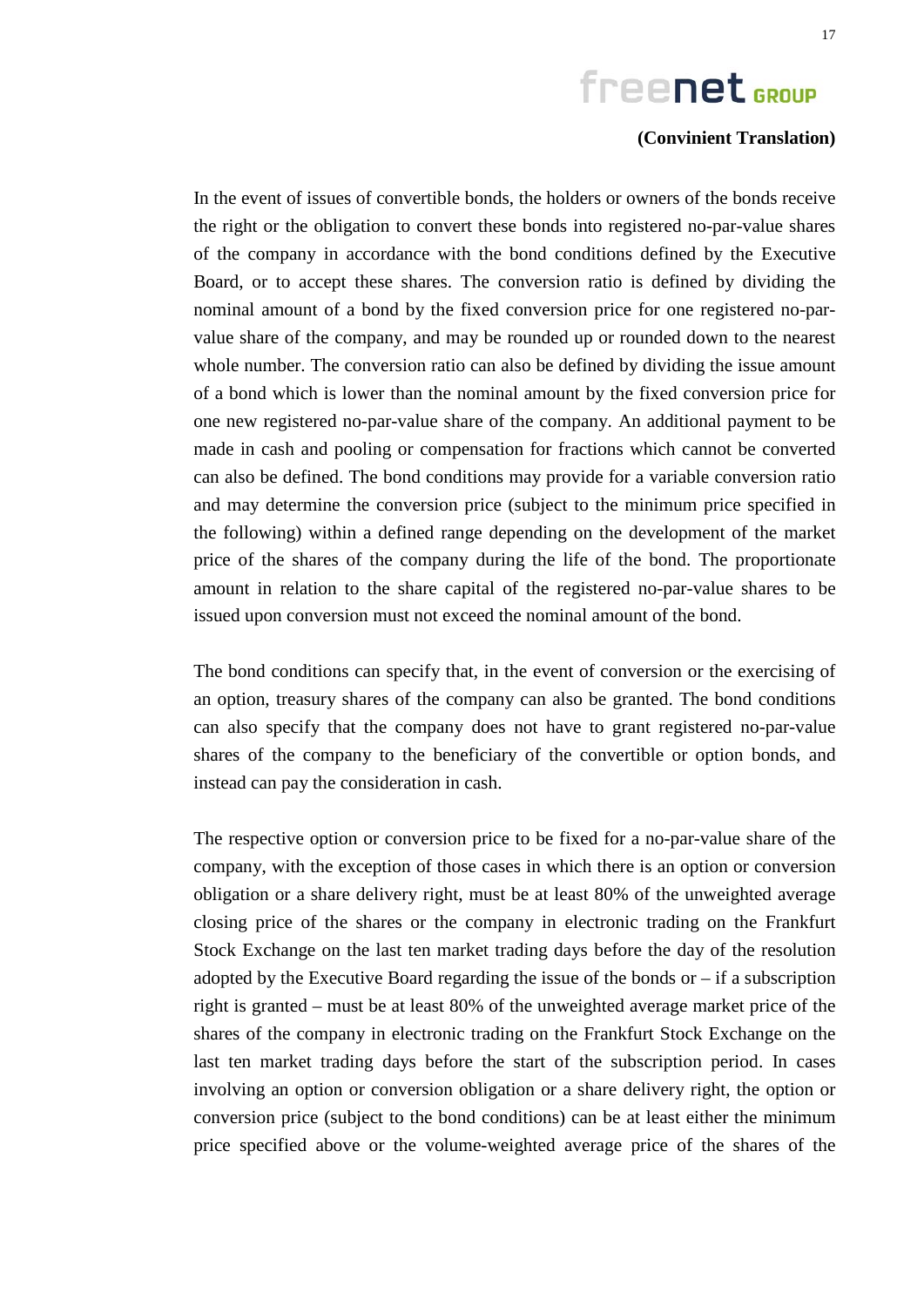## **(Convinient Translation)**

company in electronic trading on the Frankfurt Stock Exchange during a reference period of 15 market trading days before the day of final maturity or another defined time, even if this average price is lower than the minimum price specified above (80%). The proportionate amount in relation to the share capital of the no-par-value shares of the company to be issued must not exceed the nominal amount of the bonds. Section 9 (1) and 199 (2) AktG are not affected.

The bond conditions can specify that, during the conversion or option period, the conversion or option price can be adjusted in the following cases in order to maintain existing ratios, notwithstanding the minimum issue amount, in accordance with section 9 (1) in conjunction with section 199 (2) AktG:

- Capital increases by converting the capital reserve or revenue reserves in share capital by issuing new shares;
- Pooling shares;
- Capital increases or sales of shares in conjunction with the granting of a subscription right (irrespective of an exclusion of subscription rights for fractions), without a subscription right being granted to the holders or owners of existing convertible or option bonds with conversion or option rights or conversion obligations to the extent to which they would be legally entitled after exercising the conversion or option right or after fulfilling the conversion obligation;
- Issuing further convertible or option bonds or granting or guarantee of other conversion or option rights or obligations, with the granting of an exclusive subscription right to the shareholders (irrespective of an exclusion of subscription rights for fractions), without a subscription right being granted to the holders or owners of existing convertible or option bonds with conversion or option rights or conversion obligations to the extent to which they would be legally entitled after exercising the conversion or option right or after fulfilling the conversion obligation;
- Capital reductions (if not simply in the form of a reduction of the proportionate amount attributable to individual shares in relation to the share capital;
- In cases of other unusual measures or events which may have an impact on the capital structure of the company.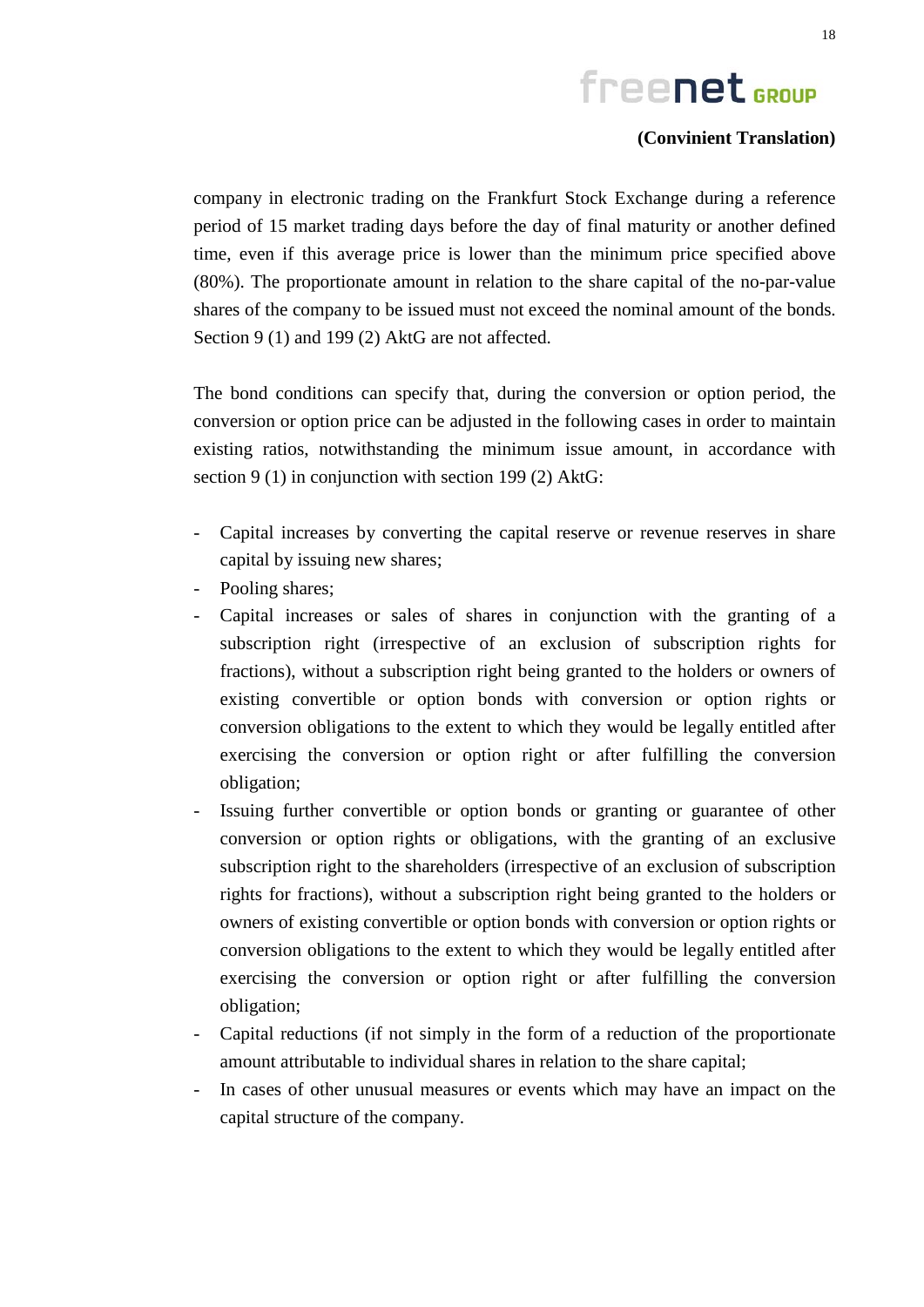### **(Convinient Translation)**

In these cases, the adjustment is carried out in accordance with section 216 (3) AktG and also in line with normal market practice in such a way that the economic value of the conversion and/or option rights or conversion obligations which existed immediately before the measure which triggered off the adjustment is not affected, as the conversion or option price and/or the number of option or conversion rights or obligations for each bond is adjusted.

Instead of an adjustment to the conversion or option price, and subject to the conditions of the convertible or option bonds, it is also possible in all cases for the company to pay a corresponding amount in cash if the conversion or option right is exercised or if the conversion or option obligation is fulfilled.

The shareholders are entitled to a subscription right in relation to the bonds. The bonds can also be taken on by one or more credit institutions, one or more companies operating in accordance with section 53 (1) sentence 1 or section 53b (1) sentence 1 or (7) of the German Banking Act (Gesetz über das Kreditwesen) or a group or a syndicate of credit institutions and/or such companies on condition that they offer a subscription right to the shareholders for these bonds (indirect subscription right). If bonds are issued by a subsidiary of the company, the company must ensure that the statutory subscription right is granted for the shareholders in accordance with the above sentences if the subscription right is not excluded in accordance with the following regulations.

However, the Executive Board is authorised, by way of appropriate application of section 186 (3) sentence 4 AktG, to issue bonds (excluding the subscription rights) if the issue price is not significantly lower than the hypothetical market value of the bonds determined in accordance with recognised and in particular actuarial methods. This authorisation to exclude subscription rights is only applicable if the shares which have been issued or which are to be issued for servicing the conversion and/or option rights or for fulfilling the conversion or option obligation or the share delivery right overall do not account for more than 10% of the proportionate share capital at the time at which this becomes effective or  $-$  if this figure is lower  $-$  at the time at which the authorisation is exercised. This maximum figure for excluding subscription rights has to be netted against the proportionate amount in relation to the share capital of shares which are issued after 12 May 2016 up to the point at which the bonds are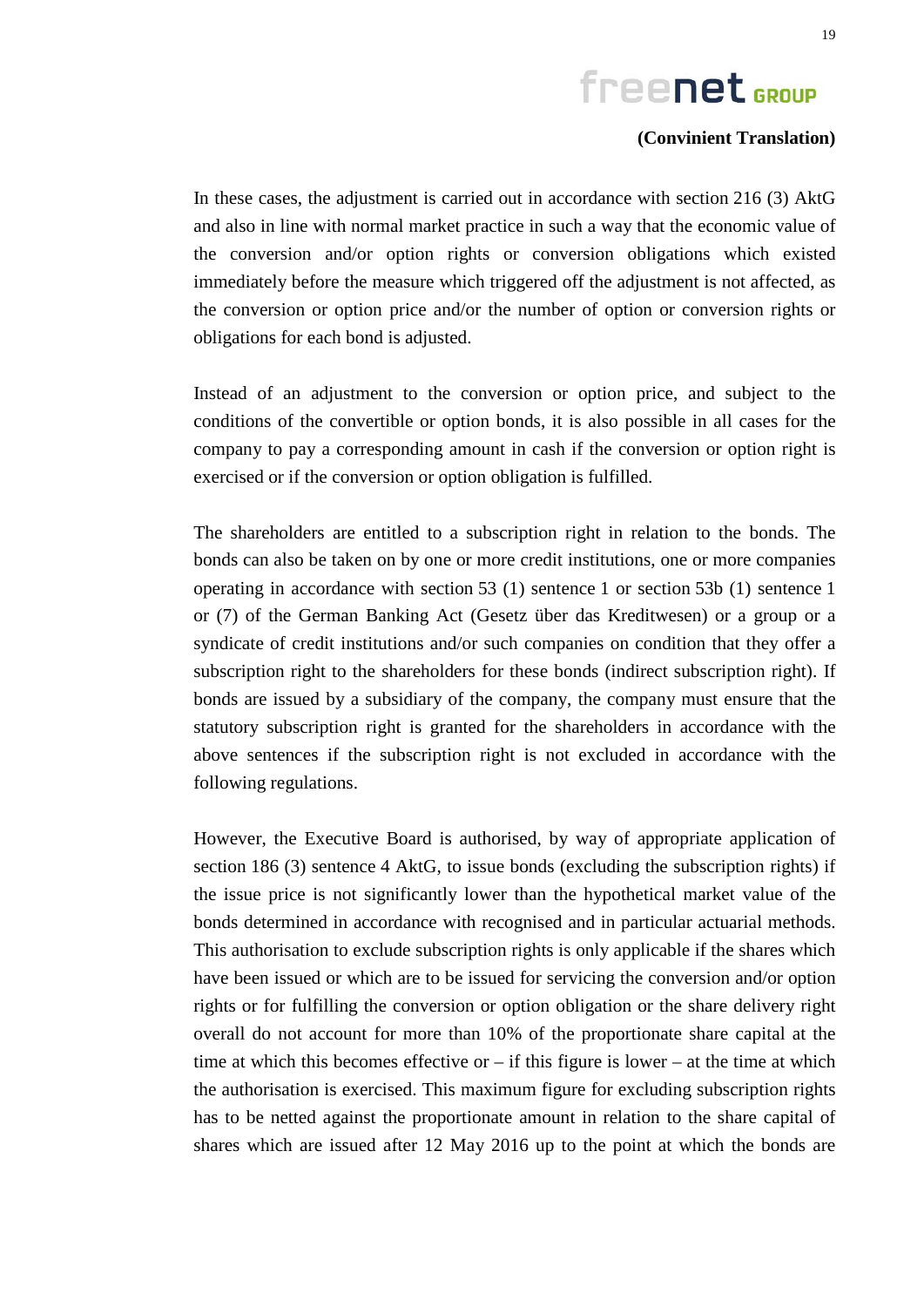issued (if the authorised capital is used) or which can be taken up as a result of conversion or option rights issued after 12 May 2016 or conversion or option obligations or a share delivery right established after 12 May 2016, if the subscription rights of shareholders are excluded in accordance with or in line with section 186 (3) sentence 4 AktG if the authorised capital is utilised or if the convertible and/or option bonds are issued. It is also necessary to net the proportionate amount in relation to the share capital of treasury shares which the company has acquired on the basis of an authorisation in accordance with section 71 (1) no. 8 AktG and which it has sold to third parties after 12 May 2016 and up to the point at which this authorisation which has been granted is exercised in return for a cash payment with the exclusion of shareholder subscription rights and with the appropriate application of section 186 (3) sentence 4 AktG.

In addition, the Executive Board is authorised to exclude the subscription rights of shareholders in relation to bonds for fractions and also to exclude the subscription right to the extent that is necessary to be able to grant registered no-par-value shares of the company to the owners or holders of conversion or option rights or to grant a subscription right to the holders or owners of bonds with conversion or option obligations or a share delivery right to the extent to which they would be entitled after the conversion or option right or share delivery right has been exercised or when the conversion or option obligation is fulfilled.

The Executive Board is authorised, subject to the principles defined in this authorisation, to define the further details of the issue and terms of the bonds and the corresponding conditions or to define these details with the approval of the executive bodies of the issuing direct or indirect subsidiary. This is applicable particularly in relation to conversion or option rights or obligations or share delivery rights, the coupon, the type of interest, the maturity and denomination, the conversion or option period, the definition of an additional cash payment, compensation for or pooling of fractions, dilution protection regulations, cash payment instead of delivery of registered no-par-value shares and the delivery of existing instead of the issuing of new registered no-par-value shares.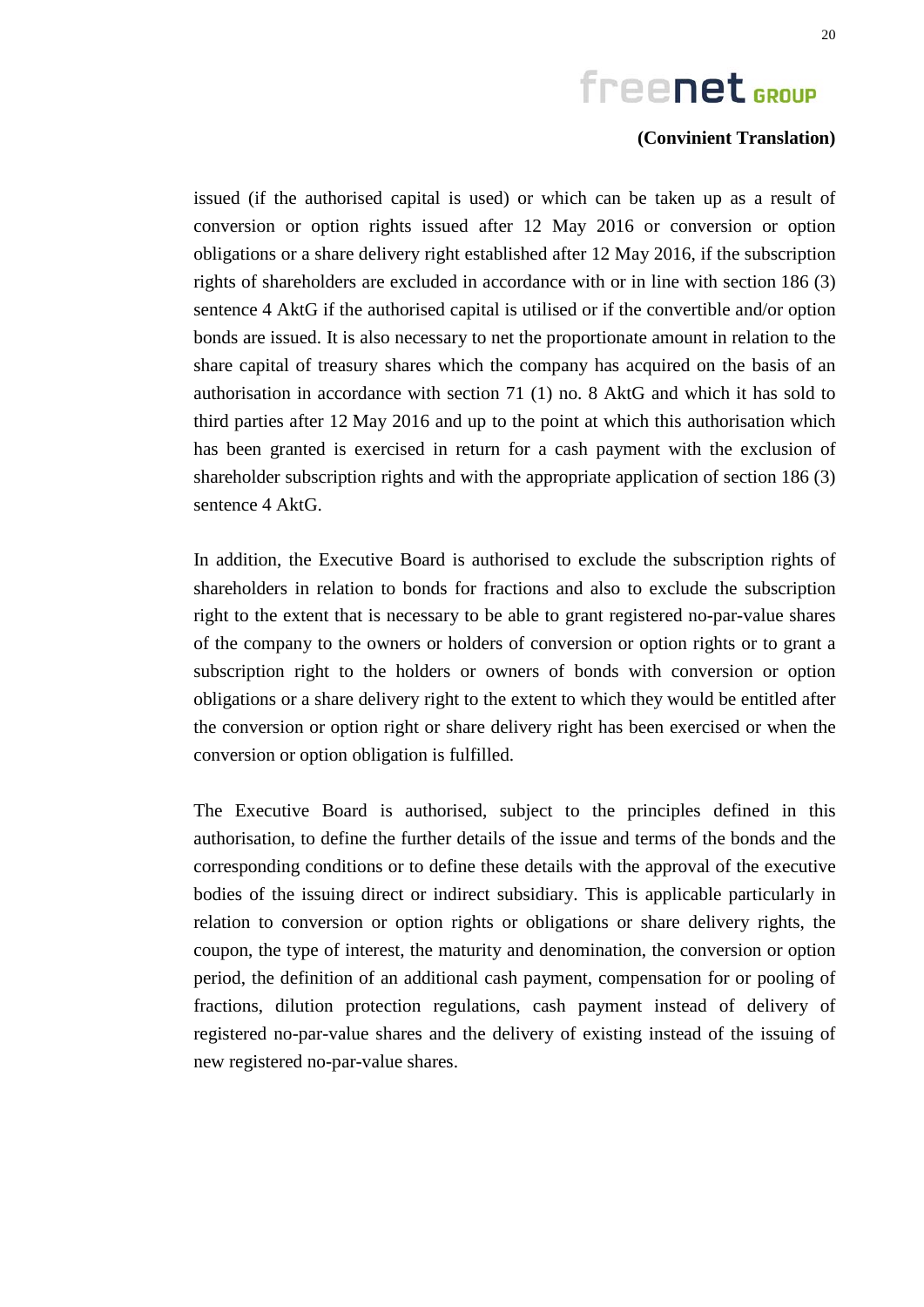## **(Convinient Translation)**

The Supervisory Board can specify that measures on the basis of this authorisation may be carried out only with the approval of the Supervisory Board or the approval of a Supervisory Board Committee.

This authorisation will become effective at the point at which the contingent capital adopted under B) becomes effective.

#### **B) Contingent capital and change to the articles of association**

#### **a) Contingent capital 2016**

A contingent capital increase of up to 12,800,000 euros has been carried out for the share capital by the issue of up to 12,800,000 new registered no-par-value shares with a proportionate amount of 1.00 euro of the share capital in relation to the individual no-par-value share (contingent capital 2016). The purpose of the contingent capital increase is to grant registered no-par-value shares to the holders or owners of convertible and/or option bonds which are issued by the company or a direct or indirect subsidiary on the basis of the authorisation adopted by the annual general meeting of 12 May 2016 under agenda item 10, letter A), and which grant a conversion or option right or a share delivery right of the company in relation to registered no-par-value shares of the company or which specify a conversion or option obligation. The shares are issued at the conversion or option price to be determined in accordance with the authorisation resolution designated above.

The contingent capital increase is only to be carried out in the case of bonds being issued in accordance with the authorisation resolution of the annual general meeting of 12 May 2016 (agenda item 10) and only to the extent that conversion or option rights or a share delivery right are utilised or owners or holders who are obliged to convert the bond or exercise the option fulfil their obligation to convert or exercise an option, and also if treasury shares are not used for this purpose or if a cash settlement is not made by the company. The new registered no-par-value shares participate in profits from the beginning of the financial year in which they are created. The Executive Board is authorised to fix the further details of carrying out the contingent capital increase.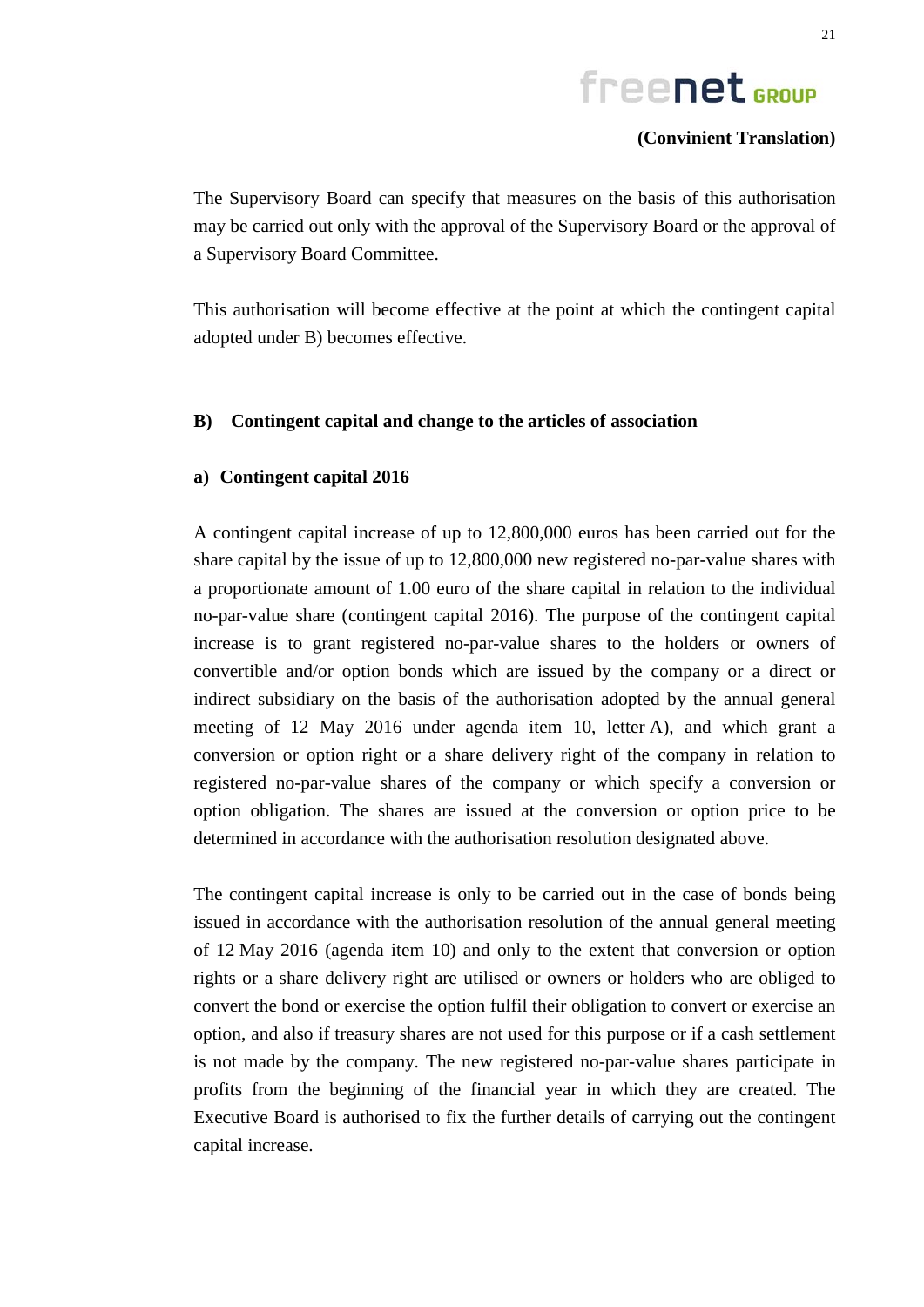

#### **b) Change to articles of association**

Section 4 of the articles of association ise extended to include the following new section 7:

*"A contingent capital increase of up to 12,800,000 euros has been carried out for the share capital by the issue of up to 12,800,000 new registered no-par-value shares*  with a proportionate amount of 1.00 euro of the share capital in relation to the *individual no-par-value share (contingent capital 2016). The purpose of the contingent capital increase is to grant registered no-par-value shares to the holders or owners of convertible and/or option bonds which are issued by the company or a direct or indirect subsidiary on the basis of the authorisation adopted by the annual general meeting of 12 May 2016 under agenda item 10, letter A), and which grant a conversion or option right or a share delivery right of the company in relation to registered no-par-value shares of the company or which specify a conversion or option obligation. The shares are issued at the conversion or option price to be determined in accordance with the authorisation resolution designated above.*

*The contingent capital increase is only to be carried out in the case of bonds being issued in accordance with the authorisation resolution of the annual general meeting of 12 May 2016 (agenda item 10) and only to the extent that conversion or option rights or a share delivery right are utilised or owners or holders who are obliged to convert the bond or exercise the option fulfil their obligation to convert or exercise an option, and also if treasury shares are not used for this purpose or if a cash settlement is not made by the company. The new registered no-par-value shares participate in profits from the beginning of the financial year in which they are created. The Executive Board is authorised to fix the further details of carrying out the contingent capital increase."*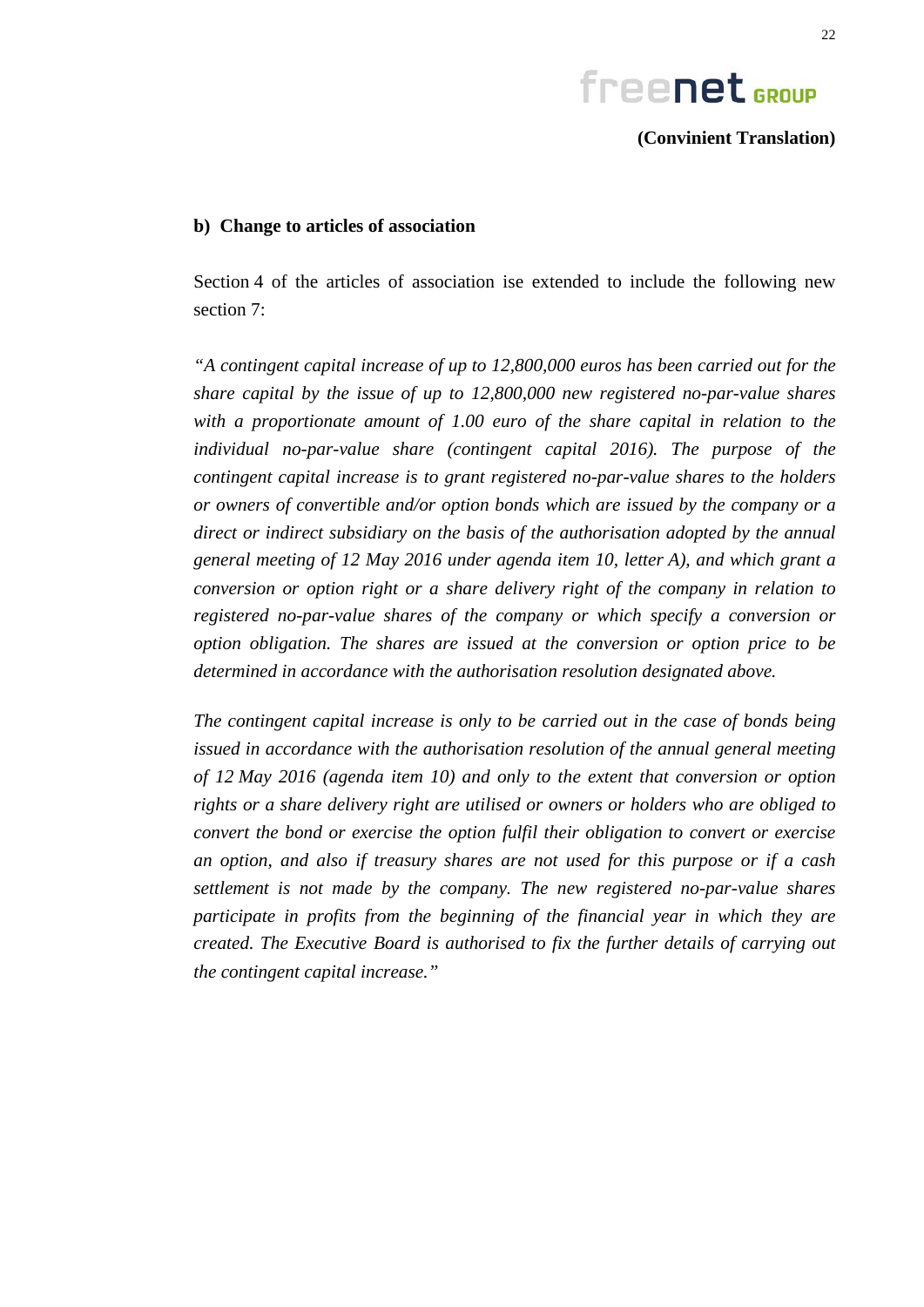#### **C) Cancellation of the existing authorisation and the contingent capital 2014**

The authorisation resolution of the annual general meeting of 13 May 2014 (agenda item 8, letter A)) is cancelled at the point at which the authorisation resolution in accordance with letter A) as well as the contingent capital 2016 in accordance with letter B) a) become effective. The existing authorisation can be utilised until that time. The resolution regarding the contingent capital 2014 of 13 May 2014 (agenda item 8, letter B) a)) as well as section 4 (7) of the articles of association are cancelled. The Executive Board is instructed to notify for entry the cancellation of the contingent capital 2014 of 13 May 2014 (agenda item 8, letter B) a)) as well as section 4 (7) of the articles of association in such a way that the entry is carried out immediately before the entry of the new contingent capital 2016 and section 4 (7) of the articles of association in the resolution of 12 May 2016.

\*\*\*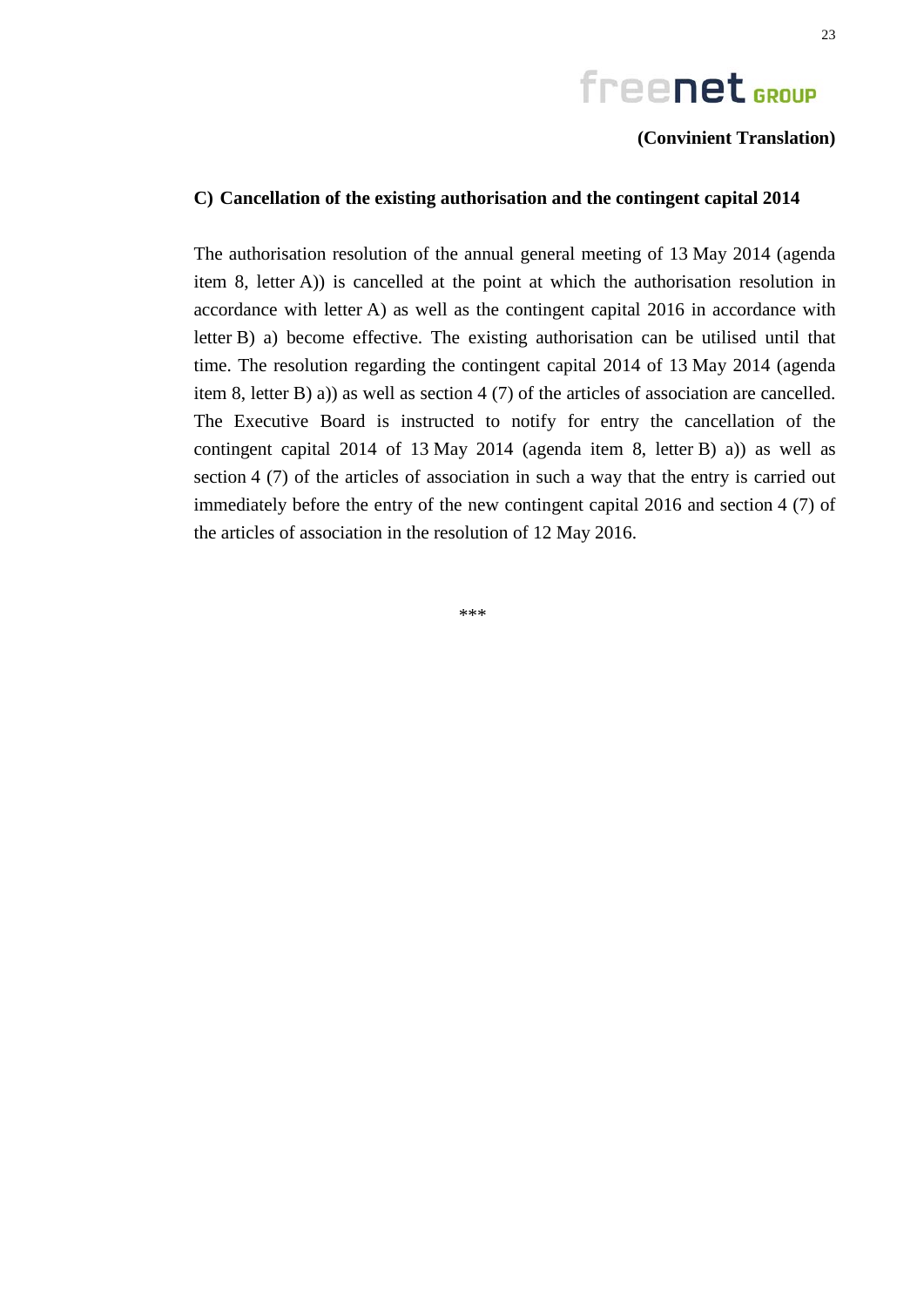

## **REPORTS TO THE ANNUAL GENERAL MEETING REGARDING THE AGENDA ITEMS 7, 8, 9 AND 10**

## **1. REPORT TO THE ANNUAL GENERAL MEETING REGARDING AGENDA ITEM 7**

Under agenda item 7, the Executive Board and Supervisory Board propose that new authorised capital totalling 12,800,000 euros should be created for a duration of five years by way of the change to the articles of association.

For this purpose, the Executive Board submits a written report in accordance with sections 203 (2), 186 (4) sentence 2 AktG, which is published in full in the following:

### **Report regarding agenda item 7**

The authorisation for issuing new shares in accordance with section 4 (8) of the articles of association proposed by the annual general meeting 2016 under agenda item 7 can be utilised subject to the statutory subscription rights of the shareholders, also in the form of indirect subscription rights.

### *Authorisation to exclude subscription rights*

However, the authorisation to issue new shares also comprises the authorisation of the Executive Board, with the approval of the Supervisory Board, to exclude the statutory subscription rights of shareholders. This is also applicable for cases in which the consideration for non-cash contributions is provided partially in the form of shares which are issued and partially in the form of a cash payment or other consideration (possibly also treasury shares). The authorisation for excluding subscription rights serves the following purposes:

1) The Executive Board and Supervisory Board are to have the opportunity of being able to access authorised capital for the purpose of the business combination or for the acquisition of equity participations, companies or parts of companies as a non-cash contribution in return for issuing shares of the company. A contribution of equity participations, companies and parts of companies to a subsidiary of the company or a business combination with a subsidiary may also be considered. The value at which the new shares are issued in this case depends on the specific circumstances of the individual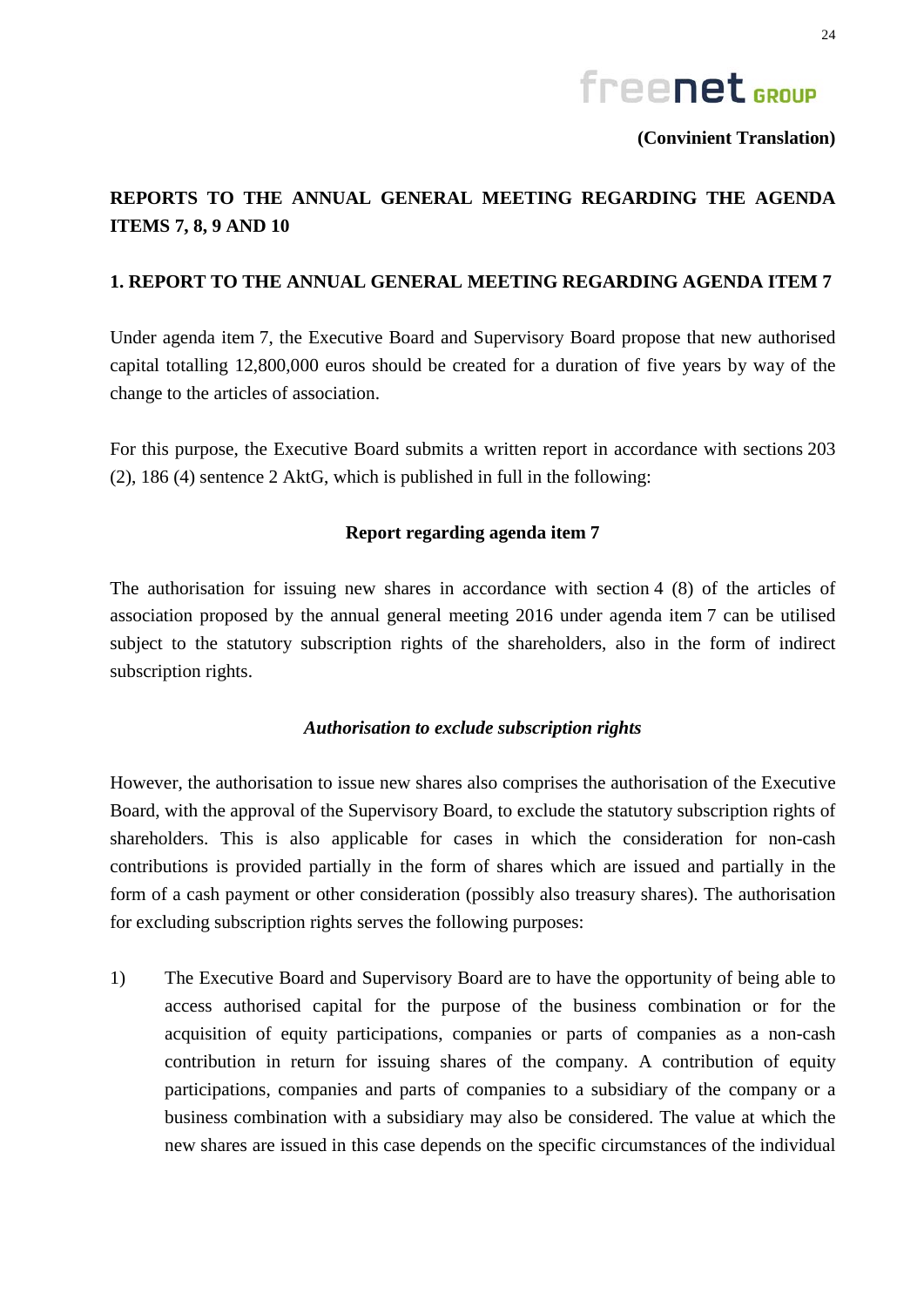### **(Convinient Translation)**

case and also on the timing. For fixing the price, the Executive Board and Supervisory Board will orient their considerations on the interests of the company and, where possible, on the market price.

As has been the case in the past, the Executive Board constantly reviews opportunities for the company to acquire companies, parts of companies or equity participations in companies which are operating in the business area of the company. The acquisition of such equity participations, companies or parts of companies in return for the granting of shares is in the interest of the company if the acquisition can consolidate or strengthen the respective market position of the freenet Group or if it enabled the freenet Group to break into new areas of operation or if it makes it easier for the freenet Group to do so. In order to be able to take account of the interests of the vendor or the company in a payment in the form of shares of the company for such acquisitions in a prompt and flexible manner, it is necessary, if it is not possible and not intended for treasury shares to be used, that the Executive Board is authorised to issue new shares with the exclusion of subscription rights of the shareholders with the approval of the Supervisory Board. Because the shares are to be issued at a price which, as far as possible, reflects the market price, interested shareholders are able, at a time which is closely linked with an issue of new shares which is carried out for the above-mentioned purposes, and for which the subscription right of shareholders is excluded, to acquire additional shares at the market price and thus subject to essentially equivalent conditions via the stock exchange.

In view of the above considerations, from the point of view of the Executive Board, the proposed authorisation to issue new shares is in the interest of the company and may justify the exclusion of shareholder subscription rights in individual cases. Accordingly, for each individual acquisition, the Executive Board and the Supervisory Board will assess and consider whether the acquisition in return for the issue of shares to the exclusion of subscription rights is necessary and in the interest of the company.

2) The proposed authorisation in section 4 (8) of the articles of association is also intended to enable the Executive Board and Supervisory Board to also use the authorised capital for issuing shares as a consideration in return for the contribution of other assets which can be contributed as non-cash assets, and in particular licences, commercial property rights, receivables (including receivables due from the company), real estate and rights relating to real estate. In the above-mentioned cases, the granting of shares is in the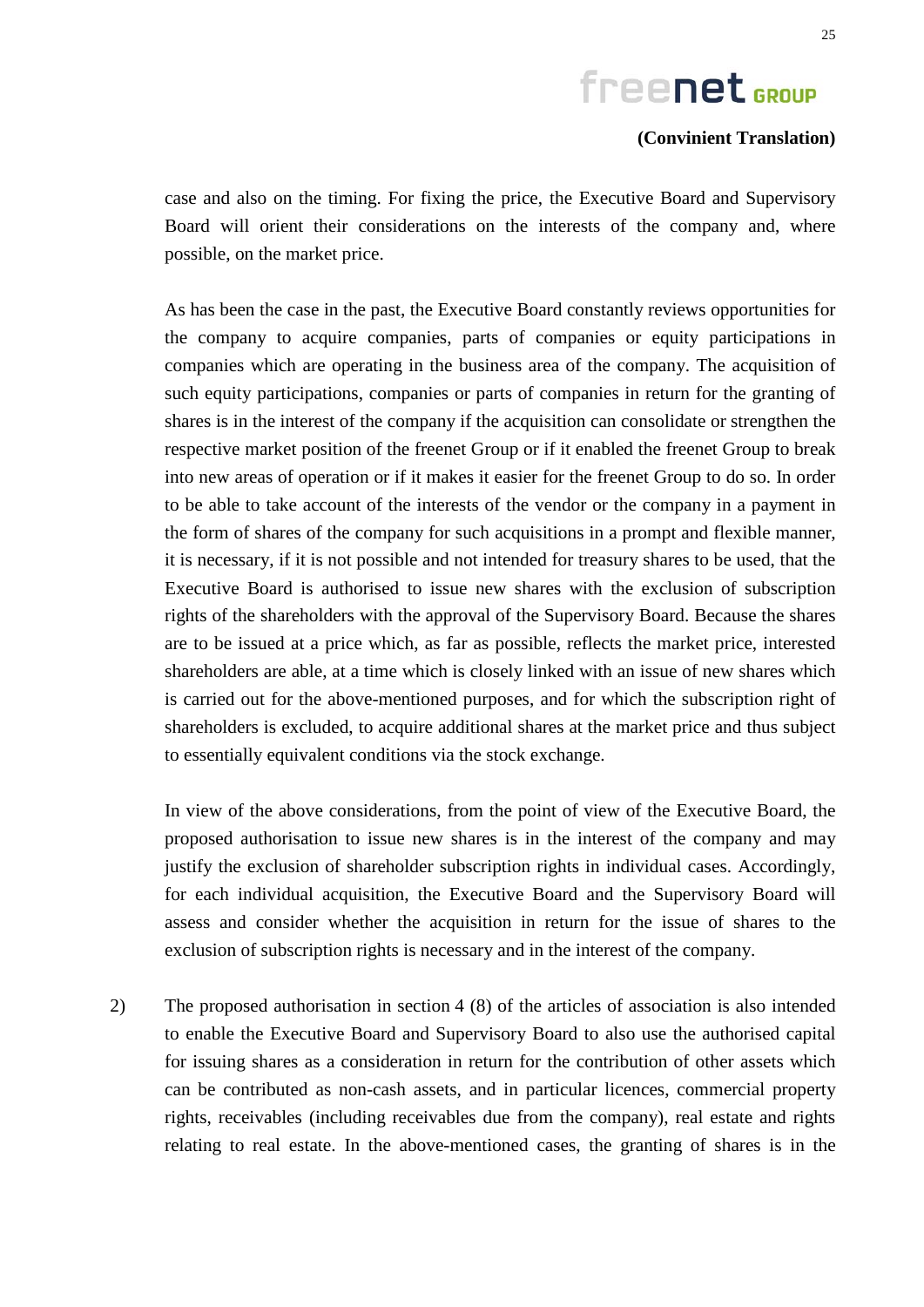## **(Convinient Translation)**

interest of the company if the assets which are contributed in the form of a non-cash contribution are of benefit for the activity of the company or the acquisition is beneficial for the financial position, net assets or results of operations of the company, also in the form of a reduction of debt, and an acquisition in return for a cash payment is not possible at all or is not possible subject to reasonable conditions.

The decision as to whether new shares of the company are to be granted as a consideration must always be taken by the Executive Board with the approval of the Supervisory Board, with due consideration of the interest of the company in relation to the specific measure, the necessity of granting shares and the valuation. The considerations regarding the issue amount specified under point 1 are applicable accordingly.

- 3) Instead of the non-cash contributions specified in the above points 1) and 2), the obligation to transfer the asset to the company can also be contributed as a non-cash contribution if the payment is due within five years after the performance of the capital increase has been recorded.
- 4) In addition, the Executive Board, as a result of the authorised capital in section 4 (8) of the articles of association, is also to be given the opportunity of issuing shares to persons who are in an employment or work relationship with the company or with affiliated companies (with the exception of members of the executive bodies of the company) (employees' shares) in return for cash contributions, netting of salary claims, the contribution of payment claims and/or other assets. At present, it is of course not possible to provide any details of any issue amounts. The Executive Board will fix a reasonable issue amount with due consideration being given to the interests of the company and its shareholders as well as the respective purpose, and will place the considerations on the market price. The issue price of the new shares should only be lower than the current market price of the already listed shares to the extent that this is not unusual for employees' shares.
- 5) If the administration utilises the authorisation to increase the capital in conjunction with the statutory shareholder subscription rights, it may be necessary for the subscription right to be excluded for fractions in order to achieve practical subscription figures. The Executive Board is also authorised to do this with the approval of the Supervisory Board.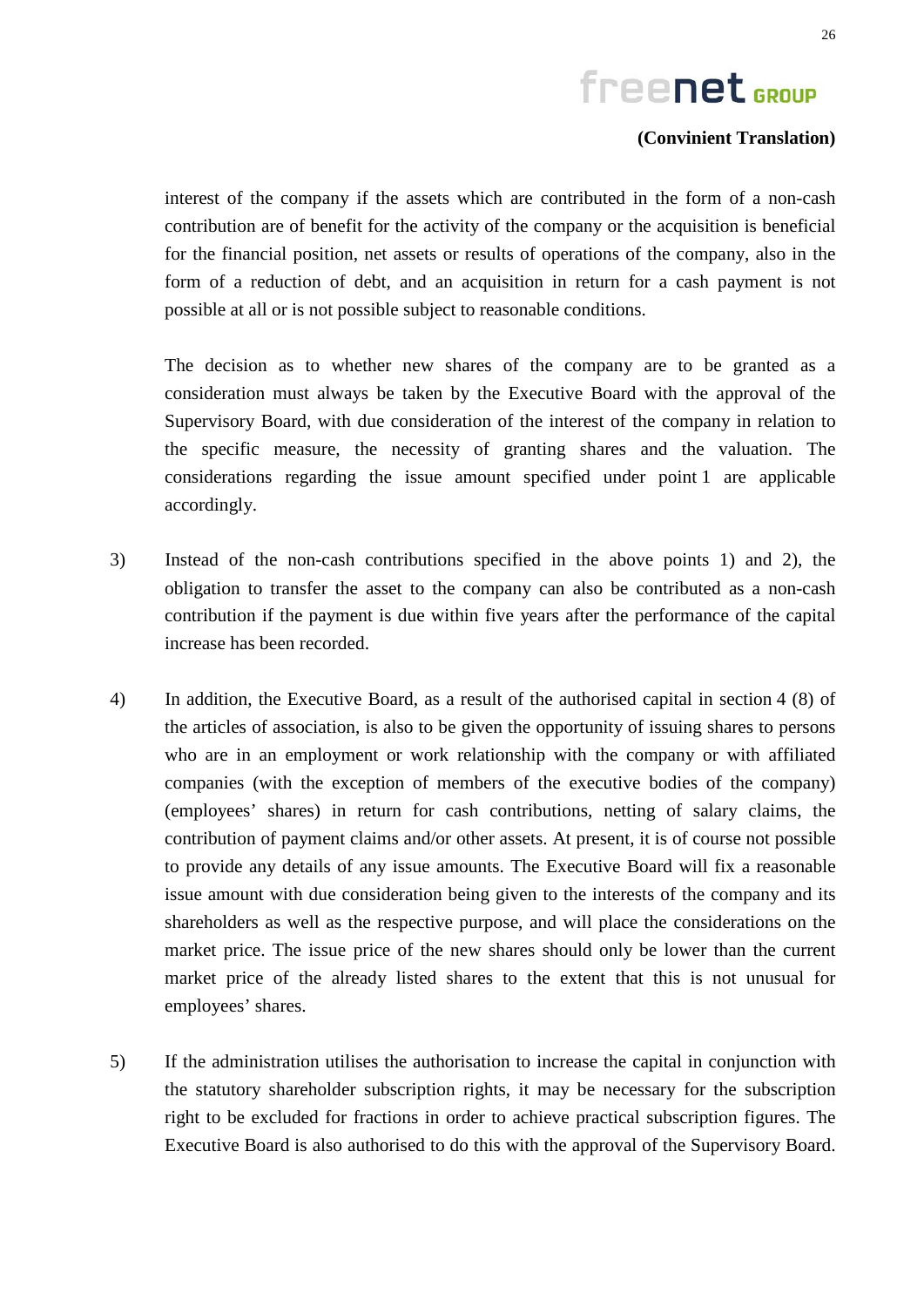### **(Convinient Translation)**

If the subscription rights were not excluded with regard to fractions, it might not be possible under certain circumstances to carry out a capital increase particularly by a round figure or to a round figure with a practical subscription ratio. The new shares which are excluded from the shareholders' subscription rights as unutilised fractions are either sold via the stock exchange or are otherwise utilised in the best possible manner for the company.

6) The Executive Board and Supervisory Board are also to be given the opportunity, in line with the statutory regulation in sections 203 (1) sentence 1, 186 (3) sentence 4 AktG, to issue new shares in a manner other than safeguarding the statutory subscription rights of shareholders if the issue for cash payment is carried out for an issue amount which is not significantly lower than the market price of the shares of the company.

The possibility of issuing new shares as described above is in the interest of the company and the shareholders as, as a result of issuing shares for instance to institutional investors, it is possible for additional domestic and international shareholders to be gained. The company is also enabled to adjust its equity and bring it into line with the respective business requirements and to respond quickly and in a flexible manner to favourable situations on the market. The shareholders' interests in relation to assets and voting rights are safeguarded. In view of the low volume of authorised capital of approximately 10% of share capital and the fact that the authorisation to exclude subscription rights is limited to max. 10% of the share capital (with due consideration being given to equivalent measures), the shareholders do not suffer any disadvantage as the shares are only permitted to be issued for a price which is not significantly lower than the market price of the shares of the company at the time of the sale. Interested shareholders are therefore able to acquire a number of shares necessary for maintaining the percentage of their shareholding in relation to all shares via the stock exchange at conditions which are essentially equivalent.

At present, there are no specific plans for using the authorised capital 2016.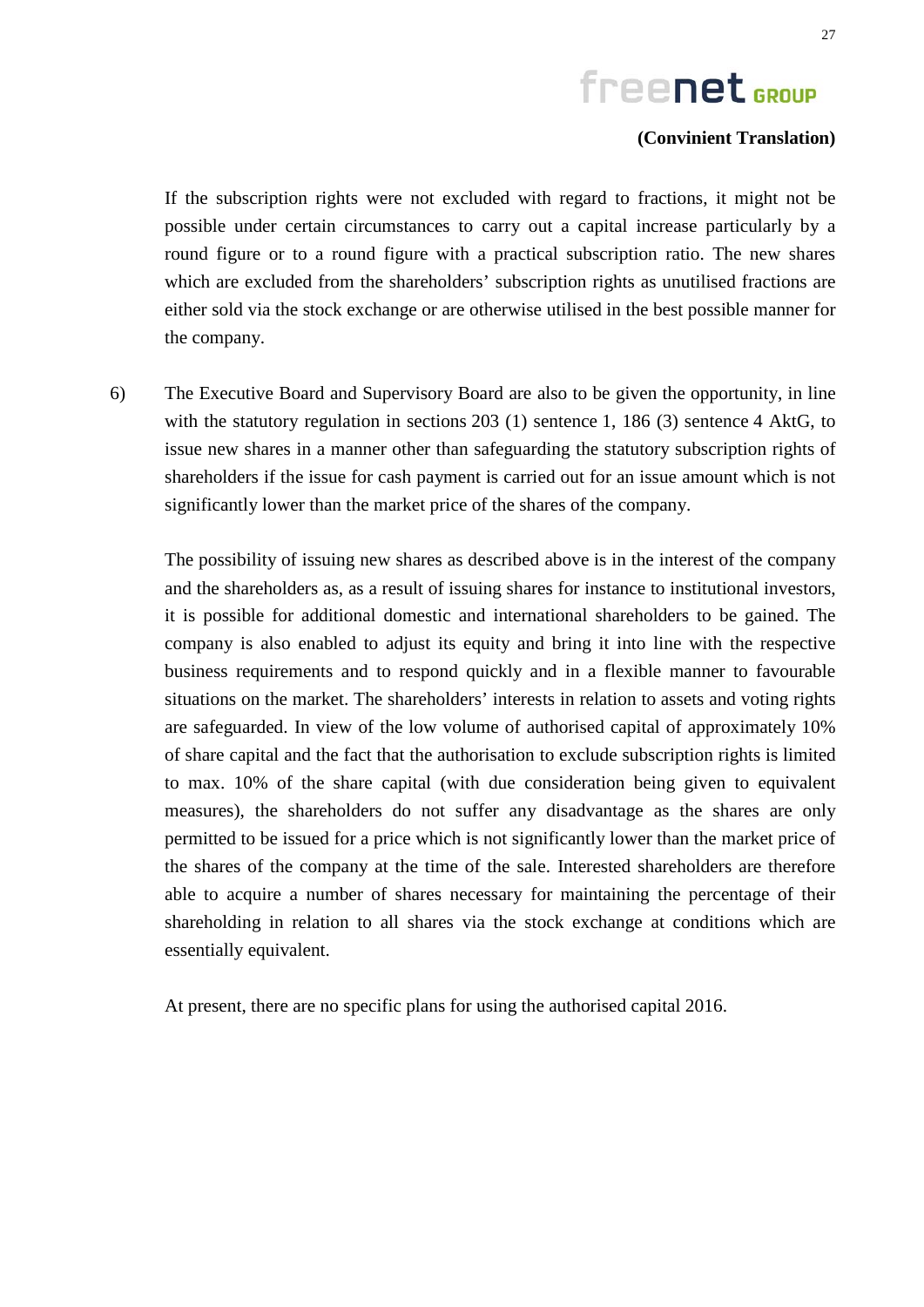

#### *Reporting*

The Executive Board will always carefully assess whether the utilisation of the authorised capital 2016 and the exclusion of shareholders' subscription rights are in the interest of the company and its shareholders. The Executive Board will report to the annual general meeting with regard to any utilisation of the authorised capital 2016.

#### **2. REPORT TO THE ANNUAL GENERAL MEETING REGARDING AGENDA ITEM 8**

Under agenda item 8, the Executive Board and Supervisory Board propose that the company should be authorised, in accordance section 71 (1) no. 8 AktG in line with standard company practice (with the existing authorisation being cancelled), to acquire treasury shares in an amount of up to 10% of the share capital existing at the time of the resolution on 12 May 2016 or – if this figure is lower – the share capital existing at the time at which this authorisation is exercised.

For this purpose, in accordance with section 71 (1) no. 8 in conjunction with section 186 (4) sentence 2 AktG, the Executive Board submits a written report which is disclosed in full in the following:

#### **Report regarding agenda item 8**

#### *General*

The existing authorisation to acquire treasury shares in accordance with section 71 (1) no. 8 AktG in line with the resolution of the annual general meeting of 13 May 2014 is due to expire on 12 May 2019. In order to provide planning reliability for the next few years, the Executive Board is again to be authorised to acquire treasury shares in accordance with section 71 (1) no. 8 AktG. Accordingly, in the annual general meeting of 12 May 2016, a new authorisation is to be created and the existing authorisation is to be cancelled.

The Supervisory Board can specify that measures as a result of this authorisation can be carried out only with the approval of the Supervisory Board or the approval of a Supervisory Board Committee.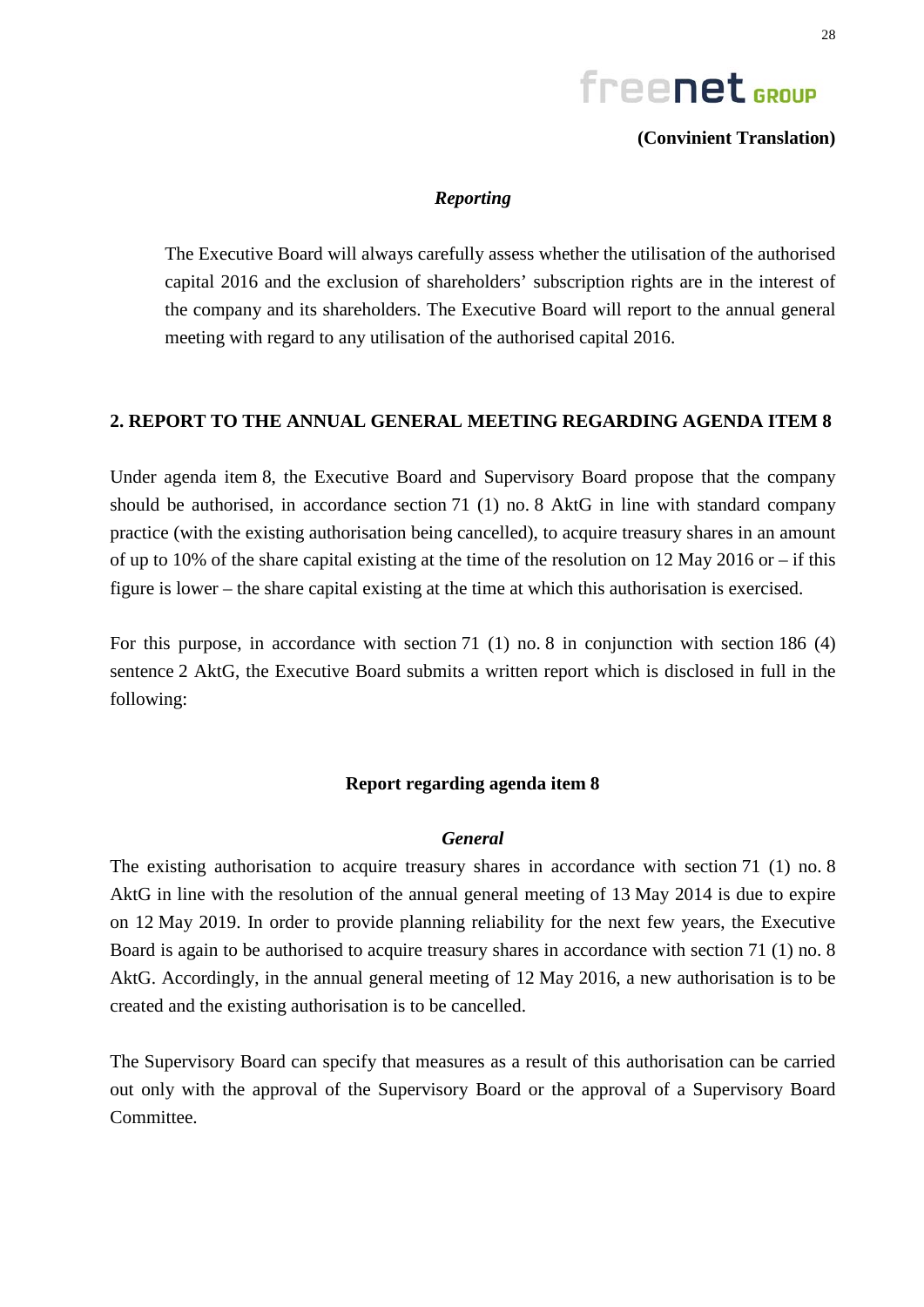

#### *Acquisition*

With regard to the acquisition of treasury shares, the principle of equal treatment in accordance with section 53a AktG must be safeguarded. The proposed acquisition of the shares via the stock exchange, by way of a public offer to purchase shares, a public invitation to submit offers to sell shares or by the granting of put options to the shareholders takes account of this principle. However, even in the case of such an acquisition, it may become necessary to exclude fractions or not to allocate fractions of put options in order to permit practical processing. Accordingly, any partial put options are excluded.

If a public offer to purchase shares or a public invitation to submit offer to sell shares is oversubscribed, i.e. more shares are in total offered to the company than are to be purchased by the company, the acceptance must be scaled down on the basis of ratios. The relevant factor is accordingly the ratio of the number of shares offered by individual shareholders with respect to each other. On the other hand, the total number of shares held by a shareholder who offers the shares for sale is not the decisive factor. This is because only the shares which are offered are available to be purchased. Moreover, it would not be practical for the shareholding of the individual shareholder to be checked. Accordingly, any right of the shareholders to tender their shares is partially excluded. In such a case, it is possible to provide preferential acceptance of small quantities of up to 50 tendered shares per shareholder as well as rounding in accordance with commercial principles. The purpose of these options is to avoid fractions for defining the ratios to be acquired and minor residual holdings and thus to facilitate technical processing. Any right of the shareholders for tendering their shares is accordingly also partially excluded.

#### *Disposal and other utilisation*

In accordance with the proposed authorisation, the treasury shares acquired by the company can either be retired or resold by way of a public offer to all shareholders in accordance with their percentage shareholding or via the stock exchange. With the two latter possibilities of disposing of the acquired treasury shares, the right of shareholders to equal treatment is also safeguarded when the shares are disposed of. However, in accordance with sections 71 (1) no. 8, 186 (3) AktG, in the following cases, there should be the possibility for excluding the subscription rights of shareholders or the subscription rights of shareholders is necessarily excluded: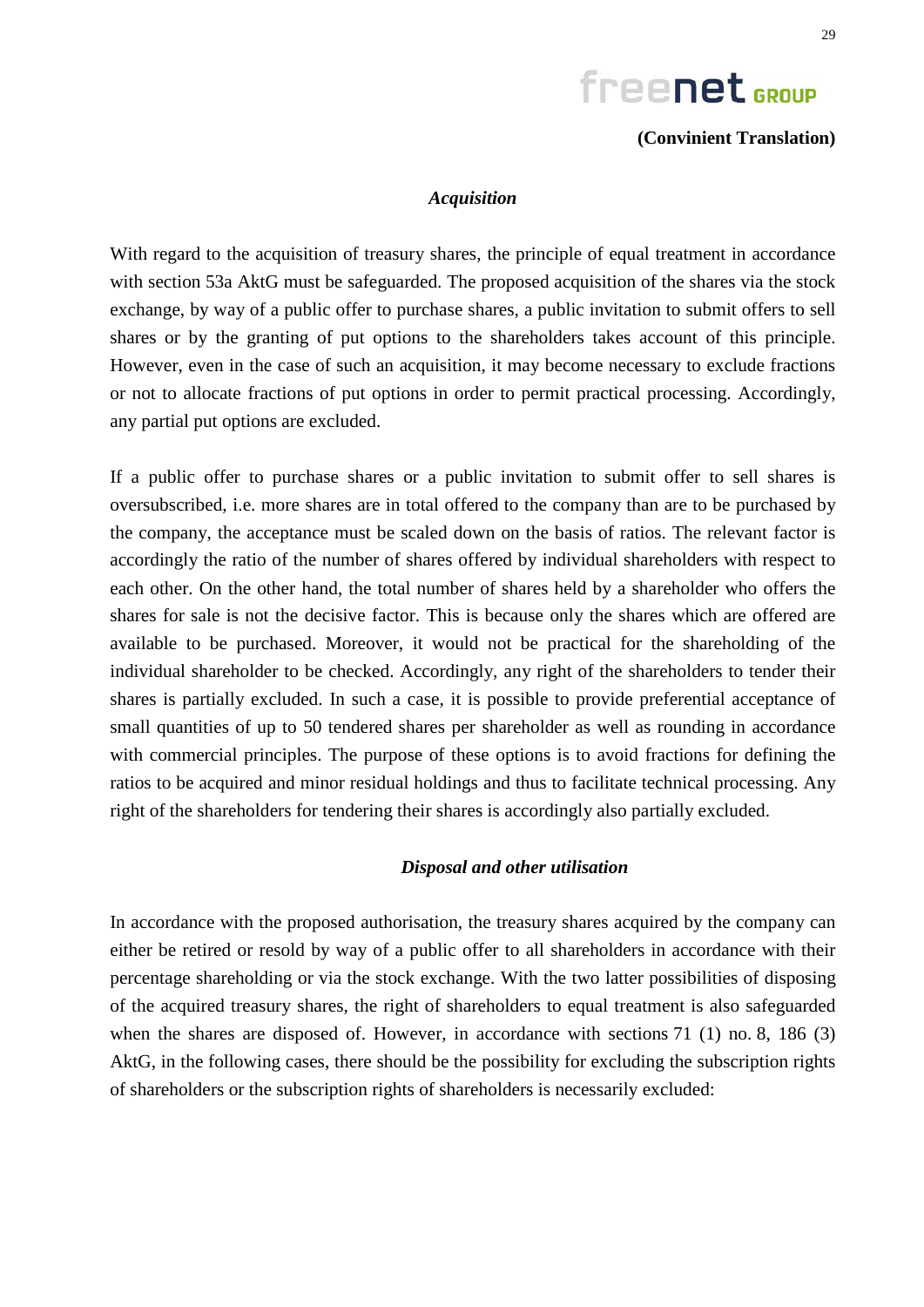### **(Convinient Translation)**

a) Firstly, the Executive Board is authorised, in the event of an offer to all shareholders, to exclude fractions from the subscription right in order to achieve round figures. If the subscription rights were not to be excluded with regard to fractions, the technical performance of the disposal and the exercising of the subscription right would be much more difficult. The new shares which are excluded from the subscription rights of shareholders as unutilised fractions are either sold via the stock exchange or otherwise utilised in an optimum manner for the company.

b) In line with the statutory regulation in section 71 (1) no. 8 sentence 5 AktG, the proposed authorisation also specifies that the Executive Board can dispose of the acquired treasury shares in a manner other than via the stock exchange or via an offer to all shareholders if the acquired treasury shares, in line with the regulation of section 186 (3) sentence 4 AktG, are sold in return for cash payment for a price which is not significantly lower than the market price of the shares of the company with the same terms at the time of the disposal. The time of the disposal is defined as the time at which the obligation to transfer shares is entered into, even if this is still conditional. If the transfer is not preceded by a separate obligation, the time of the disposal is defined as the time of the transfer. This is also applicable if the time of the transfer is specified as the relevant time in the obligation agreement. The disposal price for the treasury shares is definitively defined just before the disposal of the treasury shares. This possibility of disposing of treasury shares is limited to 10% of the respective share capital, with due consideration being given to the netting specified in the resolution proposal.

The possibility of selling treasury shares as described above is in the interest of the company and the shareholders as, as a result of selling shares for instance to institutional investors, it is possible for additional domestic and international shareholders to be gained. The company is also enabled to adjust its equity and bring it into line with the respective business requirements and to respond quickly and in a flexible manner to favourable situations on the market. The shareholders' interests in relation to assets and voting rights are safeguarded. In view of the low volume of max. 10%, the shareholders do not suffer disadvantage, as the shares are only permitted to be sold for a price which is not significantly lower than the market price of the shares of the company at the time of the sale. Interested shareholders are therefore able to acquire a number of shares necessary for maintaining the percentage of their shareholding in relation to all shares via the stock exchange at conditions which are essentially equivalent.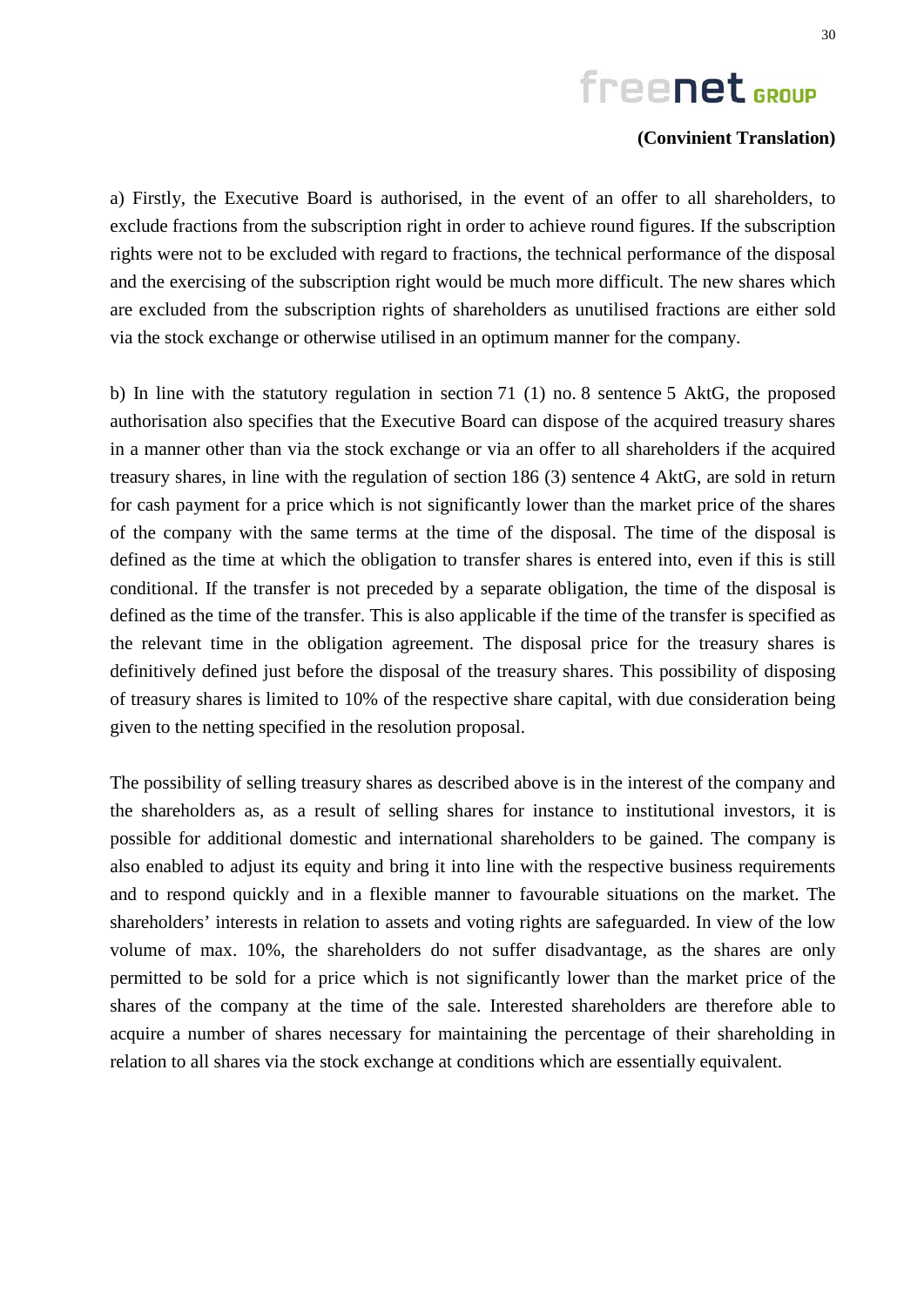## **(Convinient Translation)**

c) The company is also to have the opportunity of being able to offer treasury shares as a consideration within the framework of business combinations and in the case of acquisitions (including indirect acquisitions) of companies, parts of companies or equity participations or other assets including real estate and receivables (including receivables due from the company).

The price for which treasury shares are used in this case depends on the specific circumstances of the individual case and also on the specific time. For the purpose of fixing the price, the Executive Board will focus on the interests of the company and where possible the market price.

The acquisition of equity participations, companies or parts of companies is in the interest of the company if the acquisition indicates that it is likely that the market position of the freenet Group will be consolidated or strengthened or if it enables the company to break into new areas of operation or if it facilitates this process. In the other cases of the acquisition of assets including real estate and receivables (including receivables due from the company), the granting of shares is in the interest of the company if the acquired assets are beneficial for the activity of the company or are advantageous for the financial position, net assets or results of operations of the company and an acquisition in return for cash payment is not possible or is not possible subject to reasonable conditions.

In order to be able to take account of a legitimate interest of the vendors or the company in relation to payment (possibly also proportionate payment) in the form of shares of the company for such acquisitions in a timely and flexible manner, it is necessary, if there is no possibility or intention of using authorised capital, that the Executive Board should be authorised to grant treasury shares with the exclusion of shareholders' subscription rights. Because the volume of treasury shares will be limited and because the shares are to be issued for a price which, where possible, is linked to the market price, interested shareholders have the possibility of acquiring additional shares via the stock exchange subject to essentially equivalent conditions at a time which is closely linked with a disposal of shares which is carried out for the above-mentioned purposes of the acquisition of a company, part of company or equity participation or which is otherwise carried out and for which the shareholder subscription rights are excluded.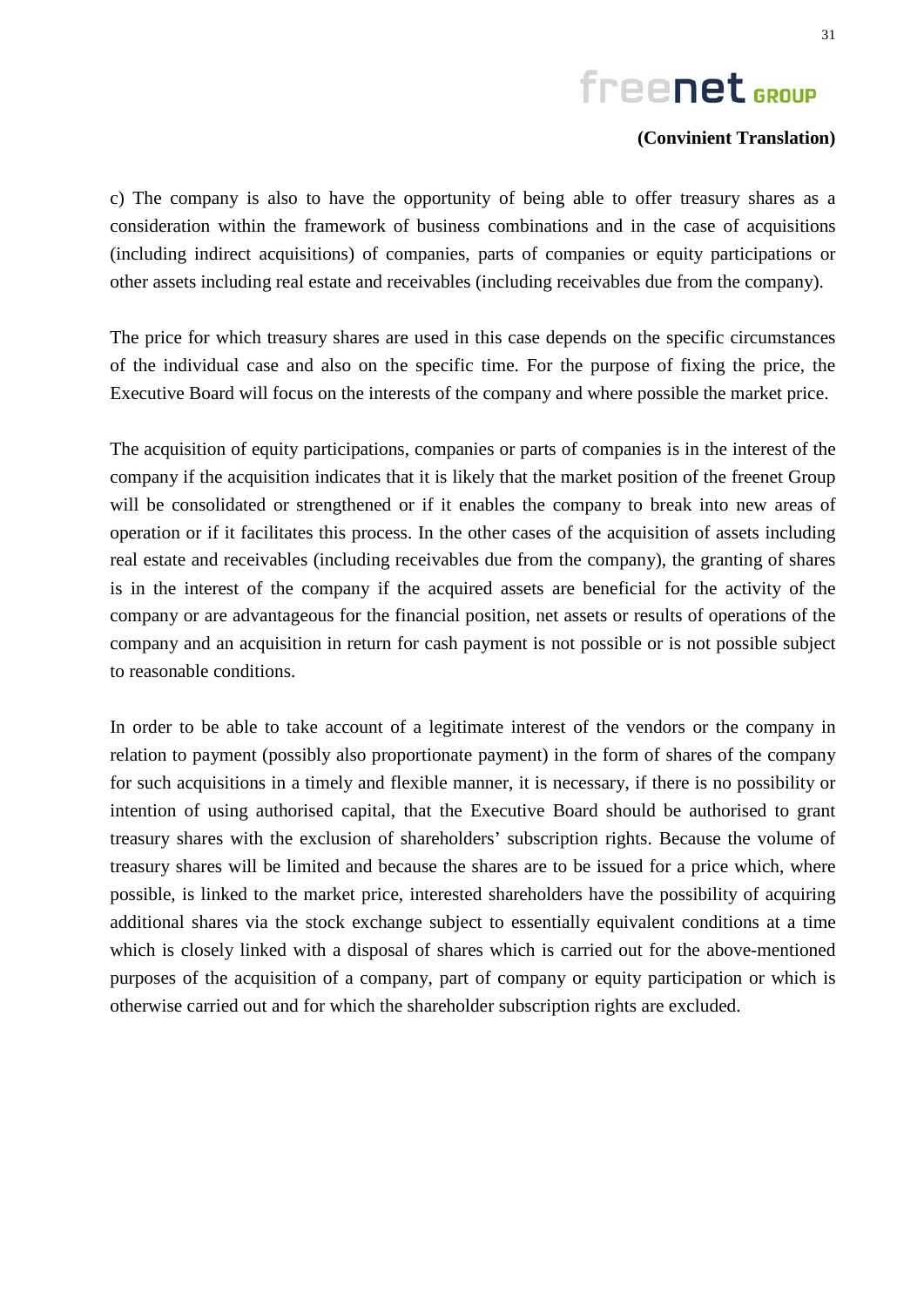## **(Convinient Translation)**

In view of the above considerations, and in the opinion of the Executive Board, the proposed authorisation for using treasury shares is in the interest of the company and may, in individual cases, justify grounds for excluding the subscription rights of shareholders. The specific decision to exclude the shareholders' subscription rights must be taken by the Executive Board, with due consideration being given to the interests of the company in relation to the specific measure, the necessity of (partial) granting of shares and the valuation of the shares and the consideration.

d) The company should also be given the opportunity of offering treasury shares to persons who are or were in an employment or work relationship which companies of the freenet Group (with the exception of members of the executive bodies of the company), or to transfer treasury shares to such persons.

The way in which employees and members of the Executive Board of downstream companies identify with their company is of considerable importance for motivation and commitment. The need to maintain or boost motivation and commitment is therefore in the interest of the company. Issues of shares to such persons can make a contribution in this respect. This is also applicable for employees and members of the executive bodies of downstream companies, e.g. if the commitment is provided during the activity of such persons for the period after they no longer work for the company. The Executive Board should therefore be enabled to take advantage of this opportunity.

It is in the nature of things that the shares must not be offered to such persons at the current market price, and instead might have to be offered at a discount to the market price in order to achieve the desired effect. The Executive Board will therefore assess the conditions for the offer of shares to such persons in each case giving due consideration to this aspect, and will allow its decision to be led by the interests of the company.

e) The company should also be given the opportunity of using treasury shares for fulfilling option or conversion rights or option or conversion obligations or a share delivery right of the company by means of using bonds issued by the company or a downstream Group company on the basis of an authorisation of the annual general meeting.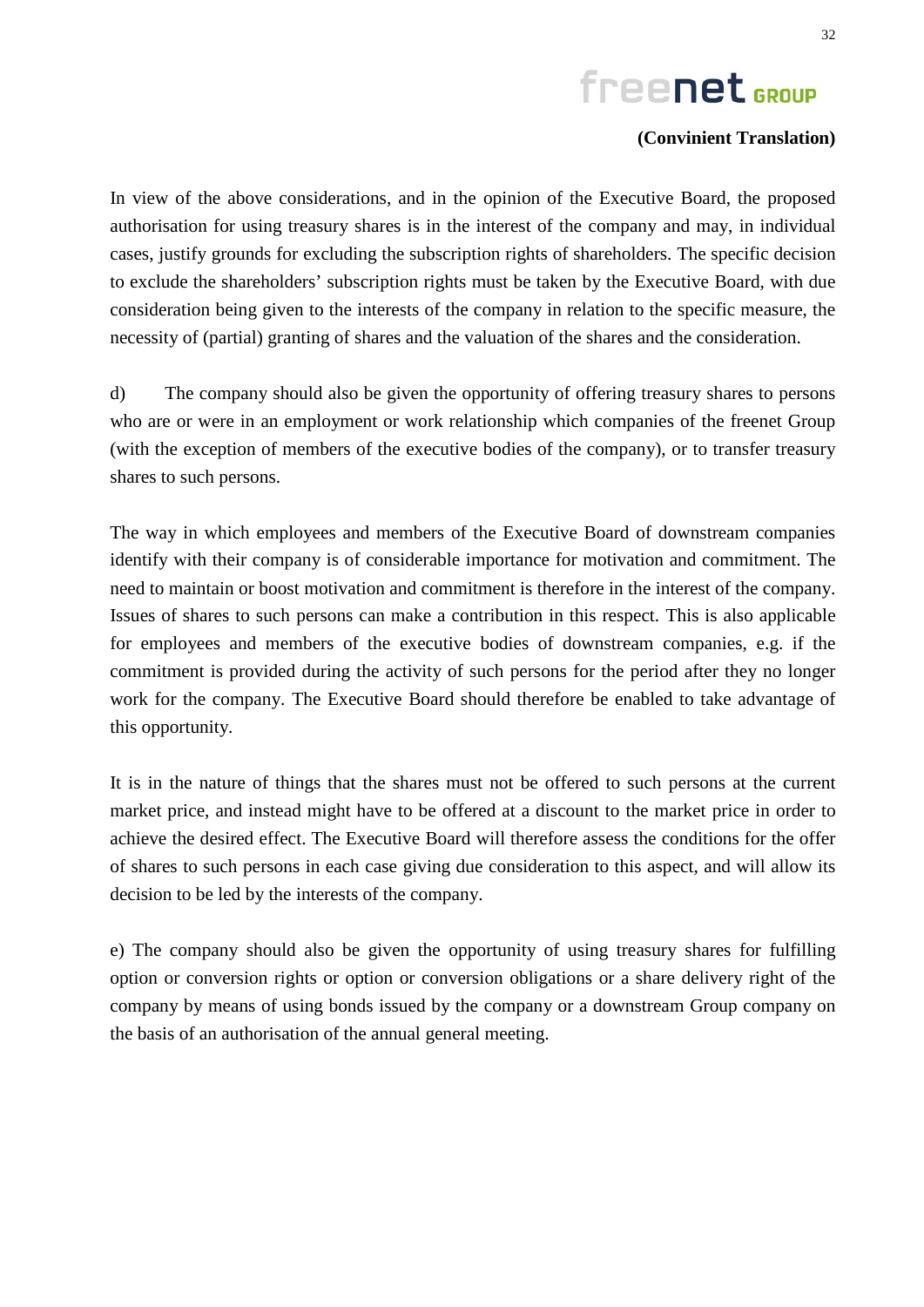The proposed resolution does not create a new or further authorisation for issuing bonds. The only purpose of the proposed resolution is to provide the company with the opportunity of using treasury shares instead of the otherwise specified contingent capital for meeting option or conversion rights or option or conversion obligations or share delivery rights of the company which have been established on the basis of other authorisations of the annual general meeting, if this, following an assessment carried out by the Executive Board, is in the interest of the company. Option or conversion rights or option or conversion obligations or share delivery rights which can be considered for servicing by treasury shares on the basis of the proposed authorisation are based on (i) bonds which will be issued in future on the basis of the authorisation for issuing option and/or convertible bonds adopted by the annual general meeting on 13 May 2014 or the annual general meeting on 12 May 2016 as well as (ii) bonds which are issued on the basis of a future authorisation of the annual general meeting.

#### *Reporting*

The Executive Board will always carefully assess whether the utilisation of the authorisation and the exclusion of subscription rights are in the interest of the company and its shareholders. The Executive Board will report any utilisation of the authorisation to the annual general meeting.

#### **3. REPORT TO THE ANNUAL GENERAL MEETING REGARDING AGENDA ITEM 9**

In addition to the report regarding agenda item 8, the Executive Board also submits a written report regarding the resolution proposal regarding agenda item 9 in accordance with section 71 (1) no. 8 in conjunction with section 186 (4) sentence 2 AktG; this is published completely in the following:

#### **Report regarding agenda item 9**

In addition to the possibilities for acquiring treasury shares detailed in point 8 of the agenda, the company is also to be authorised to acquire treasury shares using certain equity derivatives. The volume of shares which overall can be acquired should not be increased; this only provides further options for acquiring treasury shares. This additional option extends the opportunities of the company for providing a flexible structure for the process of acquiring treasury shares.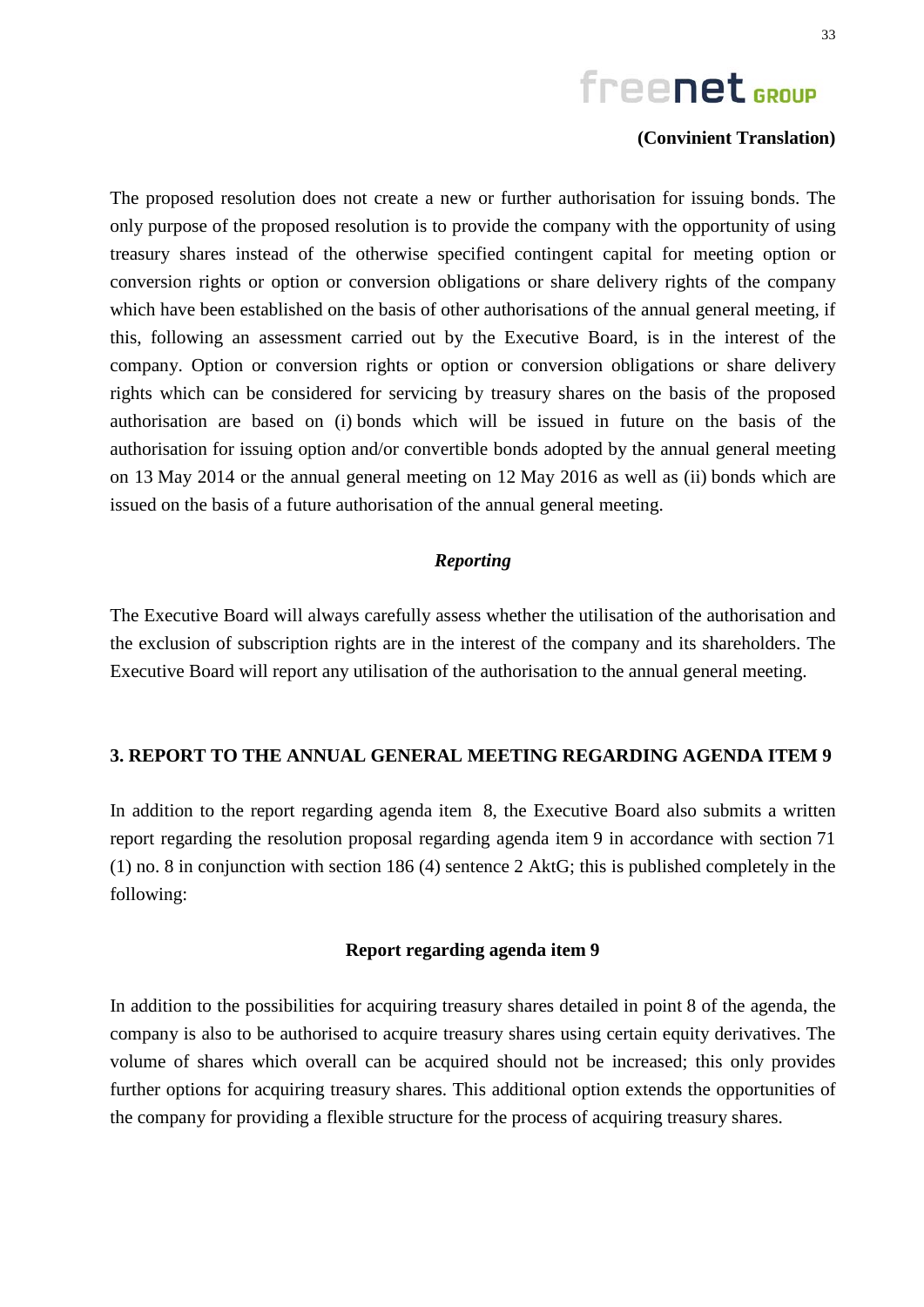For the company, it may be beneficial to acquire call options, to sell put options or to acquire shares of the company using a combination of call and put options or other equity derivatives instead of directly acquiring shares of the company. These options are limited to 5% of the share capital existing at the time at which the resolution of the annual general meeting is adopted or – if this figure is lower – the share capital existing at the time at which this authorisation is exercised. The term of the options must not exceed 18 months in each case, and must be fixed in such a way that, if the options are exercised, the shares are not acquired after 11 May 2021. This ensures that, after the expiry of the authorisation to acquire treasury shares which is valid until 11 May 2021, the company will not acquire any treasury shares – unless a new authorisation is provided.

If a call option is agreed, the company, in return for the payment of an option premium, receives the right, within a specified period or at a specified time, to purchase a pre-defined number of shares of the company for a fixed price (exercise price) from the respective vendor of the option (the writer). From the point of view of the company, it makes sense to exercise the call option if the price of the share is higher than the exercise price as the company can then buy the shares from the writer for a lower price than would be payable in the market. This is also applicable if, as a result of the option being exercised, the company acquires a package of shares which could otherwise only be purchased for higher costs. In addition, the use of call options has a positive impact on the liquidity of the company because the exercise price for the shares only has to be paid at the point at which the call option is exercised. In individual circumstances, these aspects may justify the decision of the company to use call options for a planned acquisition of treasury shares. The option premium must be established in line with general market conditions, and must therefore essentially correspond to the value of the call option, taking account of various factors, including the exercise price, the term of the option and the volatility of the shares.

By concluding put options, the company grants to the respective holder of the put option the right to sell, within a specific period or at a specific time, shares of the company to the company for a price specified in the put option (exercise price). In return for the obligation to acquire treasury shares in accordance with the put option, the company receives an option premium which in turn has to be established subject to conditions which reflect the market, in other words which essentially corresponds to the value of the put option, with due consideration being given to various factors, including the exercise price, the term of the option and the volatility of the shares. For the option holder, it only makes financial sense for the put option to be exercised if the price of the share at the time at which the option is exercised is lower than the exercise price,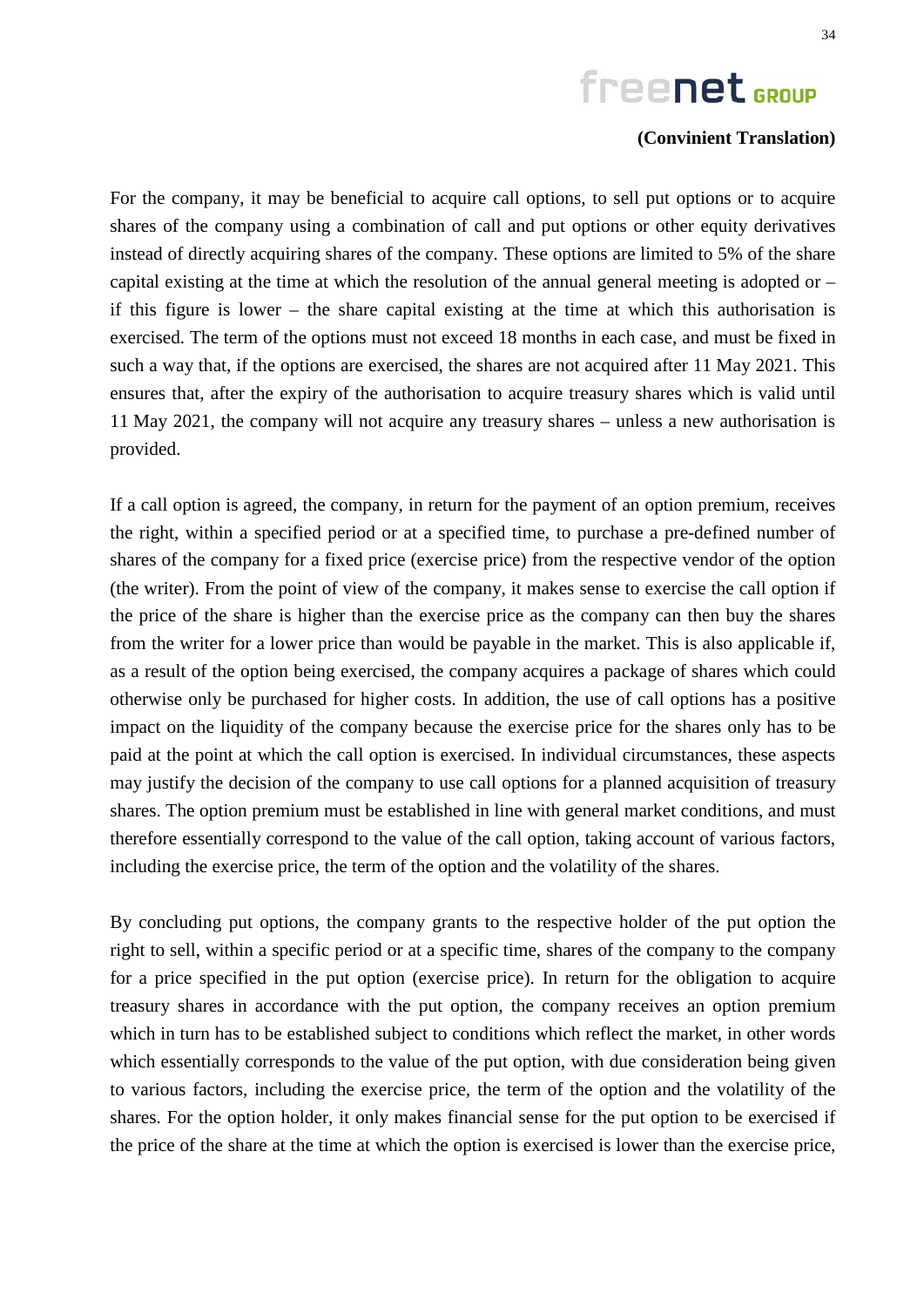### **(Convinient Translation)**

as he can then sell the shares to the company for a price which is higher than the price on the market; the company can in turn use instruments available in the market to hedge against an excessive risk arising from the share price increasing. For the company the advantage of buying back shares by way of using put options is that a specific exercise price can be defined at the point at which the option is concluded, whereas there is an outflow of liquidity only on the day on which the option is exercised. From the point of view of the company, the consideration provided for acquiring the shares is reduced by the option premium which has already been received. If the holder of the option does not exercise the option, in particular because the share price on the day on which the option is to be exercised or in the period in which the option is due to be exercised is higher than the exercise price, the company does not acquire any treasury shares in this way; however, it keeps the option premium without having to provide any further consideration.

In the case of put options being used, the consideration to be provided by the company for the shares is the respective exercise price (excluding incidental purchasing costs, but including the option premium which is received). This may be higher or lower than the market price of the shares of the company on the day on which the put option is concluded and on the day on which the shares are acquired as a result of the put option being exercised. However, it must not be more than 10% higher and not more than 20% lower than the market price of the shares of the company established by the opening auction in electronic trading on the Frankfurt Stock Exchange on the day on which the respective option is concluded. In the case of call options being used, the consideration for the shares to be provided by the company is the respective exercise price. This may be higher or lower than the market price of the shares of the company on the day on which the call option is concluded and on the day on which the shares are acquired as a result of the call option being exercised. However, it must not be more than 10% higher or 10% lower than the average closing price of the shares of the company in electronic trading on the Frankfurt Stock Exchange on the last three market trading days before the call option is exercised. Incidental purchasing costs and the option premium are disregarded.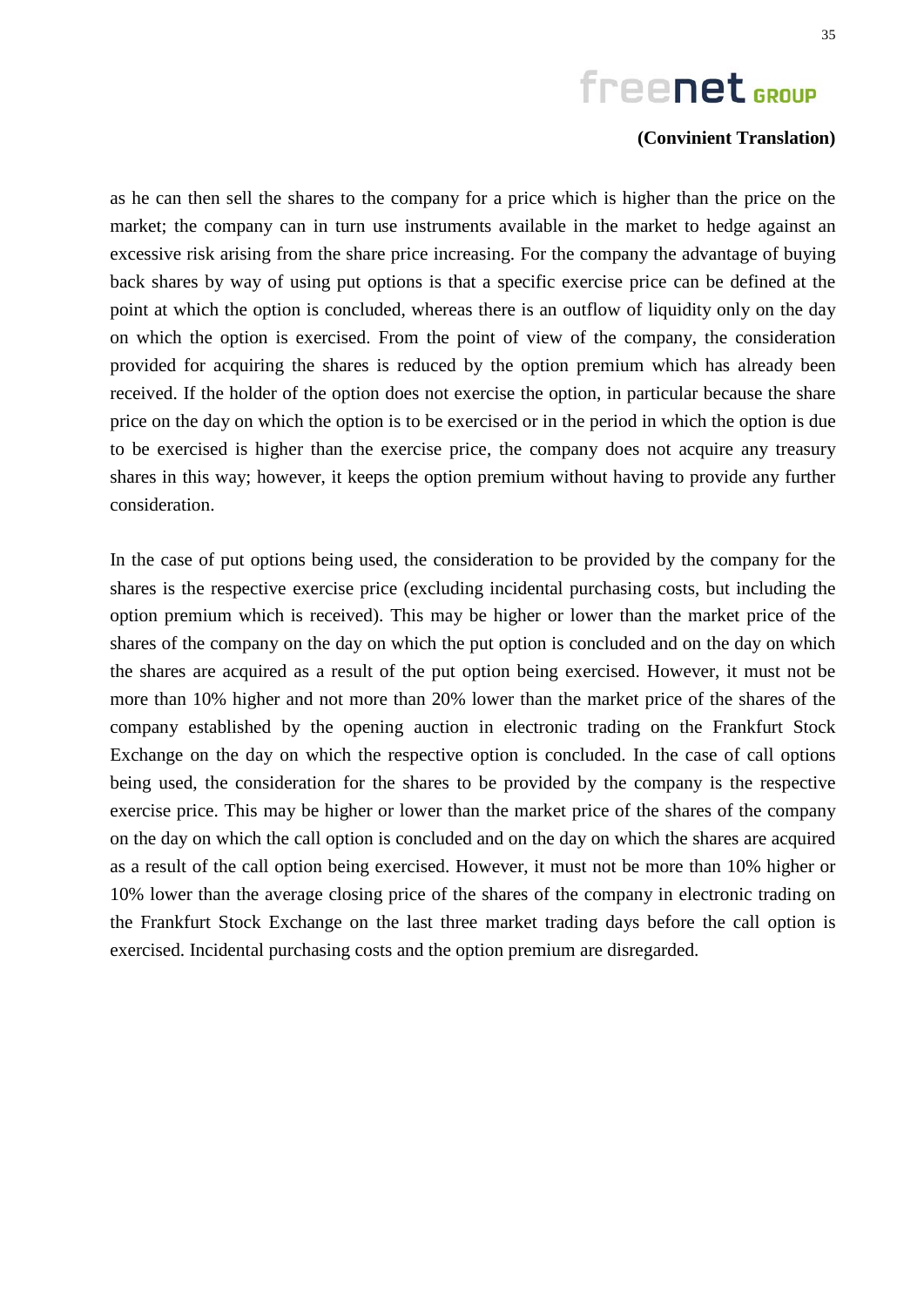

The company can also agree equity derivatives which provide for delivery of shares with a discount in relation to a weighted average price.

The obligation to agree options and other equity derivatives only with one or more credit institution(s) or equivalent companies and to ensure that the options and other equity derivatives are only serviced with shares which have been acquired in line with the principle of equal treatment means that shareholders are not disadvantaged when treasury shares are acquired using equity derivatives. In accordance with the statutory regulation in section 71 (1) no. 8 AktG, it is sufficient, in order to comply with the principle of equal treatment, if the shares have been acquired via the stock exchange at the market price of the shares of the company which existed at the time at which they were acquired via the stock exchange. Because the price of the option (option price) is established in line with market conditions, the shareholders who are not involved in the options also do not suffer a value-related disadvantage. On the other hand, as a result of the possibility of agreeing equity derivatives, the company is enabled to take advantage of market opportunities which arise at short notice and to conclude corresponding options or other equity derivatives. Any right of the shareholders to conclude such options and other equity derivatives with the company is excluded, as is any put option of the shareholders. This exclusion is necessary to enable equity derivatives to be used within the framework of a process of buying back treasury shares and in order to achieve the associated advantages for the company. It would not be possible for corresponding equity derivatives to be concluded with all shareholders.

After considering the interests of the shareholders and the interests of the company as a result of the benefits which may result for the company as a result of the use of call options, put options, combination of call and put options or other above-mentioned equity derivatives, the Executive Board therefore considers that there are justified grounds for the authorisation not to grant or to limit shareholder rights for concluding such equity derivatives with the company and a put option of the shareholders.

With regard to the use of the treasury shares acquired on the basis of equity derivatives, there are no differences with respect to the possible uses proposed in agenda item 8. With regard to the justification for excluding the subscription rights of shareholders for using the shares, please refer to the report of the Executive Board regarding agenda item 8.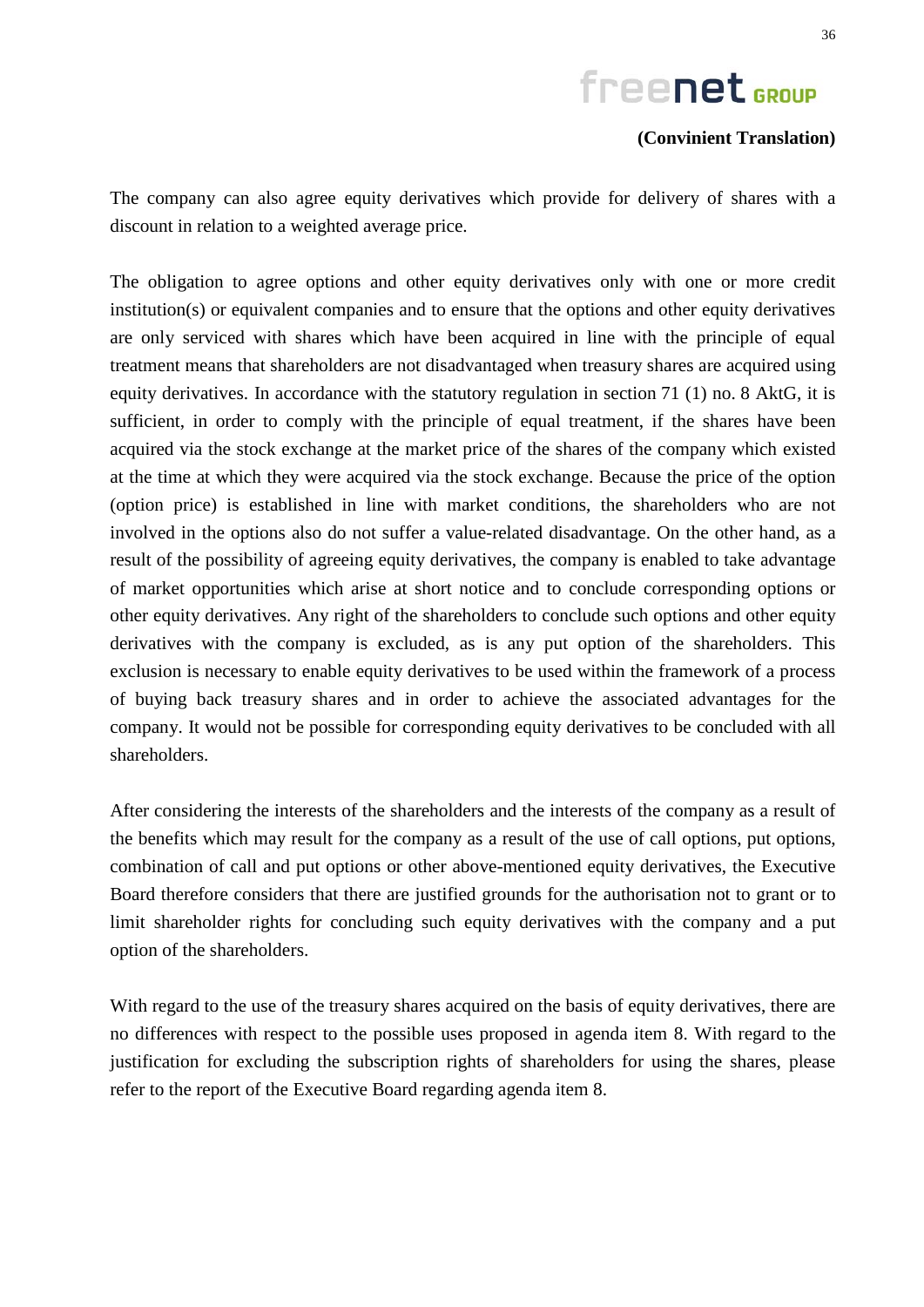## **(Convinient Translation)**

The Executive Board will always carefully assess whether the utilisation of the authorisation is in the interest of the company and its shareholders. The Executive Board will report to the annual general meeting regarding any use of the authorisation.

## **4. REPORT TO THE ANNUAL GENERAL MEETING REGARDING AGENDA ITEM 10**

Under agenda item 10, the Executive Board and Supervisory Board propose that the existing authorisation to issue bonds which has not been utilised and the contingent capital 2014 should be cancelled, and that a new resolution should be adopted regarding authorisation for issuing option and/or convertible bonds and a new contingent capital, and that the articles of association should be amended accordingly in order to achieve planning reliability for the next few years.

The Executive Board submits a written report regarding the authorisation to exclude the subscription right within the framework of the new authorisation proposed in accordance with sections 221 (4) sentence 2, 186 (4) sentence 2 AktG :

### **Report regarding agenda item 10**

For the company, in addition to the traditional methods of raising equity and borrowings, the issuing of bonds in the form of option and/or convertible bonds provides the opportunity of taking advantage of attractive financing opportunities on the capital market depending on the market situation and thus also to replace any borrowings which may exist. For the abovementioned reasons, a proposal will again be submitted to the annual general meeting regarding the creation of authorisation to issue such bonds.

The issuing of bonds enables the company to raise debt which, depending on the terms of the bonds, can be classified as equity or similar to equity for rating purposes and also for accounting purposes. The conversion and option premiums which are received and also the recognition in equity benefit the capital base of the company. The further options, in addition to the granting of conversion and/or option rights of also establishing conversion or option obligations or a share delivery right or a combination of convertible bonds and option bonds, extend the scope for the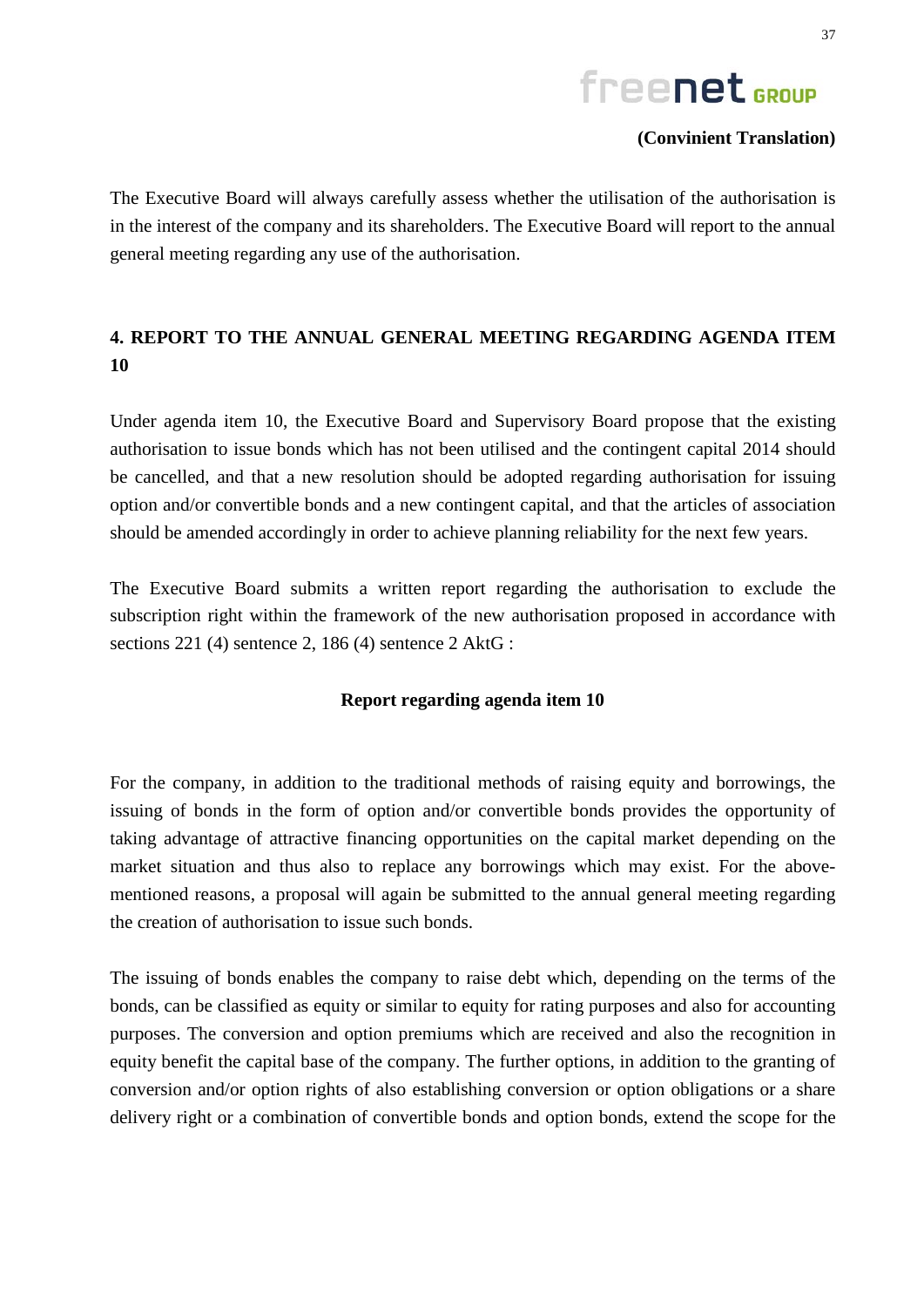### **(Convinient Translation)**

terms of these financing instruments. The authorisation also enables the company to place the bonds itself or via its direct or indirect subsidiaries.

The shareholders are normally entitled to a statutory subscription right, which can also be granted as an indirect subscription right. However, subject to the following conditions, it should also be possible for the subscription right to be excluded:

The Executive Board is to be authorised to exclude the subscription rights in accordance with section 186 (3) sentence 4 AktG if the issue of shares as a result of conversion or option rights, share delivery rights or conversion or option obligations is restricted to 10% or less of the share capital of the company. This maximum limit for the simplified exclusion of subscription rights is reduced by the proportionate amount of share capital which is attributable to those shares or convertible and/or option bonds with the right or obligation to acquire shares of the company which have been issued or sold since 12 May 2016 with the exclusion of subscription rights and with the direct or corresponding application of section 186 (3) sentence 4 AktG. This ensures that, unless a further resolution is adopted by the annual general meeting, no bonds are issued if this would mean that the subscription rights of shareholders would in total be excluded for more than 10% of the share capital with the direct or corresponding application of section 186 (3) sentence 4 AktG. This further restriction is in the interest of the shareholders who, in the event of capital measures, wish to maintain their percentage stake as far as possible.

In the event of such an exclusion of subscription rights, the relevant application of section 186 (3) sentence 4 AktG results in the need for the issue price of the bonds to be fixed at a level which is not significantly lower than the market value. This takes account of the shareholders' need for protection with regard to a dilution of their shareholdings. Because the issue price of the bonds as specified in the authorisation is not significantly lower than the theoretical market value, the value of a subscription right would decline to virtually zero. In order to ensure compliance with this requirement for the issuing of bonds, the issue price must not be significantly lower than the theoretical market value of the bonds calculated in accordance with recognised and, in particular, actuarial methods. This guarantees that shareholders are protected against any dilution in their shareholding and the shareholders do not suffer any financial disadvantage as a result of an exclusion of subscription rights. Shareholders who wish to maintain their percentage interest in the shareholder of the company can do so by way of buying additional bonds via the market.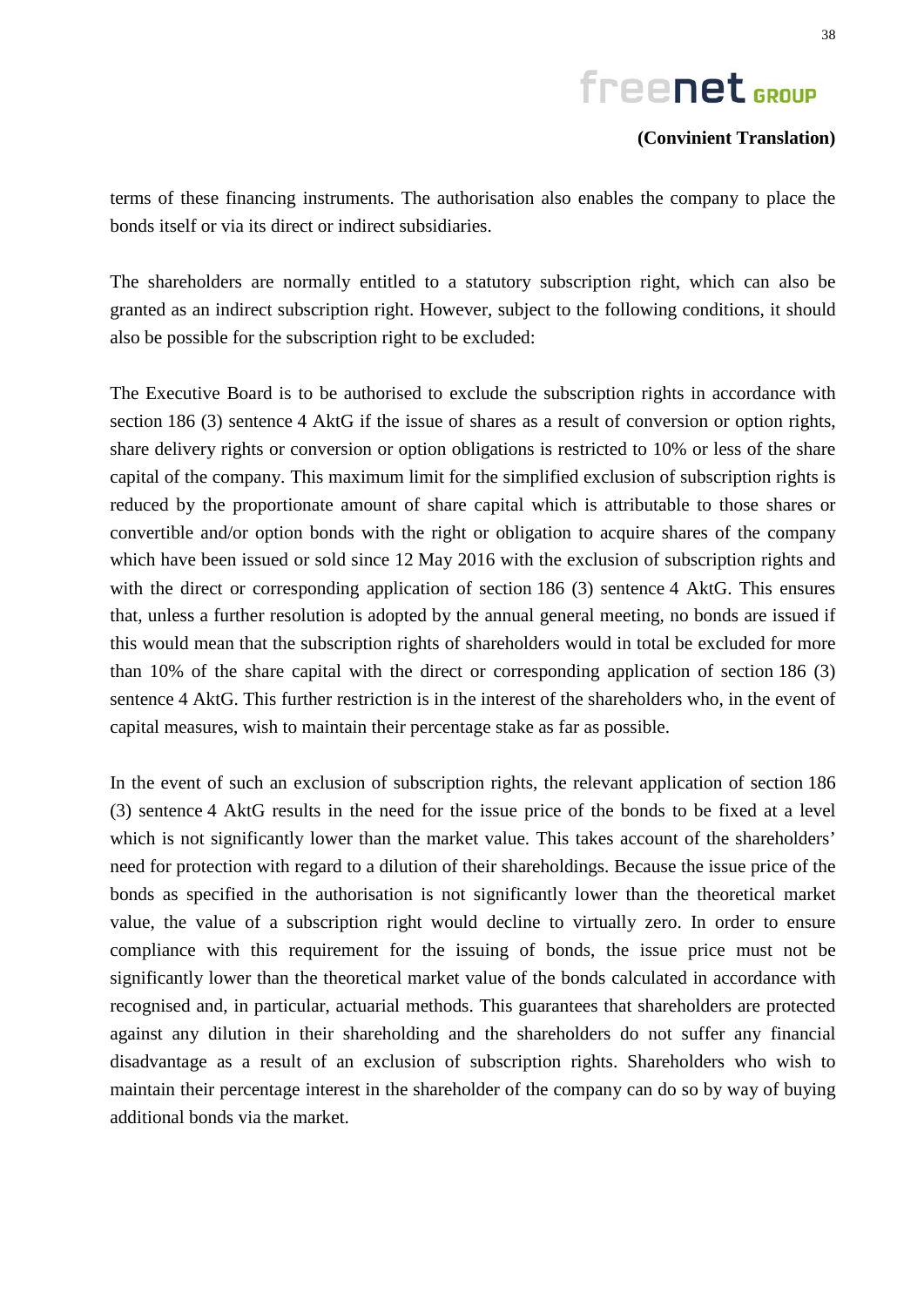## **(Convinient Translation)**

With the option described above for excluding the subscription rights, the company is given the flexibility of quickly taking advantage of favourable situations on the capital market, and the company is enabled to take advantage, in a flexible manner and at short notice, of a low level of interest rates or a favourable demand situation for an issue. The relevant aspect is that, unlike a situation involving an issue of bonds with subscription rights, the issue price can only be fixed immediately before the placing, which means that an increased risk of price changes during a subscription period can be avoided and the issue proceeds can be maximised in the interest of all shareholders. In addition, there are further benefits due to the absence of the lead time which is associated with subscription rights with regard to the costs of raising funds and also with regard to the placing risk. With a placing which does not involve subscription rights, the safety margin which would otherwise be necessary and also the placing risk can be reduced, and there can be a corresponding reduction in the costs of raising funds for the benefit of the company and its shareholders.

The Executive Board is also authorised, with the approval of the Supervisory Board, to exclude fractions from the subscription rights. Such fractions may result from the amount of the respective issue volume and the need to present a practical subscription ratio. In these cases, the processing of the issue is facilitated by an exclusion of the subscription rights. The fractions which are excluded from the subscription rights of shareholders are either sold via the stock exchange or are otherwise utilised for the company in an optimum manner.

The Executive Board is also to be given the opportunity, with the approval of the Supervisory Board, of excluding the subscription rights of shareholders in order to grant the owners or holders of conversion and/or option rights or bonds featuring conversion or option obligations or share delivery rights a subscription right to the extent to which they would be entitled after the conversion or option rights or share delivery rights had been exercised or after the conversion or option obligations had been fulfilled. In general, the option or conversion conditions contain clauses which serve to protect the holders or owners of option or conversion rights against dilution. This means that these financing instruments can be better placed on the market. A subscription right of holders or owners of existing option or conversion rights or option or compensation system conversion obligations or share acceptance obligations provides the opportunity of preventing that the option or conversion price for the holders or owners would have to be reduced in the event of the authorisation being utilised. This guarantees a higher issue price for the shares to be issued when the option or conversion is exercised. Because this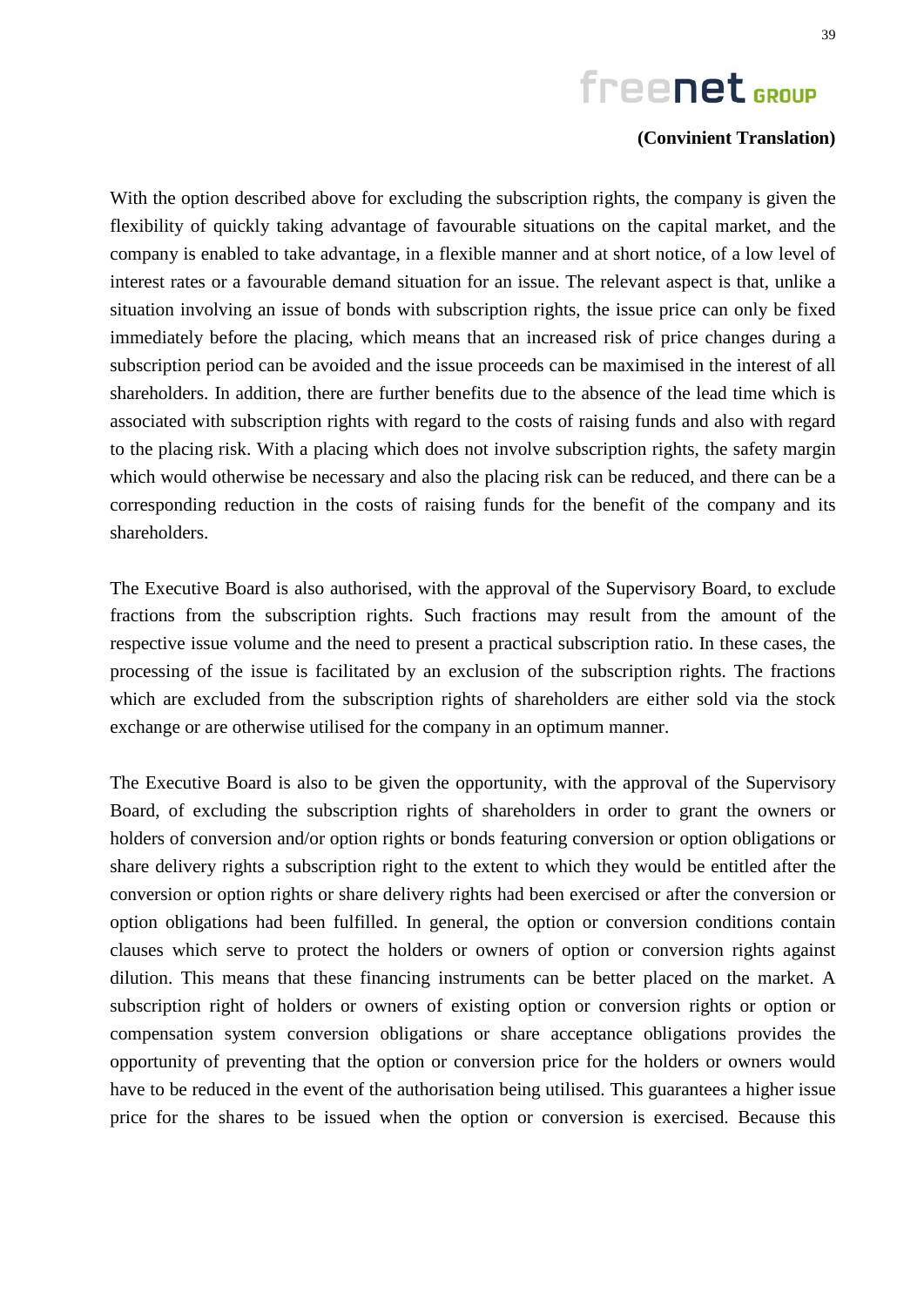

facilitates the placing of the issue, the exclusion of subscription rights serves the interests of the shareholders in relation to an optimum financial structure of their company.

If the proposed authorisation is utilised, the Executive Board will submit a corresponding report in the next annual general meeting.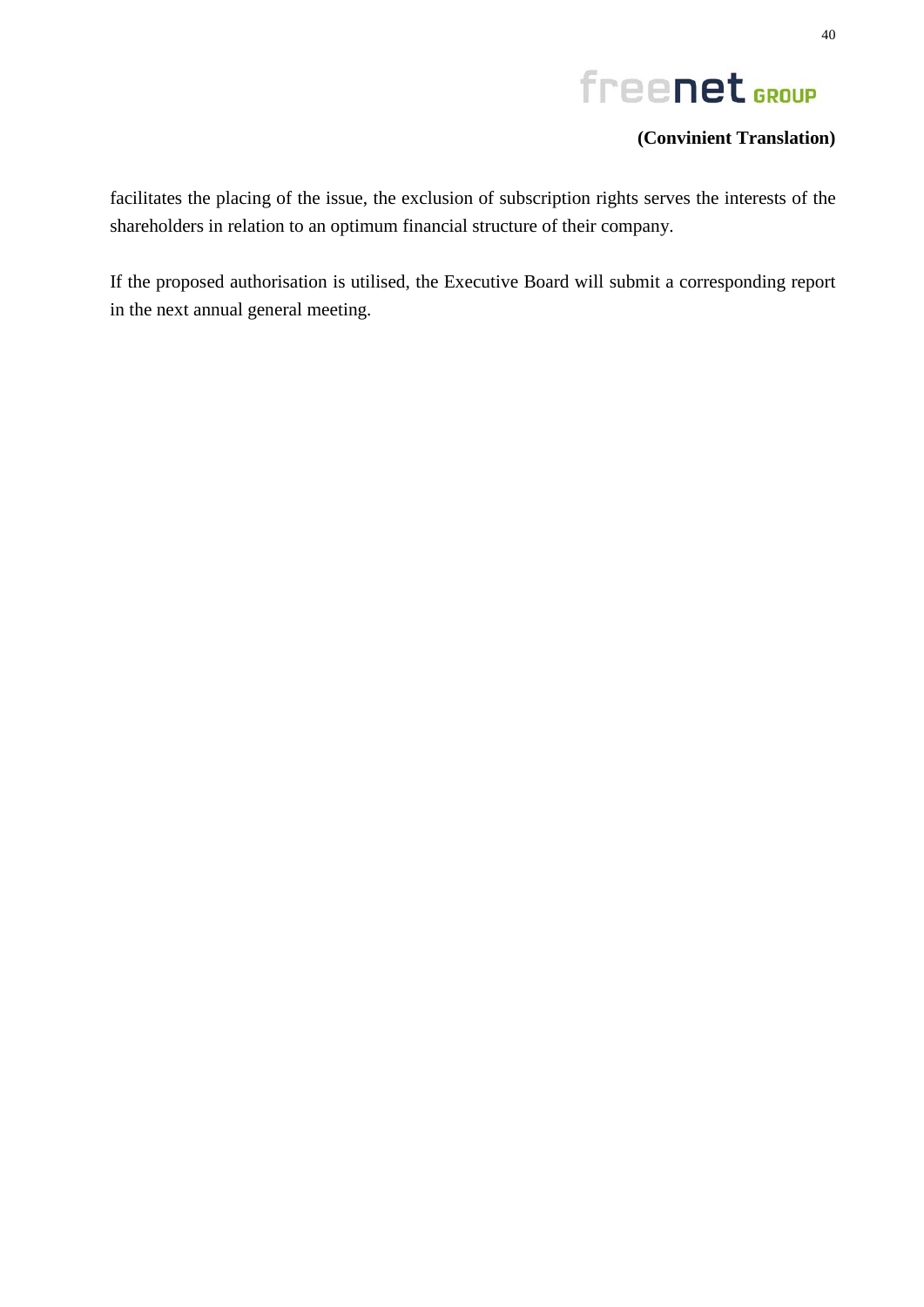

## **DOCUMENTS FOR THE ANNUAL GENERAL MEETING, PUBLICATIONS ON THE WEBSITE OF THE COMPANY**

The approved consolidated financial statements and the group management report, the adopted annual financial statements and the management report of freenet AG for the financial year 2015, the explanatory report of the Executive Board regarding the disclosures in accordance with sections 289 (4) and (5), 315 (4) HGB, the report of the Supervisory Board for the financial year 2015 and the proposal of the Executive Board regarding the appropriation of the cumulative profit as well as the reports of the Executive Board regarding the agenda items 7, 8, 9 and 10, which have already been disclosed above, are available for inspection via the website of our company at http://www.freenet-group.de/investor-relations/hauptversammlung/ from the point at which the annual general meeting is convened up to the point at which the annual general meeting is concluded. The documents will also be made available in the annual general meeting of freenet AG.

All above-mentioned documents are also available for inspection in the business premises of the company (Hollerstraße 126, 24782 Büdelsdorf; Deelbögenkamp 4c, 22297 Hamburg) from the time at which the annual general meeting is convened. Upon request, a copy of the documents will be sent immediately and free-of-charge to each shareholder.

The information and documents additionally specified in section 124a AktG will also be available on the website of the company at http://www.freenet-group.de/investorrelations/hauptversammlung from the day on which the annual general meeting is convened.

#### **TOTAL NUMBER OF SHARES AND VOTING RIGHTS**

At the time at which the annual general meeting is convened, the share capital of the company amounts to 128,061,016 euros, comprising 128,061,016 registered no-par-value shares (shares), each of which confer one vote. The total number of shares with voting rights of freenet AG in accordance with the terms of section 30b (1) no.1 WpHG (Wertpapierhandelsgesetz; Securities Trading Act) amounts to 128,061,016 at the time at which the annual general meeting is convened.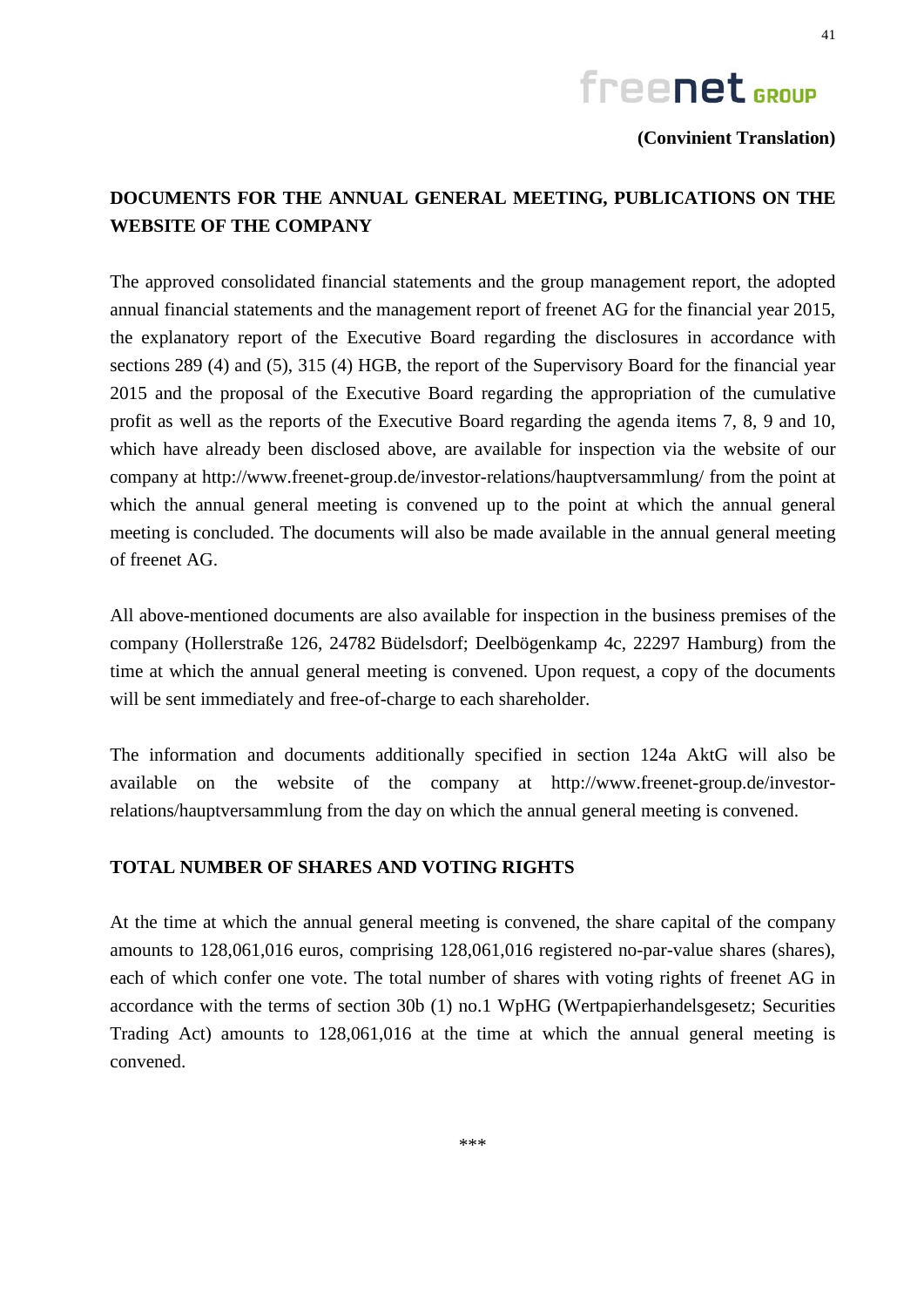

## **CRITERIA FOR ATTENDING THE ANNUAL GENERAL MEETING AND EXERCISING THE VOTING RIGHTS**

*Entry in the share register and registration*

In relation to the company, a person is deemed to be a shareholder if he/she is entered in the share register. Accordingly, only the shareholders who are entered in the share register on the day of the annual general meeting and who have also registered in due time are authorised to attend the annual general meeting and exercise their voting rights. Shareholders are able to register with the company at the following address by no later than the end of 5 May 2016, 24:00 hours (CEST):

Hauptversammlung freenet AG c/o ADEUS Aktienregister-Service-GmbH Postfach 57 03 64 22772 Hamburg

Telefax: +49 (0)69/256 270 49 Email: hv@freenet.ag

If the registration is received in due time, admission tickets for the annual general meeting are sent to the shareholders. Unlike the registration, the admission ticket is not a criterion for participating in the annual general meeting; its purpose is merely to simplify the procedure for the admission checks to the annual general meeting.

#### *Free disposal and technical record date*

The shares are not blocked as a result of registration for the annual general meeting. The shareholders can therefore still freely dispose of their shares even after they have registered. Only the number of shares recorded in the share register on the day of the annual general meeting is relevant for the attendance and voting rights. This will be equivalent to the number resulting from the transfer applications which have been received by the company by the final day of registration. Applications for transfers in the share register which are received during the period between 6 May 2016 and 12 May 2016 (both dates inclusive) will only be processed and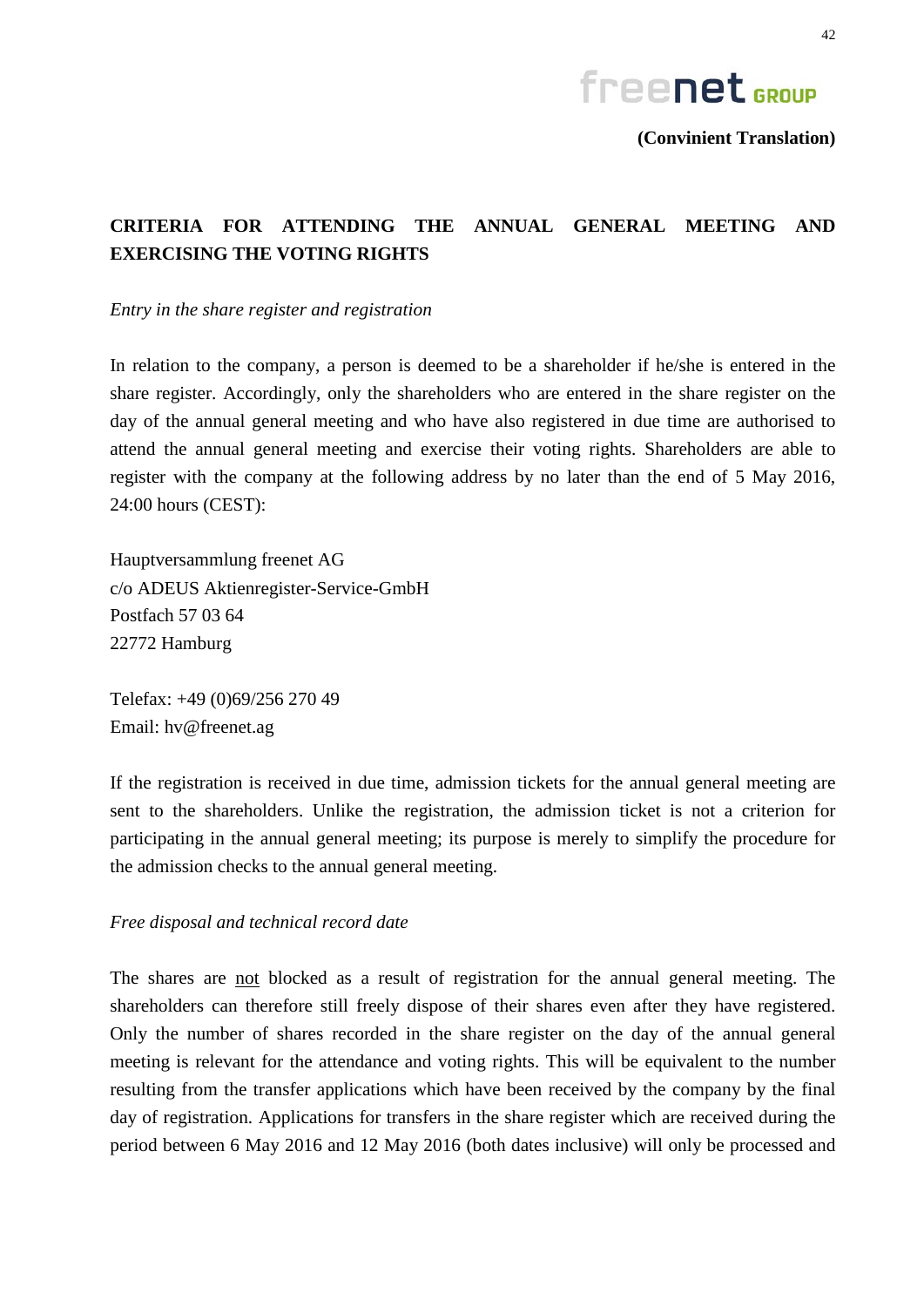

recognised after the annual general meeting of 13 May 2016. The technical record date is therefore 5 May 2016, 24:00 hours (CEST).

\*\*\*

#### **PROCEDURE FOR VOTING VIA PROXIES**

Shareholders are able to appoint a credit institution, a shareholder association or another person of their choice as proxies for exercising voting rights. Text form is sufficient for granting the power of attorney to a proxy, and also for any revocation and as supporting evidence unless a stricter form is required by law; section 135 AktG is not affected. If the proxy powers are granted to a credit institution, a shareholder association or equivalent persons in terms of the exercising of voting rights in accordance with section 135 (8) AktG or sections 135 (10), 125 (5) AktG, institutions or companies, the requirements regarding the proxy powers, in the absence of special regulations in the articles of association, are based on the statutory regulations in section 135 AktG, i.e., the proxy must be recorded in a verifiable manner, and must reflect the special aspects of the respective authorised proxy, which have to be requested from the party to be authorised.

Credit institutions, shareholder associations and equivalent persons as specified in section 135 (8) AktG or sections 135 (10), 125 (5) AktG, institutions or companies may exercise voting rights for shares which are not owned by them but for which they have been registered as the owner in the share register of the company, only on the basis of an authorisation of the shareholder for which the regulations regarding proxy powers are applicable accordingly.

As a service for our shareholders who are authorised to attend the annual general meeting, we have previously offered an arrangement whereby such shareholders can be represented in the annual general meeting by a proxy designated by the company. Proxy powers and instructions for exercising the voting rights must be granted to this proxy; however, the proxy is not permitted to exercise other shareholder rights. The proxy is obliged to vote as instructed. However, it must be borne in mind that the proxy is not able to receive instructions, in advance of the annual general meeting or during the annual general meeting, regarding procedure applications or applications or nominations submitted for the first time in the annual general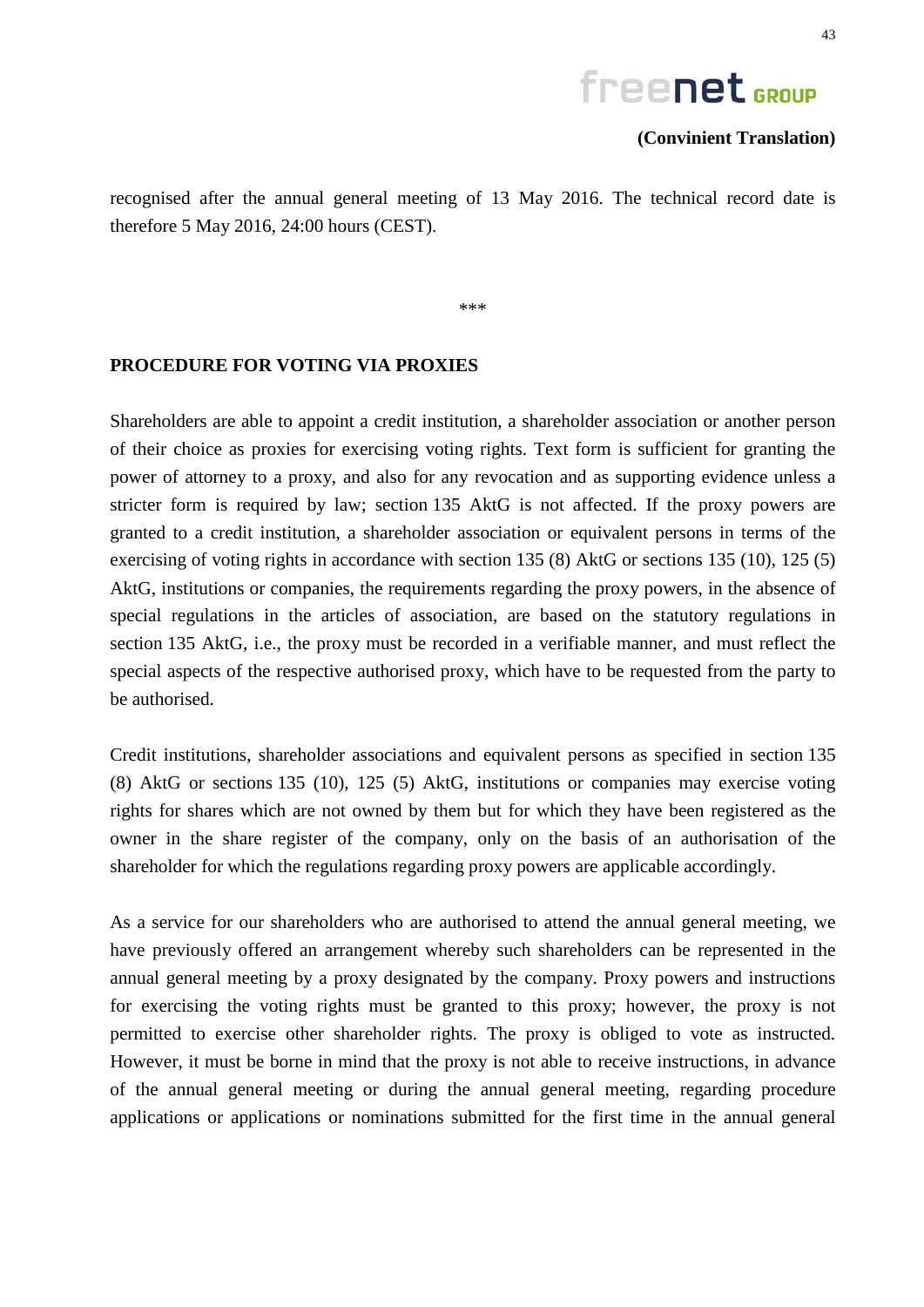## **(Convinient Translation)**

meeting. He is permitted to exercise the voting right only in relation to those agenda items for which he has received instructions from the shareholders.

Proxy powers and instructions to the proxy designated by the company must have been notified by 11 May 2016, 24:00 hours (CEST) – with the name of the person submitting the declaration by writing, by facsimile, by email or otherwise in text form at the following address:

Hauptversammlung freenet AG c/o ADEUS Aktienregister-Service-GmbH Postfach 57 03 64 22772 Hamburg

Telefax: +49 (0)69/256 270 49 Email: hv@freenet.ag

Proxy powers and instructions can also be revoked or modified in the above-mentioned form if received by 11 May 2016, 24:00 hours (CEST).

The granting of proxy powers, the revocation of such powers and evidence of the authorisation can be provided in the form specified above. The evidence of authorisation can also be provided by way of the proxy powers which designate the name of the person granting the powers being presented when the proxy appears in person.

The shareholders who wish to grant proxy powers to a person of their choice, a credit institution, a shareholders association or other equivalent persons as detailed in section 135 (8) AktG or sections 135 (10), 125 (5) AktG, institutions or companies or proxies designated by the company must themselves be authorised to attend the annual general meeting. They must therefore be entered in the share register on the day of the annual general meeting and must have registered in due time to attend the annual general meeting. The admission ticket contains a form which can be used for granting the proxy powers.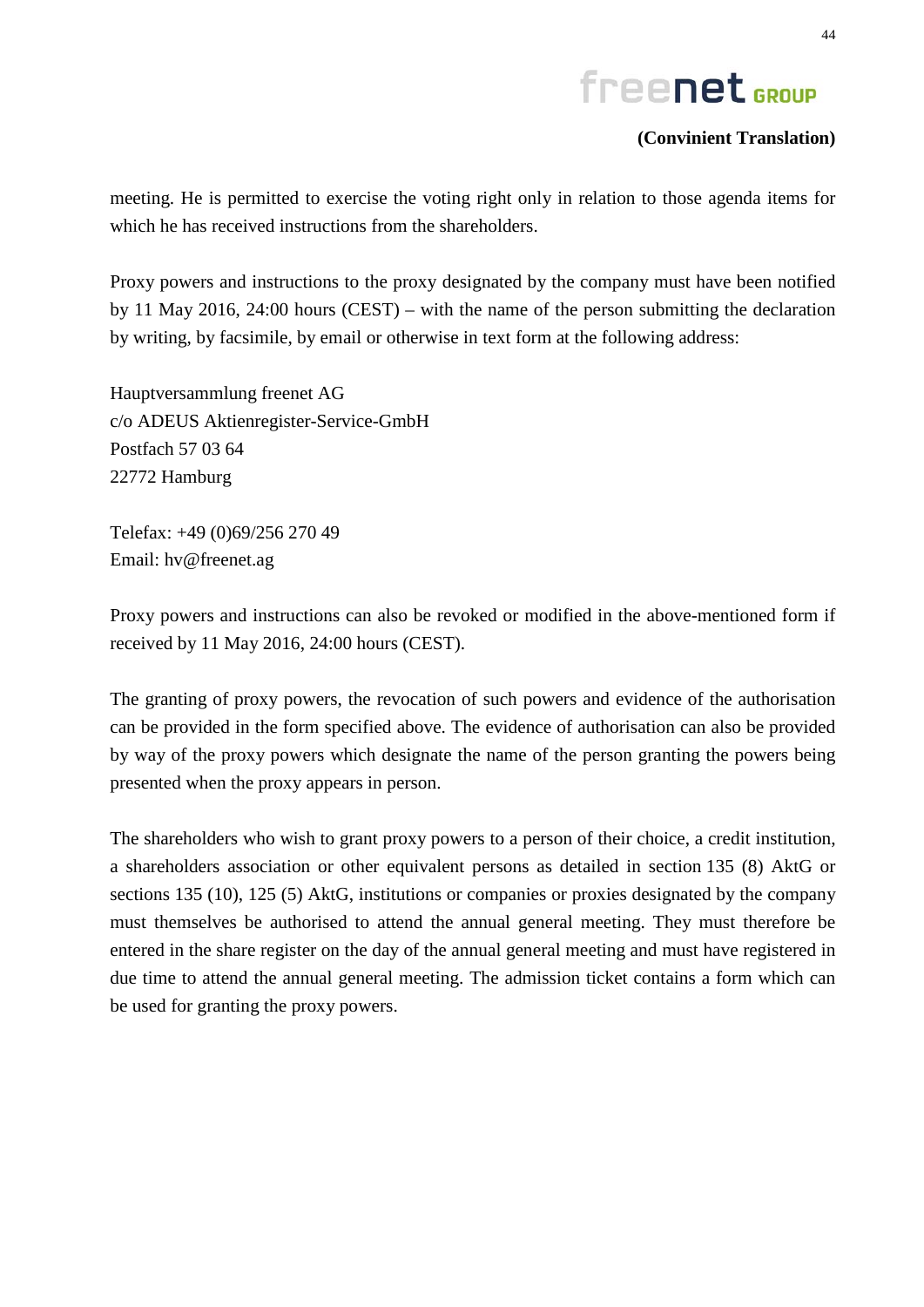

Shareholders can also exercise their rights in the annual general meeting in person even after they have awarded proxy powers. Personal appearance is deemed to be revocation of previously proxy powers.

If a shareholder authorises more than one person, the company may reject one or more of such persons.

The shareholders also receive details regarding attendance at the annual general meeting as well as for granting proxy powers and instructions together with the admission ticket.

## **PROCEDURE FOR POSTAL VOTING**

Subject to the following conditions, shareholders may also cast their votes in writing or by way of electronic communication without attending the annual general meeting (postal vote).

In order to be able to exercise their voting rights by way of postal voting, section 13 (1) of the articles of association of the company specify that only those shareholders are authorised who are recorded in the share register and who have registered in due time with the company for attending the annual general meeting (see above, section "Entry in share register and registration").

Postal votes can be sent to the company, and can also be revoked, in writing by facsimile at the address Hauptversammlung freenet AG c/o ADEUS Aktienregister-Service-GmbH Postfach 57 03 64 22772 Hamburg

Telefax: +49 (0)69/256 270 49 Email: hv@freenet.ag

*until 11 May 2016, 24:00 hours (CEST)*.

If a shareholder who has already submitted a postal vote wishes to attend the annual general meeting in person or wishes to be represented by a proxy and represents corresponding shares,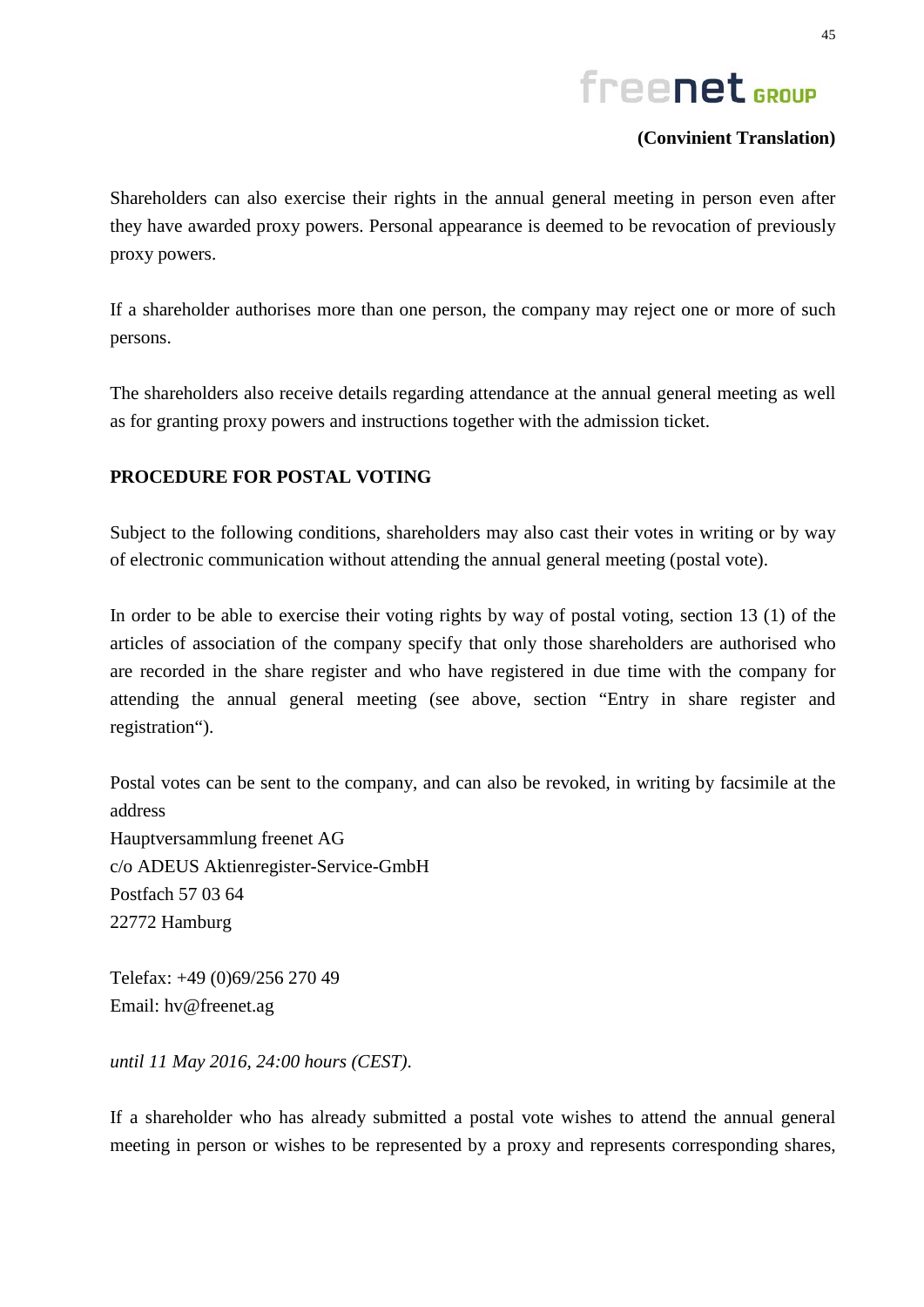

this is possible, but is deemed to be revocation of the votes cast by postal voting for the respective shares.

\*\*\*

### **APPLICATIONS, NOMINATIONS, INFORMATION RIGHTS**

#### *Additional applications for the agenda (in accordance with section 122(2) AktG)*

Shareholders who are recorded in the share register and whose shares together account for a proportionate amount of 500,000 euros can demand that items be placed on the agenda and published in the Federal Gazette and in the internet at http://www.freenet-group.de/investorrelations/hauptversammlung. Each new item must be accompanied by justification or a proposed resolution. Such a demand must have been received by the company by the end of 11 April 2016, 24:00 hours (CEST) in writing at the address:

freenet AG Vorstand HV-Management Hollerstraße 126 24782 Büdelsdorf

or by email with the addition of the name of the applicant with a qualified electronic signature at: [hv@freenet.ag.](mailto:hv@freenet.ag) Applicants are required to provide evidence that they are holders of an adequate number of shares for the legally required minimum ownership period of three months (sections 122 (2), 122 (1) sentence 3, 142 (2) sentence 2 AktG as well as section 70 AktG) and that they will hold these shares up to the point at which the decision regarding the application is taken.

#### *Counterapplications and nominations of shareholders (section 126 (1), 127 AktG)*

Counterapplications of shareholders recorded in the share register regarding certain items of the agenda and nominations of such shareholders regarding the election of the auditor are published in the internet at http://www.freenet-group.de/investor-relations/hauptversammlung, together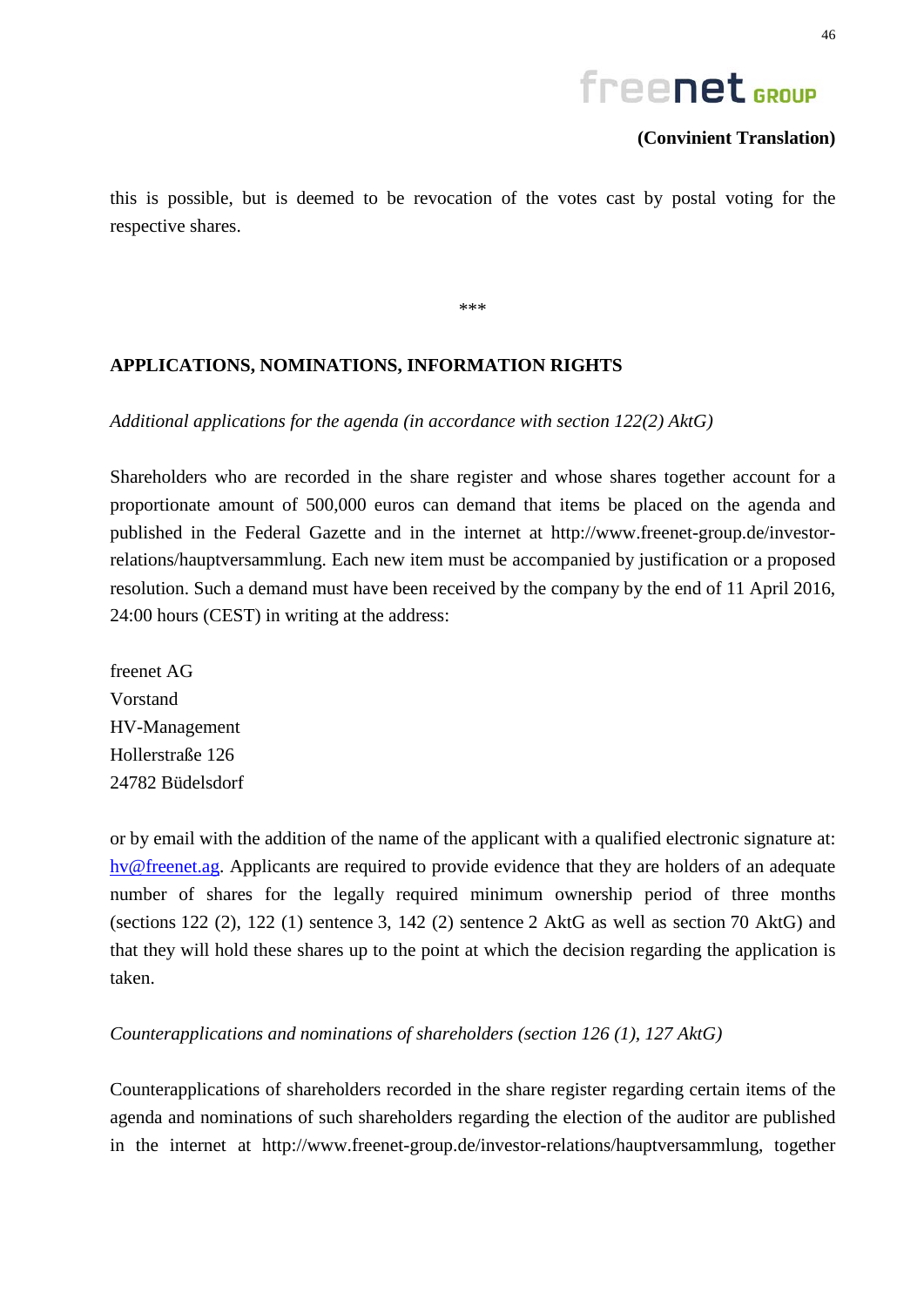

with the name of the shareholder, the justification and any comment of the administration, if the following criteria are satisfied:

Any counterapplications regarding a proposal of the Executive Board and/or Supervisory Board in relation to a specific item of the agenda s well as any nominations must have been received by the company by 27 April 2016, 24:00 hours (CEST). They must be sent exclusively to:

freenet AG Vorstand HV-Management Hollerstraße 126 24782 Büdelsdorf

Telefax: +49 (0)4331/43 44 555 Email: hv@freenet.ag

Applications which are addressed differently or which are not received by the specified deadline will not be taken into consideration.

Counterapplications must be justified. A counterapplication must not be made accessible by the company if one of the exclusion criteria as specified in section 126 (2) AktG is satisfied. The justification also does not have to be made accessible if in total it has more than 5,000 characters.

Nominations regarding the election of the auditor do not need to be justified. However, a nomination does not have to be made accessible by the company if one of the exclusion criteria as specified in sections 127 sentence 1, 126 (2) AktG is satisfied. Nominations for the election of the auditor are also not made accessible if they do not contain the name, exercised profession and place of residence of the nominated person (section 127 sentence 3 in conjunction with section 124 (3) sentence 4 AktG). The criteria applicable for making counterapplications accessible are otherwise applicable accordingly.

The right of every shareholder to submit counterapplications regarding the various agenda items or to propose nominations during the annual general meeting even without having provided the company with prior notification is not affected. We wish to point out that counterapplications and nominations, even if they have been published before the annual general meeting at the